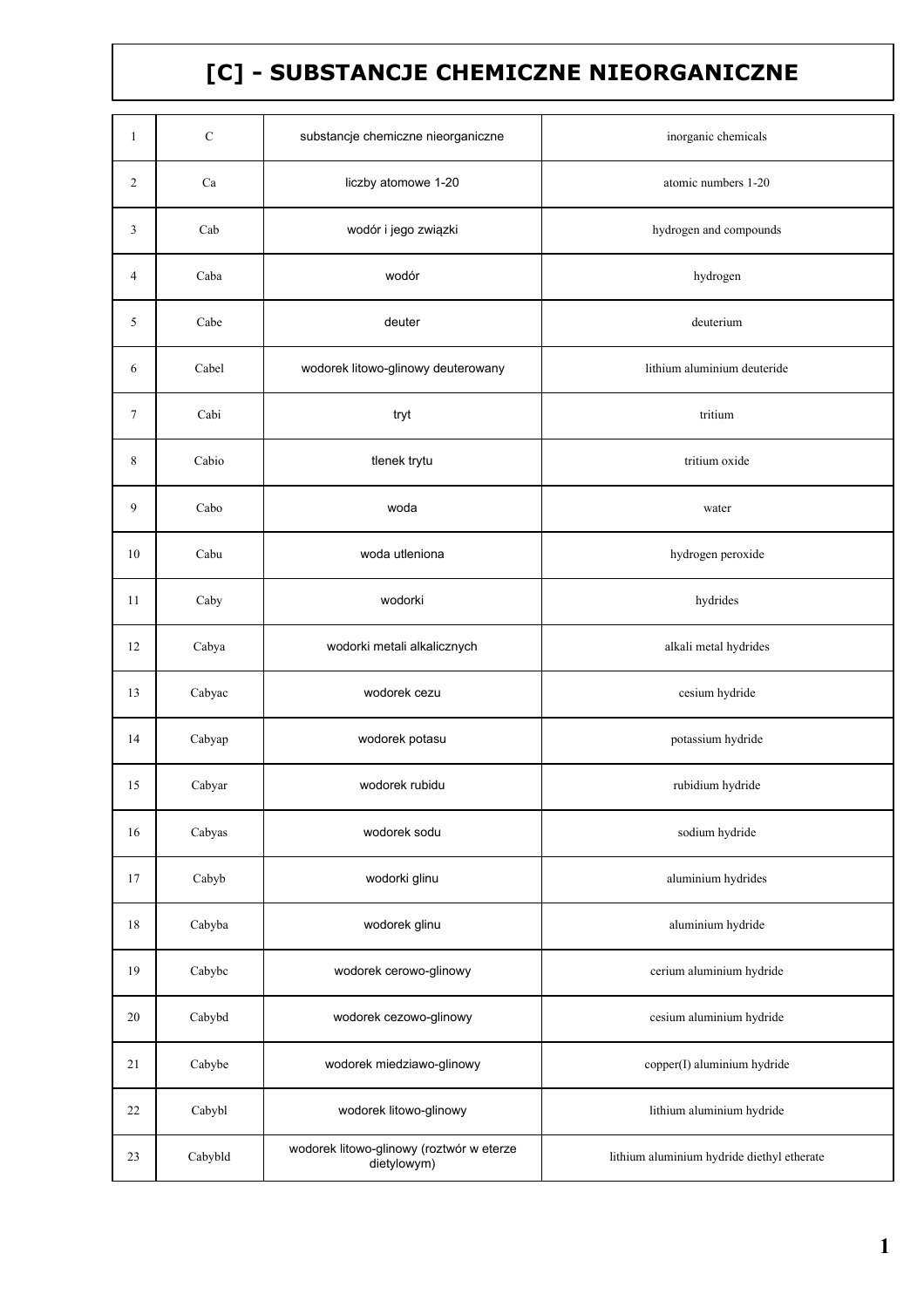| 24     | Cabybm  | wodorek manganowo-glinowy      | manganese aluminium hydride     |
|--------|---------|--------------------------------|---------------------------------|
| 25     | Cabybp  | wodorek potasowo-glinowy       | potassium aluminium hydride     |
| 26     | Cabybs  | wodorek sodowo-glinowy         | sodium aluminium hydride        |
| 27     | Cabyc   | wodorek baru                   | barium hydride                  |
| $28\,$ | Cabyd   | wodorek berylu                 | beryllium hydride               |
| 29     | Cabyg   | wodorek wapnia                 | calcium hydride                 |
| 30     | Cabyh   | wodorek ceru                   | cerium hydride                  |
| 31     | Cabyj   | wodorek miedziawy              | copper(I) hydride               |
| 32     | Cabyk   | wodorek galu                   | gallium hydride                 |
| 33     | Cabyl   | wodorek germanu                | germanium hydride               |
| 34     | Cabym   | wodorek lantanu                | lanthanum hydride               |
| 35     | Cabyn   | wodorek litu                   | lithium hydride                 |
| 36     | Cabyo   | wodorek magnezu                | magnesium hydride               |
| 37     | Cabyp   | wodorek plutonu                | plutonium hydride               |
| 38     | Cabyq   | silany                         | silanes                         |
| 39     | Cabyqa  | silan                          | silane                          |
| 40     | Cabyqd  | disilan                        | disilane                        |
| 41     | Cabyqe  | trietoksysilan                 | triethoxysilane                 |
| 42     | Cabyqt  | trisilan                       | trisilane                       |
| 43     | Cabyqu  | tetrasilan                     | tetrasilane                     |
| 44     | Cabyqx  | chlorosilany                   | chlorosilanes                   |
| 45     | Cabyqxc | chlorosilan                    | chlorosilane                    |
| 46     | Cabyqxd | dichlorosilan                  | dichlorosilane                  |
| 47     | Cabyqxp | trichloro(dichlorofenylo)silan | trichloro(dichlorophenyl)silane |
| 48     | Cabyqxr | trichlorosilan                 | trichlorosilane                 |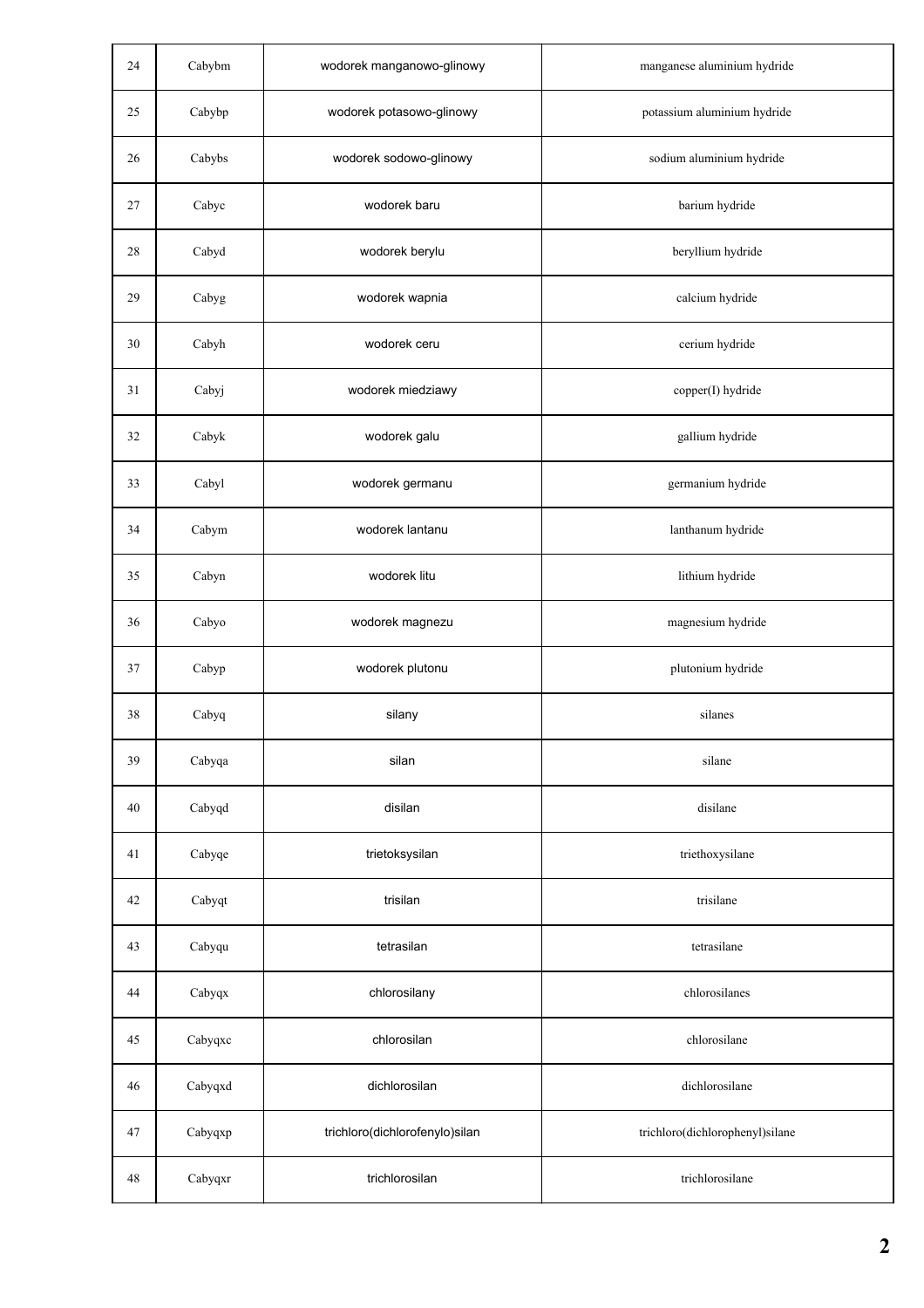| 49 | Cabyqxt               | tetrachlorosilan              | tetrachlorosilane             |
|----|-----------------------|-------------------------------|-------------------------------|
| 50 | Cabyqy                | fluorosilany                  | fluorosilanes                 |
| 51 | Cabyqya               | flurosilan                    | fluorosilane                  |
| 52 | Cabyqyt               | tetrafluorosilan              | tetrafluorosilane             |
| 53 | Cabyr                 | wodorek strontu               | strontium hydride             |
| 54 | Cabys                 | wodorek toru                  | thorium hydride               |
| 55 | Cabyt                 | wodorek uranu                 | uranium hydride               |
| 56 | Cabyz                 | wodorek cyrkonu               | zirconium hydride             |
| 57 | Cac                   | hel                           | helium                        |
| 58 | Cad                   | lit i jego związki            | lithium and compounds         |
| 59 | Cada                  | lit                           | lithium                       |
| 60 | Cadc                  | węglan litu                   | lithium carbonate             |
| 61 | Cadh                  | wodorotlenek litu             | lithium hydroxide             |
| 62 | Cadhh                 | wodorotlenek litu jednowodny  | lithium hydroxide monohydrate |
| 63 | $\operatorname{Cado}$ | tlenek litu                   | lithium oxide                 |
| 64 | Caf                   | beryl i jego związki          | beryllium and compounds       |
| 65 | Cafa                  | beryl (pierwiastek)           | beryllium                     |
| 66 | Cafe                  | węglan berylu                 | beryllium carbonate           |
| 67 | Cafh                  | wodorotlenek berylu trójwodny | beryllium hydroxide           |
| 68 | Cafn                  | trójwodny azotan berylu       | beryllium nitrate             |
| 69 | Cafo                  | tlenek berylu                 | beryllium oxide               |
| 70 | Cafp                  | fosforan berylu               | beryllium phosphate           |
| 71 | $\rm{Cag}$            | bor i jego związki            | boron and compounds           |
| 72 | $\rm{Caga}$           | bor                           | boron                         |
| 73 | $\rm{Cage}$           | tlenek boru                   | boron oxide                   |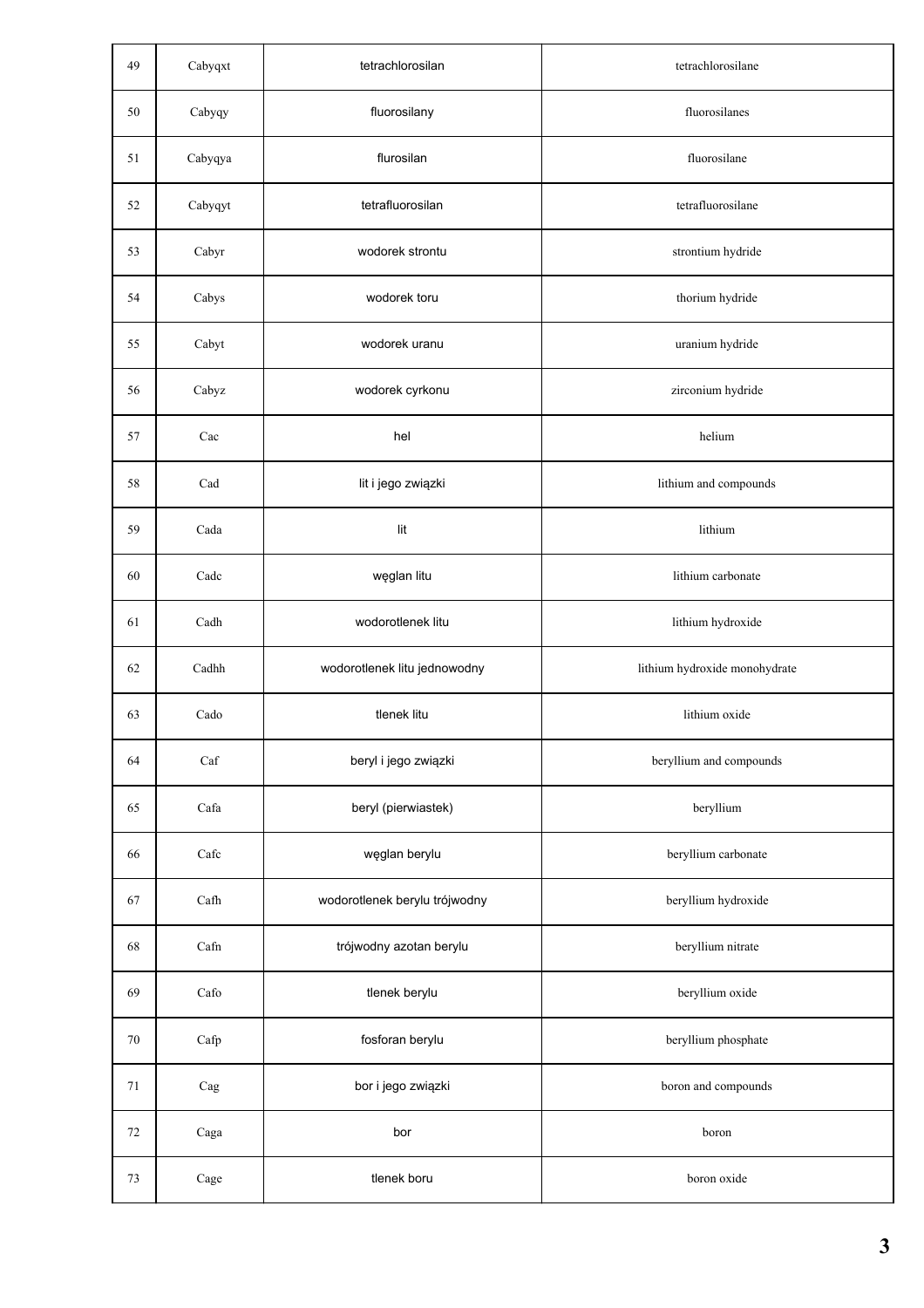| 74 | Cagi         | kwas borowy                    | boric acid                      |
|----|--------------|--------------------------------|---------------------------------|
| 75 | Cago         | borany                         | borates                         |
| 76 | $\rm Cagoc$  | boran wapnia                   | calcium borate                  |
| 77 | Cagol        | boran litu                     | lithium borate                  |
| 78 | $\rm Cagom$  | boran magnezu                  | magnesium borate                |
| 79 | Cagop        | nadboran sodu                  | sodium perborate                |
| 80 | Cagos        | boraks                         | borax                           |
| 81 | Cagosa       | tetraboran sodu bezwodny       | disodium tetraborate, anhydrous |
| 82 | $\rm{Cagoz}$ | boran cynku 2:3:3,5            | zinc borate 2:3:3,5             |
| 83 | Cagp         | fluoroborany                   | fluoroborates                   |
| 84 | Cagpa        | kwas tetrafluoroborowy         | tetrafluoroboric acid           |
| 85 | Cagpc        | fluoroboran kadmu              | cadmium fluoroborate            |
| 86 | Cagpl        | fluoroboran ołowiu             | lead fluoroborate               |
| 87 | Cagpm        | tetrafluoroboran amonu         | ammonium tetrafluoroborate      |
| 88 | Cagpnh       | fluoroboran niklu sześciowodny | nickel fluoroborate hexahydrate |
| 89 | Cagpo        | fluoroboran dioksygenylu       | dioxygenyl fluoroborate         |
| 90 | Cagpp        | tetrafluoroboran potasu        | potassium tetrafluoroborate     |
| 91 | Cagps        | tetrafluoroboran sodu          | sodium tetrafluoroborate        |
| 92 | Cagpz        | fluoroboran cynku              | zinc fluoroborate               |
| 93 | Cagr         | borki                          | borides                         |
| 94 | Cagre        | borek chromu 1:1               | chromium boride 1:1             |
| 95 | Cagrf        | borek żelaza                   | iron boride                     |
| 96 | Cagrg        | borek tytanu                   | titanium diboride               |
| 97 | Cagrl        | borek lantanu 1:6              | lanthanum boride 1:6            |
| 98 | Cagrm        | borek molibdenu 1:1            | molybdenum boride 1:1           |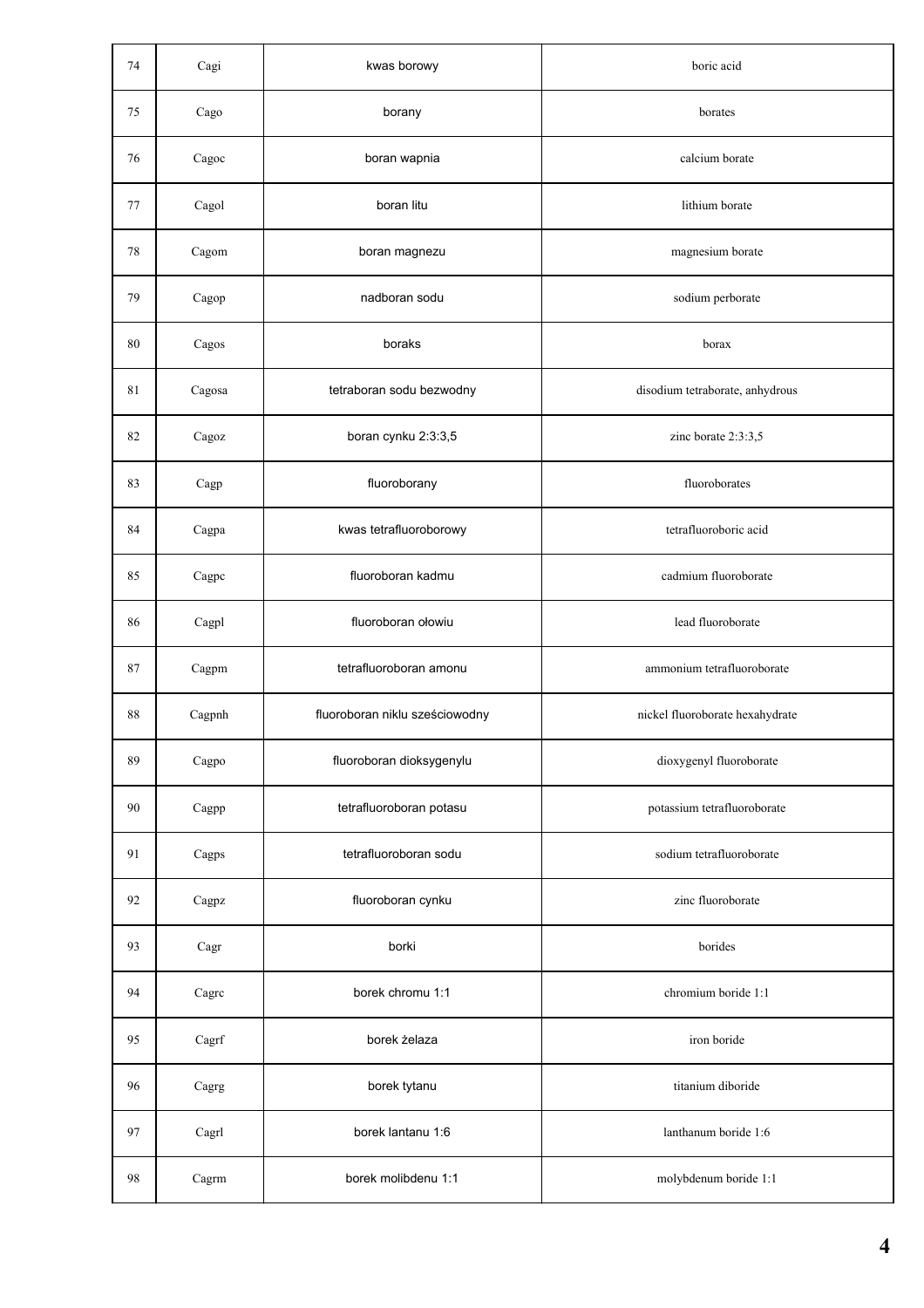| 99  | Cagrn    | borek niobu 1:2                     | niobium boride 1:2                    |
|-----|----------|-------------------------------------|---------------------------------------|
| 100 | Cagrq    | borek tantalu 1:1                   | tantalum boride 1:2                   |
| 101 | Cagrw    | borek wolframu 1:1                  | tungsten boride 1:1                   |
| 102 | Cagrz    | borek cyrkonu 1:2                   | zirconium boride 1:2                  |
| 103 | Cagu     | borowodory                          | boranes                               |
| 104 | Cagub    | borowodór                           | borane                                |
| 105 | Caguba   | borowodorki                         | borohydrides                          |
| 106 | Cagubaa  | borowodorek glinu                   | aluminium borohydride                 |
| 107 | Cagubaaa | aminoborowodorek glinu              | aluminium aminoborohydride            |
| 108 | Cagubab  | borowodorek berylu                  | beryllium borohydride                 |
| 109 | Cagubaba | trimetyloaminoborowodorek berylu    | beryllium trimethylaminoborohydride   |
| 110 | Cagubah  | borowodorek hafnu                   | hafnium borohydride                   |
| 111 | Cagubal  | borowodorek litu                    | lithium borohydride                   |
| 112 | Cagubap  | borowodorek potasu                  | potassium borohydride                 |
| 113 | Cagubas  | borowodorek sodu                    | sodium borohydride                    |
| 114 | Cagubau  | borowodorek uranu(III)              | uranium(III) borohydride              |
| 115 | Cagubaz  | borowodorek cyrkonu                 | zirconium borohydride                 |
| 116 | Cagud    | diboran                             | diborane                              |
| 117 | Cagudc   | chlorodiboran                       | chlorodiborane                        |
| 118 | Cagum    | tetraboran                          | tetraborane                           |
| 119 | Cagup    | pentaboran                          | pentaborane                           |
| 120 | Caguq    | pentaboran (11)                     | pentaborane(11)                       |
| 121 | Cagur    | heksaboran                          | hexaborane                            |
| 122 | Cagux    | dekaboran                           | decaborane                            |
| 123 | Cah      | węgiel i jego związki nieorganiczne | carbon and inorganic carbon compounds |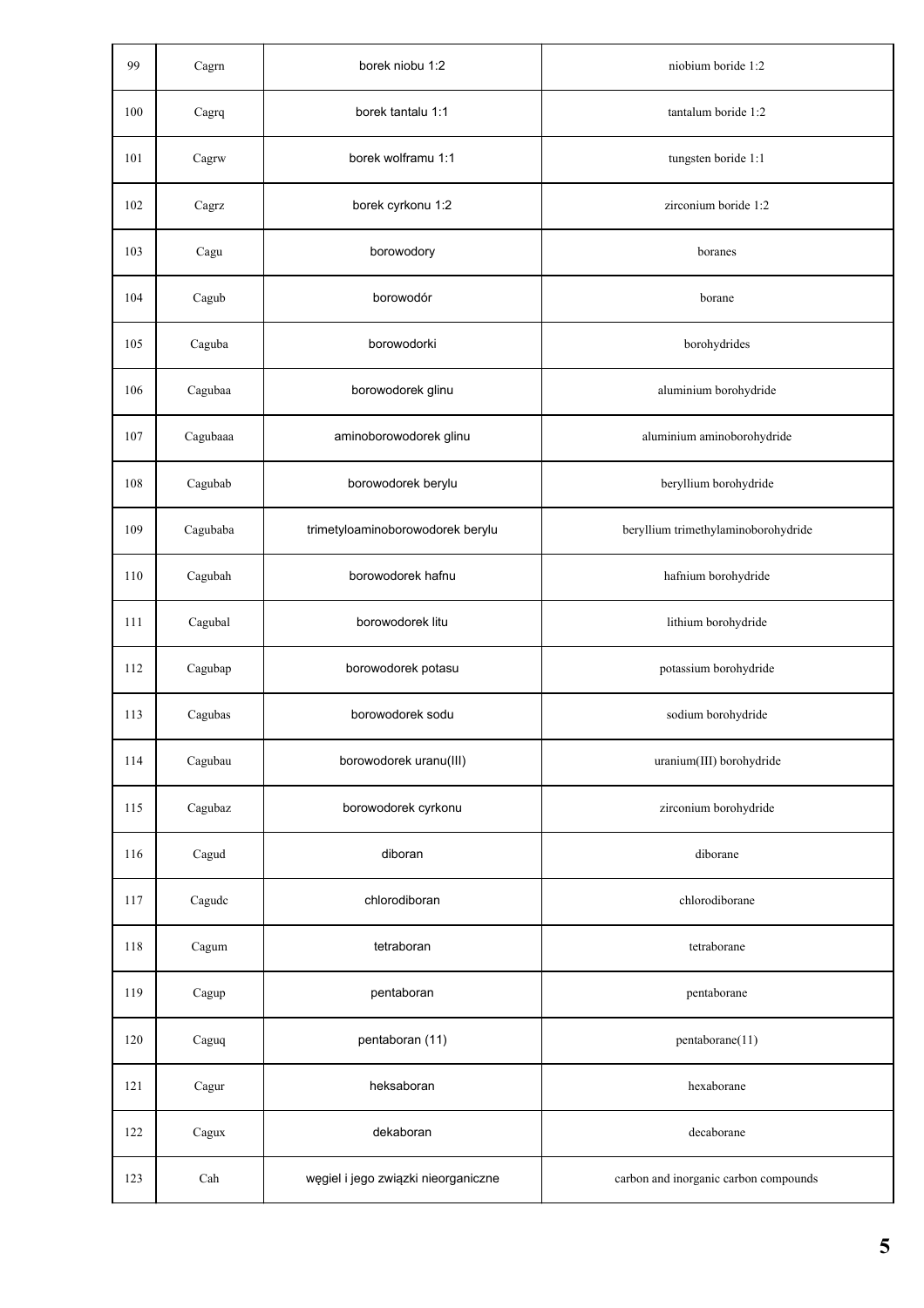| 124 | Caha   | węgiel (pierwiastek)     | carbon                 |
|-----|--------|--------------------------|------------------------|
| 125 | Cahab  | węgiel-14                | carbon-14              |
| 126 | Cahc   | tlenek węgla             | carbon monoxide        |
| 127 | Cahd   | dwutlenek węgla          | carbon dioxide         |
| 128 | Cahdr  | suchy lód                | dry ice                |
| 129 | Cahe   | karbonylki               | carbonyls              |
| 130 | Cahec  | karbonylek chromu        | chromium carbonyl      |
| 131 | Cahef  | karbonylek kobaltu       | cobalt carbonyl        |
| 132 | Cahefh | wodorokarbonylek kobaltu | cobalt hydrocarbonyl   |
| 133 | Cahei  | karbonylek żelaza        | iron carbonyl          |
| 134 | Cahen  | karbonylek niklu         | nickel carbonyl        |
| 135 | Cahi   | węglany                  | carbonates             |
| 136 | Cahia  | węglan baru              | barium carbonate       |
| 137 | Cahib  | węglan kadmu             | cadmium carbonate      |
| 138 | Cahic  | węglan wapnia            | calcium carbonate      |
| 139 | Cahid  | węglan chromu            | chromium carbonate     |
| 140 | Cahig  | węglan magnezu           | magnesium carbonate    |
| 141 | Cahil  | węglan ołowiu            | lead carbonate         |
| 142 | Cahilb | biel ołowiowa            | white lead             |
| 143 | Cahim  | węglan manganu           | manganese carbonate    |
| 144 | Cahin  | węglan niklu             | nickel carbonate       |
| 145 | Cahip  | węglan potasu            | potassium carbonate    |
| 146 | Cahir  | węglan sodu              | sodium carbonate       |
| 147 | Cahirs | diwęglan trójsodu        | sodium sesquicarbonate |
| 148 | Cahis  | wodorowęglan sodu        | sodium bicarbonate     |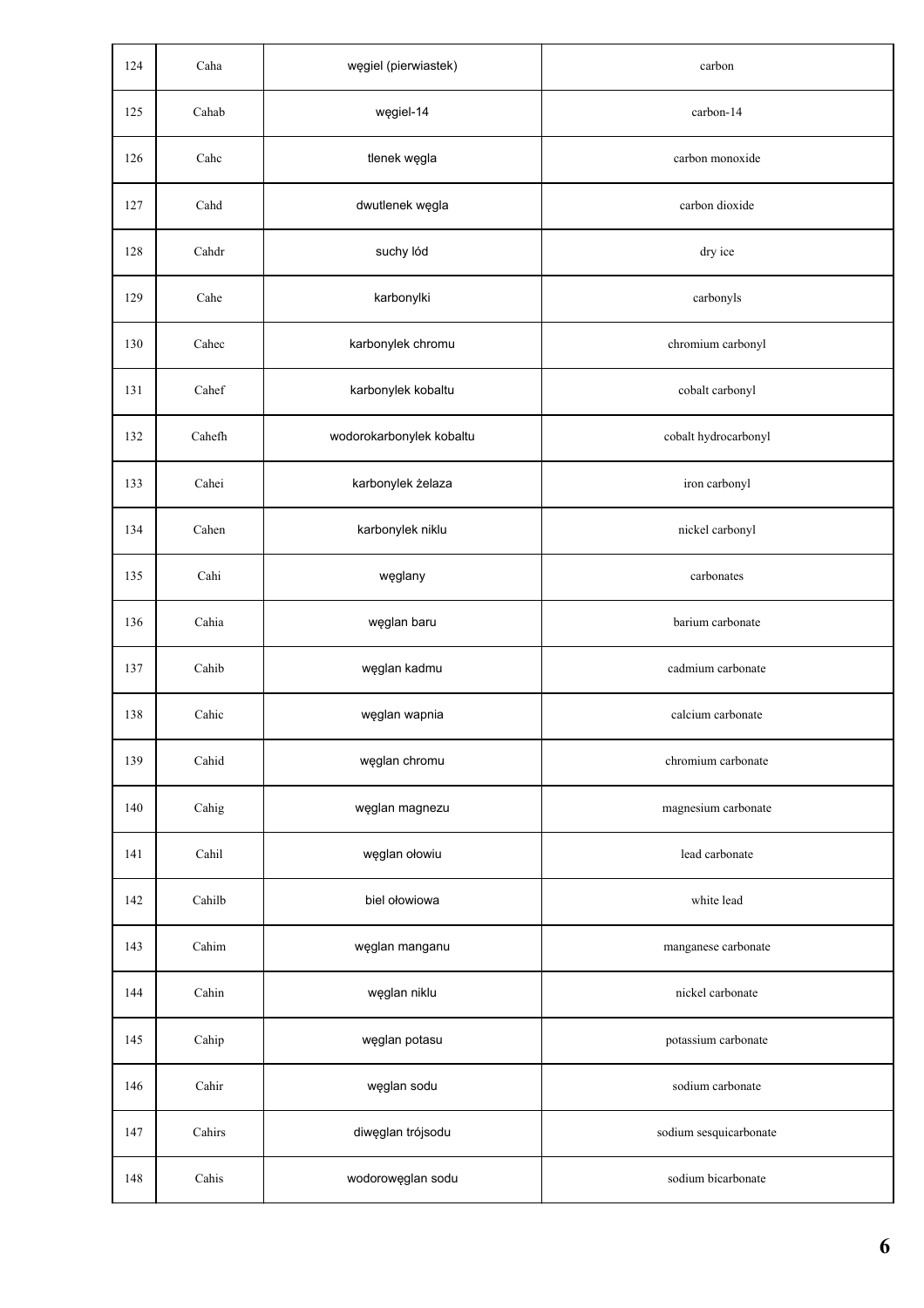| 149 | Cahit   | węglan strontu                  | strontium carbonate                       |
|-----|---------|---------------------------------|-------------------------------------------|
| 150 | Cahiu   | węglan rubidu                   | rubidium carbonate                        |
| 151 | Cahiv   | węglan srebra                   | silver carbonate                          |
| 152 | Cahn    | cyjanki                         | cyanides                                  |
| 153 | Cahna   | kwas cyjanowodorowy             | hydrocyanic acid                          |
| 154 | Cahnc   | dicyjan                         | cyanogen                                  |
| 155 | Cahncb  | bromek cyjanu                   | cyanogen bromide                          |
| 156 | Cahnce  | chlorek cyjanu                  | cyanogen chloride                         |
| 157 | Cahnd   | cyjanek baru                    | barium cyanide                            |
| 158 | Cahne   | cyjanek jodu                    | iodine cyanide                            |
| 159 | Cahni   | cyjanek żelaza                  | iron cyanides                             |
| 160 | Cahnif  | żelazicyjanek                   | ferricyanide                              |
| 161 | Cahnifo | heksacyjanożelazian tetrapotasu | tetrapotassium hexacyanoferrate (4-)      |
| 162 | Cahnifp | żelazicyjanek potasu            | potassium ferricyanide                    |
| 163 | Cahnifq | heksacyjanożelazian potasu      | potassium hexacyanoferrate(4-) trihydrate |
| 164 | Cahnio  | żelazocyjanek                   | ferrocyanide                              |
| 165 | Cahnioa | żelazocyjanek amonowy           | ammonium ferrocyanide                     |
| 166 | Cahnj   | cyjanek wapnia                  | calcium cyanide                           |
| 167 | Cahnk   | cyjanek potasu                  | potassium cyanide                         |
| 168 | Cahnks  | dicyjanosrebran potasu          | potassium dicyanoargentate                |
| 169 | Cahnm   | cyjanki rtęciowe                | mercuricyanides                           |
| 170 | Cahnma  | cyjanek rtęci                   | mercuric cyanide                          |
| 171 | Cahnmk  | cyjanek potasowo-rtęciowy       | potassium mercuricyanide                  |
| 172 | Cahnmo  | tlenocyjanian rtęci             | mercuric oxycyanide                       |
| 173 | Cahnn   | cyjanek sodu                    | sodium cyanide                            |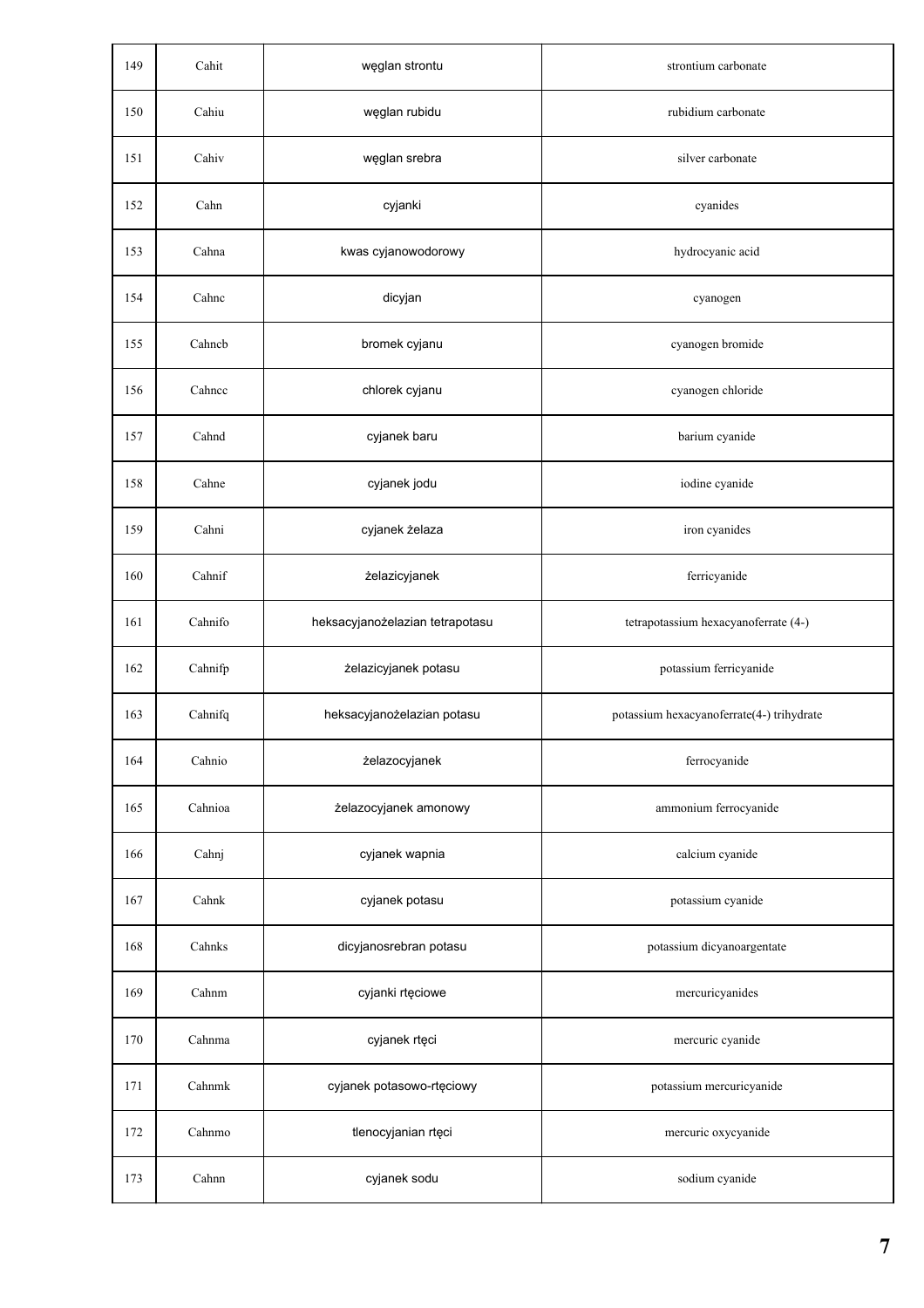| 174 | Cahno   | kwas cyjanu          | cyanic acid            |
|-----|---------|----------------------|------------------------|
| 175 | Cahnoa  | cyjanamid            | cyanamide              |
| 176 | Cahnoac | cyjanamid wapnia     | calcium cyanamide      |
| 177 | Cahnoae | cyjanamid sodu       | sodium dicyanamide     |
| 178 | Cahnop  | cyjanamid potasu     | potassium cyanate      |
| 179 | Cahnu   | kwas piorunowy       | fulminic acid          |
| 180 | Cahnuf  | piorunian            | fulminates             |
| 181 | Cahnufm | piorunian rtęci      | mercuric fulminate     |
| 182 | Cahnufs | piorunian srebra     | silver fulminate       |
| 183 | Caho    | węgliki              | carbides               |
| 184 | Cahoa   | węglik glinu         | aluminium carbide      |
| 185 | Cahob   | węglik boru          | boron carbide          |
| 186 | Cahod   | węglik cezu          | cesium carbide         |
| 187 | Cahoe   | węglik miedzi        | copper carbide         |
| 188 | Cahoi   | węglik tytanu        | titanium carbide       |
| 189 | Cahol   | węglik litu          | lithium carbide        |
| 190 | Cahom   | węglik molibdenu 2:1 | molybdenum carbide 2:1 |
| 191 | Cahon   | węglik niobu 1:1     | niobium carbide 1:1    |
| 192 | Cahoq   | węglik tantalu 1:1   | tantalum carbide 1:1   |
| 193 | Cahor   | węglik krzemu        | silicon carbide        |
| 194 | Cahos   | węglik sodu          | sodium carbide         |
| 195 | Cahot   | węglik strontu       | strontium carbide      |
| 196 | Cahou   | węglik toru          | thorium carbide        |
| 197 | Cahov   | węglik wanadu 1:1    | vanadium carbide 1:1   |
| 198 | Cahow   | węglik wolframu 1:1  | tungsten carbide 1:1   |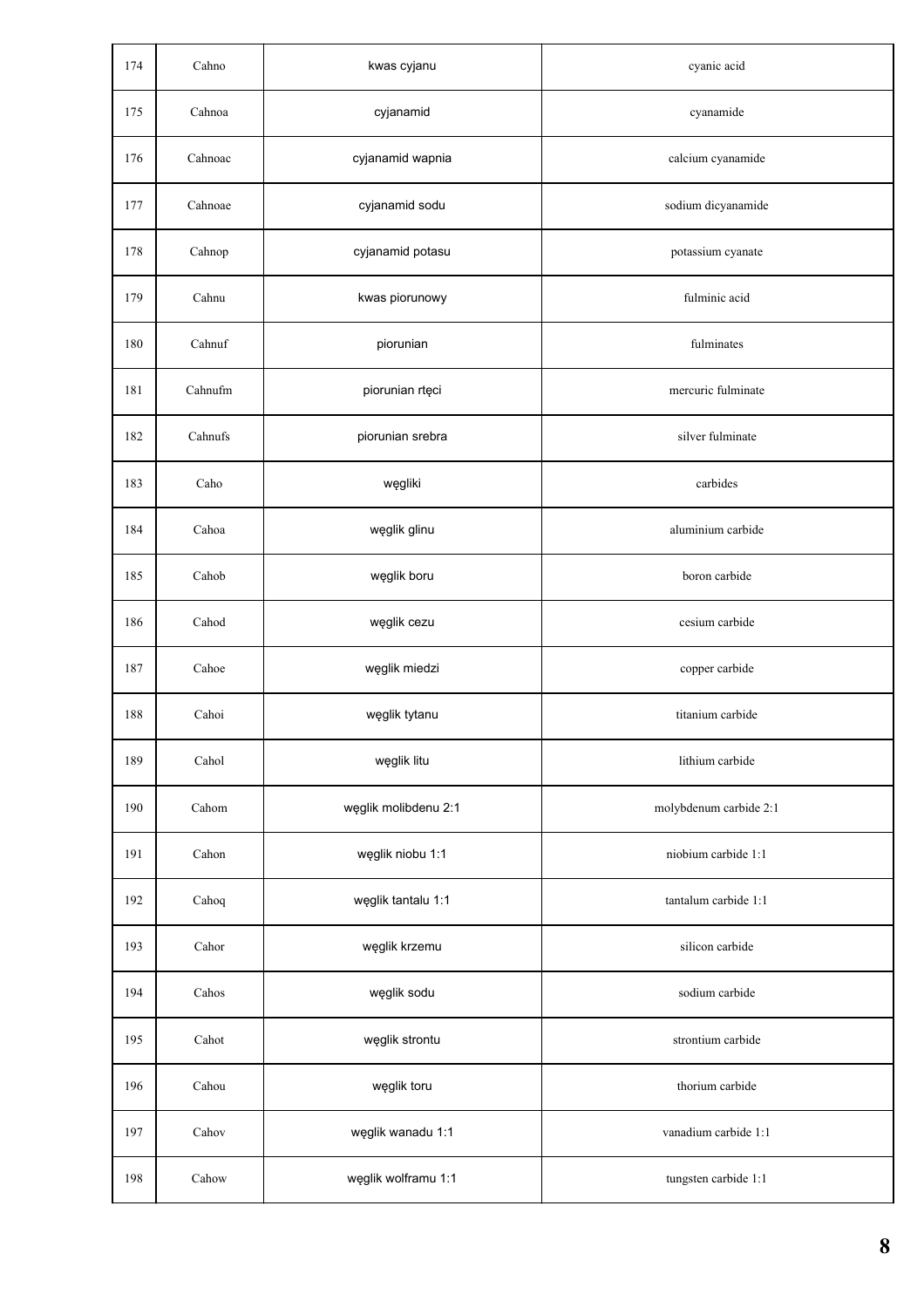| 199 | Cahoz | węglik cyrkonu 1:1  | zirconium carbide 1:1  |
|-----|-------|---------------------|------------------------|
| 200 | Caht  | tiocyjaniany        | thiocyanates           |
| 201 | Cahta | tiocyjanian amonu   | ammonium thiocyanate   |
| 202 | Cahtg | tiocyjanian rtęci   | mercuric thiocyanate   |
| 203 | Cahts | tiocyjanian sodu    | sodium thiocyanate     |
| 204 | Caj   | azot i jego związki | nitrogen and compounds |
| 205 | Caja  | azot                | nitrogen               |
| 206 | Cajbc | azydek cezu         | cesium azide           |
| 207 | Caje  | tlenki azotu        | nitrogen oxides        |
| 208 | Cajeb | podtlenek azotu     | nitrous oxide          |
| 209 | Cajed | tlenek azotu        | nitric oxide           |
| 210 | Cajef | dwutlenek azotu     | nitrogen dioxide       |
| 211 | Cajep | pięciotlenek azotu  | nitrogen pentoxide     |
| 212 | Cajes | czterotlenek azotu  | nitrogen tetroxide     |
| 213 | Cajet | trójtlenek azotu    | nitrogen trioxide      |
| 214 | Caji  | kwas azotawy        | nitrous acid           |
| 215 | Cajk  | azotyny             | nitrites               |
| 216 | Cajkp | azotyn potasu       | potassium nitrite      |
| 217 | Cajks | azotyn sodu         | sodium nitrite         |
| 218 | Cajm  | kwas azotowy        | nitric acid            |
| 219 | Cajo  | azotany             | nitrates               |
| 220 | Cajob | azotan baru         | barium nitrate         |
| 221 | Cajoc | azotan kadmu        | cadmium nitrate        |
| 222 | Cajod | azotan kobaltu      | cobalt nitrate         |
| 223 | Cajoe | azotan miedzi(II)   | copper(II) nitrate     |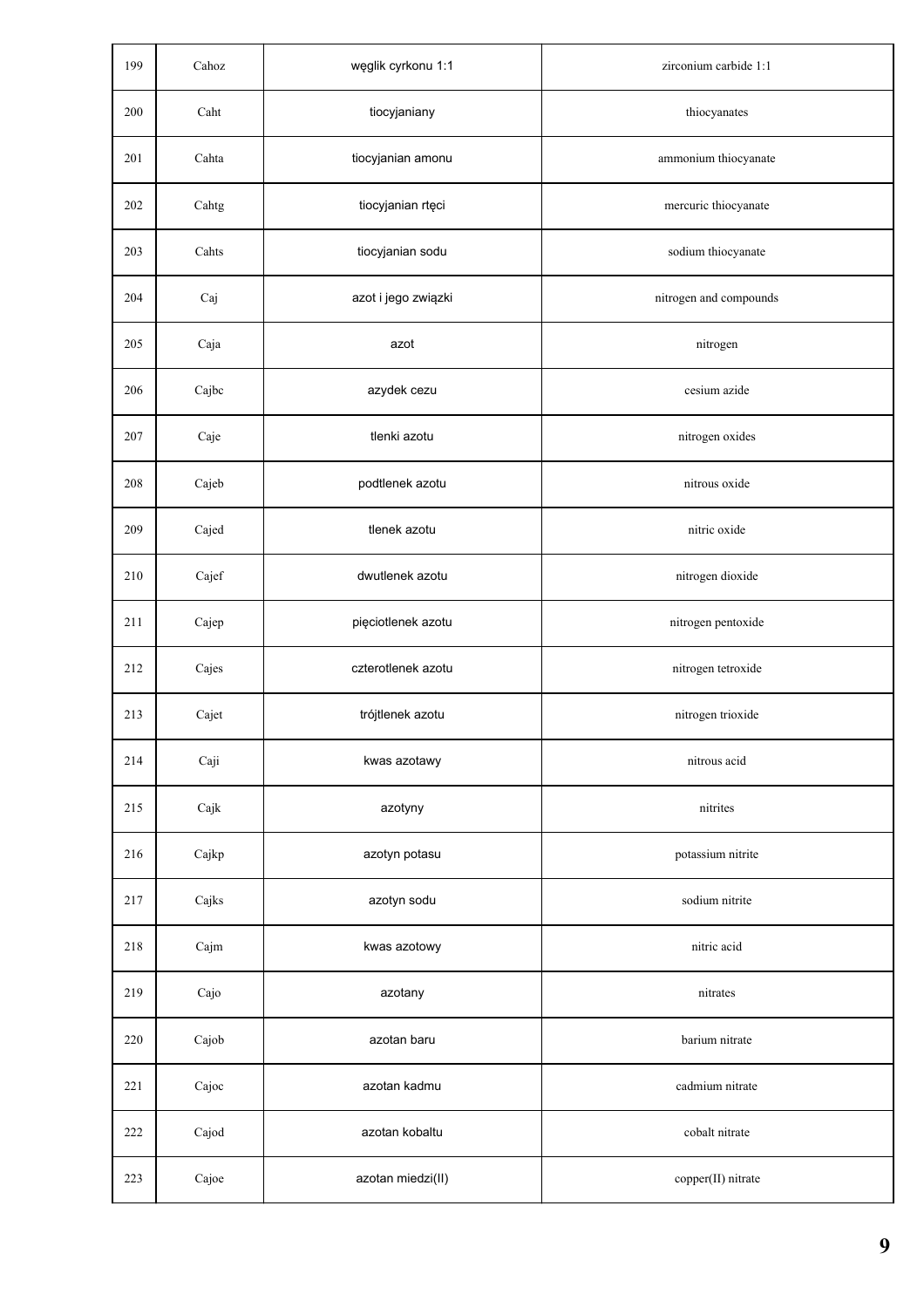| 224 | Cajof  | azotan wapnia               | calcium nitrate       |
|-----|--------|-----------------------------|-----------------------|
| 225 | Cajog  | azotan ołowiu               | lead nitrate          |
| 226 | Cajoh  | azotan bizmutu(III)         | bismuth nitrate       |
| 227 | Cajoi  | azotan talu                 | thallium nitrate      |
| 228 | Cajol  | azotan litu                 | lithium nitrate       |
| 229 | Cajom  | azotan amonu                | ammonium nitrate      |
| 230 | Cajon  | azotan rtęci(II)            | mercury(II) nitrate   |
| 231 | Cajoo  | azotan rtęci(I)             | mercurous nitrate     |
| 232 | Cajop  | azotan niklu(II)            | nickel(II) nitrate    |
| 233 | Cajoq  | azotan potasu               | potassium nitrate     |
| 234 | Cajor  | azotan srebra               | silver nitrate        |
| 235 | Cajos  | azotan sodu                 | sodium nitrate        |
| 236 | Cajot  | azotan strontu              | strontium nitrate     |
| 237 | Cajou  | azotan rubidu               | rubidium nitrate      |
| 238 | Cajp   | azotki                      | nitrides              |
| 239 | Cajpa  | azotki pierwiastków grupy 1 | group 1 nitrides      |
| 240 | Cajpam | azotek litu                 | lithium nitride       |
| 241 | Cajpap | azotek potasu               | potassium nitride     |
| 242 | Cajpas | azotek sodu                 | sodium nitride        |
| 243 | Cajpb  | azotki pierwiastków grupy 2 | group 2 nitrides      |
| 244 | Cajpbd | azotek wapnia               | calcium nitride       |
| 245 | Cajpc  | azotek kadmu                | cadmium nitride       |
| 246 | Cajpd  | azotki pierwiastków grupy 4 | group 4 nitrides      |
| 247 | Cajpdi | azotek tytanu 1:1           | titanium nitride 1:1  |
| 248 | Cajpdz | azotek cyrkonu 1:1          | zirconium nitride 1:1 |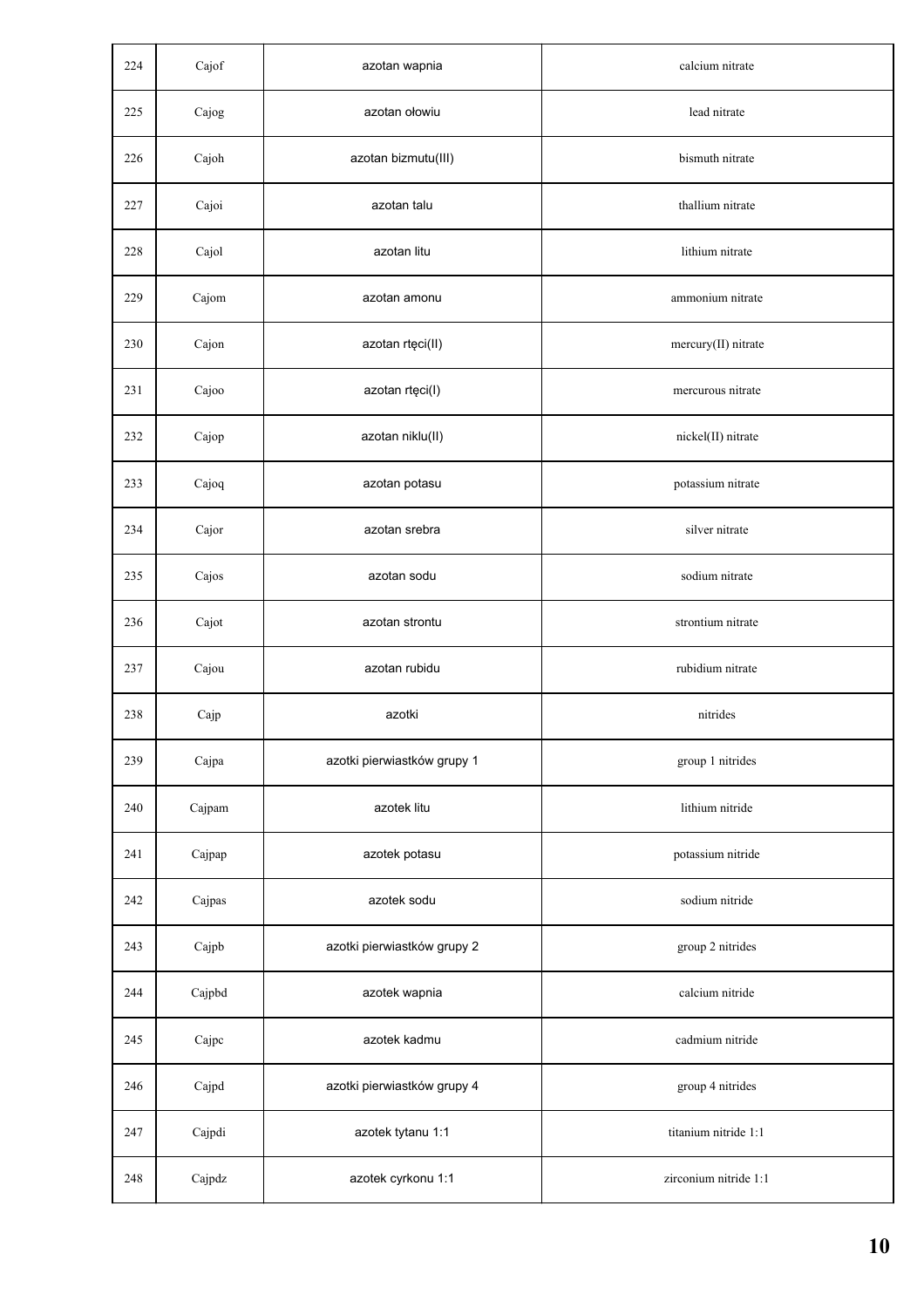| 249 | Cajpe  | azotki pierwiastków grupy 5  | group 5 nitrides     |
|-----|--------|------------------------------|----------------------|
| 250 | Cajpen | azotek niobu 1:1             | niobium nitride 1:1  |
| 251 | Cajpeq | azotek tantalu 1:1           | tantalum nitride 1:1 |
| 252 | Cajpev | azotek wanadu 1:1            | vanadium nitride 1:1 |
| 253 | Cajpf  | azotki pierwiastków grupy 6  | group 6 nitrides     |
| 254 | Cajpfc | azotek chromu 2:1            | chromium nitride 2:1 |
| 255 | Cajpg  | azotek miedzi(I)             | copper(I) nitride    |
| 256 | Cajpi  | azotki pierwiastków grupy 9  | group 9 nitrides     |
| 257 | Cajpif | azotek kobaltu               | cobalt nitride       |
| 258 | Cajpl  | azotki pierwiastków grupy 12 | group 12 nitrides    |
| 259 | Cajpln | azotek rtęci                 | mercury nitride      |
| 260 | Cajpn  | azotki pierwiastków grupy 14 | group 14 nitrides    |
| 261 | Cajpnl | azotek ołowiu                | lead nitride         |
| 262 | Cajpns | azotek krzemu 3:4            | silicon nitride 3:4  |
| 263 | Cajpp  | azotki pierwiastków grupy 15 | group 15 nitrides    |
| 264 | Cajppa | azotek antymonu              | antimony nitride     |
| 265 | Cajppb | azotek bismutu               | bismuth nitride      |
| 266 | Cajpq  | azotki pierwiastków grupy 16 | group 16 nitrides    |
| 267 | Cajpqq | azotek selenu                | selenium nitride     |
| 268 | Cajpqt | azotek siarki                | sulfur nitride       |
| 269 | Cajpqu | azotek telluru               | tellurium nitride    |
| 270 | Cajpr  | azotek srebra                | silver nitride       |
| 271 | Cajpt  | azotki lantanowców           | lanthanide nitrides  |
| 272 | Cajpte | azotek ceru                  | cerium nitride       |
| 273 | Cajpv  | azotek talu(I)               | thallium(I) nitride  |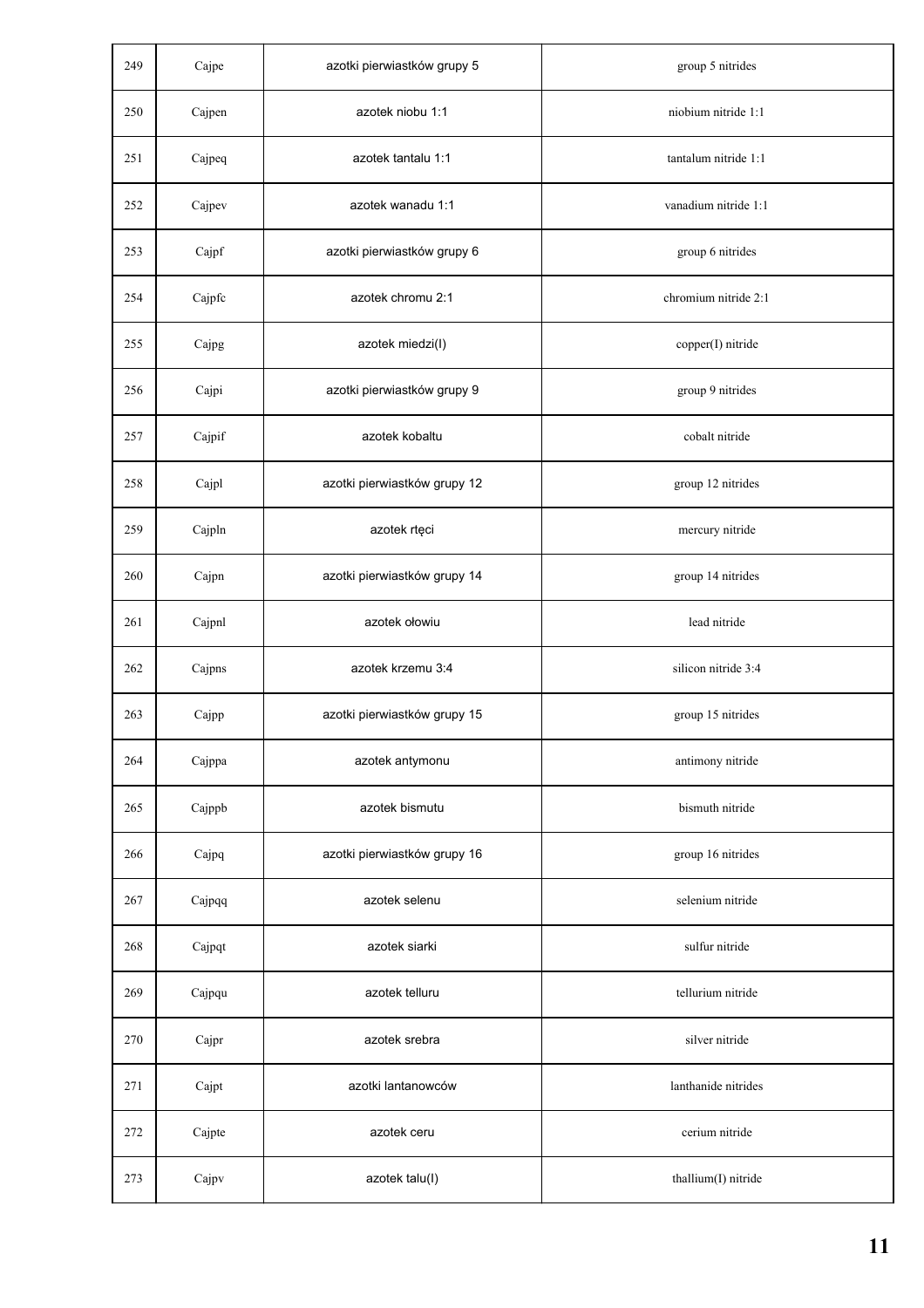| 274 | Cajpw  | azotek toru                     | thorium nitride       |
|-----|--------|---------------------------------|-----------------------|
| 275 | Cajpx  | azotek uranu                    | uranium nitride       |
| 276 | Caju   | amoniak                         | ammonia               |
| 277 | Cajun  | nitroamina                      | nitramine             |
| 278 | Cajv   | amon                            | ammonium              |
| 279 | Cajvh  | wodorotlenek amonu              | ammonium hydroxide    |
| 280 | Cajx   | azydki                          | azides                |
| 281 | Cajxa  | kwas azotowodorowy              | hydrazoic acid        |
| 282 | Cajxb  | azydki metali alkalicznych      | alkali metal azides   |
| 283 | Cajxbl | azydek litu                     | lithium azide         |
| 284 | Cajxbp | azydek potasu                   | potassium azide       |
| 285 | Cajxbs | azydek sodu                     | sodium azide          |
| 286 | Cajxc  | azydki metali ziem alkalicznych | alkaline earth azides |
| 287 | Cajxcb | azydek baru                     | barium azide          |
| 288 | Cajxcc | azydek wapnia                   | calcium azide         |
| 289 | Cajxcm | azydek magnezu                  | magnesium azide       |
| 290 | Cajxcs | azydek strontu                  | strontium azide       |
| 291 | Cajxd  | azydek glinu                    | aluminium azide       |
| 292 | Cajxe  | azydek amonu                    | ammonium azide        |
| 293 | Cajxf  | azydek boru                     | boron azide           |
| 294 | Cajxh  | azydki chlorowców               | halogen azides        |
| 295 | Cajxhb | azydek bromu                    | bromine azide         |
| 296 | Cajxhc | azydek chloru                   | chlorine azide        |
| 297 | Cajxhf | azydek fluoru                   | fluorine azide        |
| 298 | Cajxhi | azydek jodu                     | iodine azide          |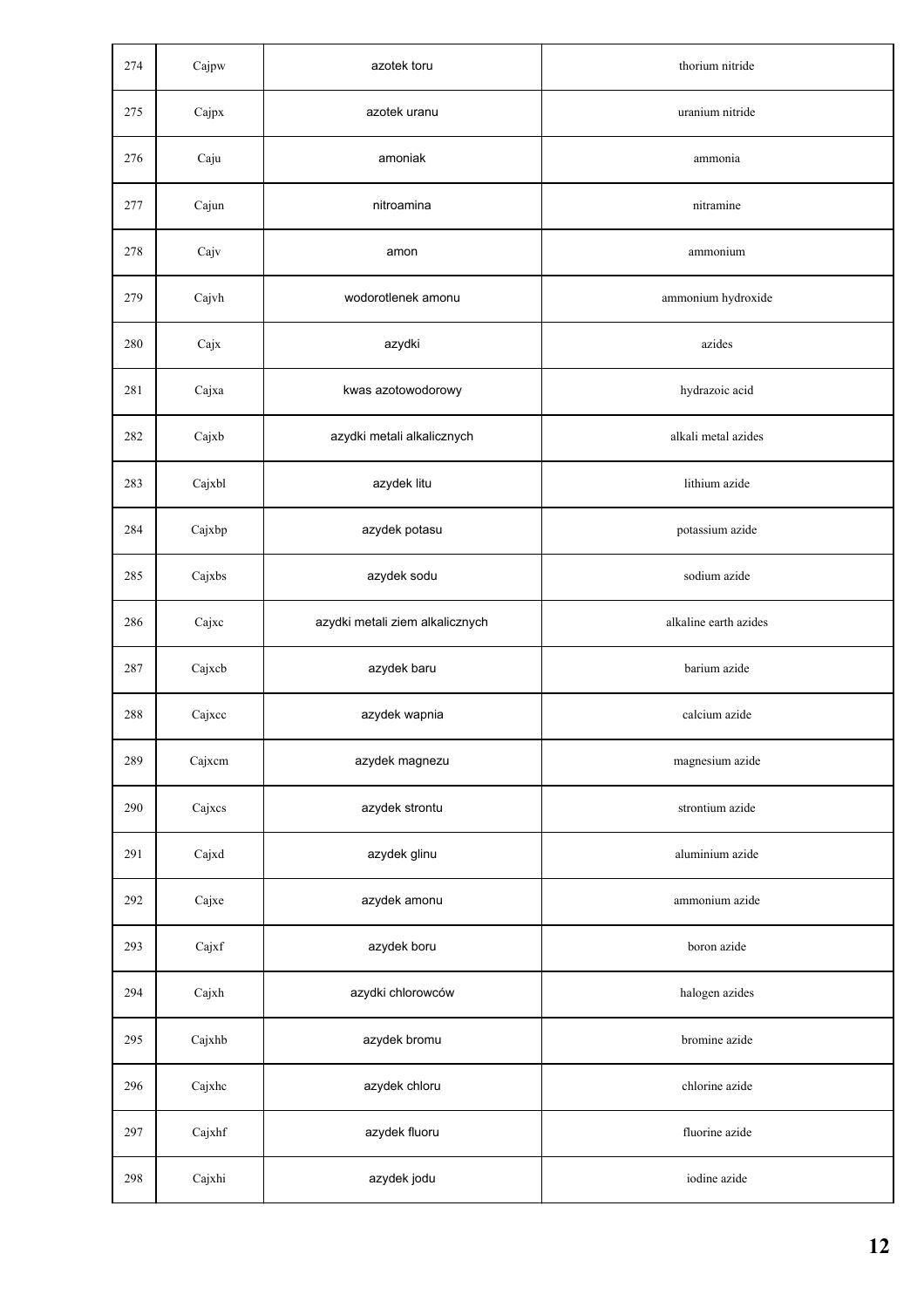| 299 | Cajxhx  | azydek cyjanu            | cyanogen azide              |
|-----|---------|--------------------------|-----------------------------|
| 300 | Cajxi   | azydek kadmu             | cadmium azide               |
| 301 | Cajxim  | azydek rtęci(II)         | mercury(II) azide           |
| 302 | Cajxima | azydek rtęci(I)          | mercury(I) azide            |
| 303 | Cajxiz  | azydek cynku             | zinc azide                  |
| 304 | Cajxj   | azydek kobaltu           | cobalt azide                |
| 305 | Cajxk   | azydek miedzi(I)         | copper(I) azide             |
| 306 | Cajxl   | azydek germylu           | germyl azide                |
| 307 | Cajxm   | azydek ołowiu            | lead azide                  |
| 308 | Cajxn   | azydek manganu           | manganese azide             |
| 309 | Cajxo   | azydek niklu             | nickel azide                |
| 310 | Cajxol  | azydek platyny           | platinum azide              |
| 311 | Cajxp   | azydek nitrozylu         | nitrosyl azide              |
| 312 | Cajxq   | azydek fosforu           | phosphorus azide            |
| 313 | Cajxqn  | tri(azydek fosfonitrylu) | phosphonitrile trimer azide |
| 314 | Cajxs   | azydek srebra            | silver azide                |
| 315 | Cajxt   | azydek talu(I)           | thallium(I) azide           |
| 316 | Cajy    | amidki metali            | metallic amides             |
| 317 | Cajyc   | amidek kadmu             | cadmium amide               |
| 318 | Cajye   | amidek cezu              | cesium amide                |
| 319 | Cajyp   | amidek potasu            | potassium amide             |
| 320 | Cajys   | amidek srebra            | silver amide                |
| 321 | Cajyt   | amidek sodu              | sodium amide                |
| 322 | Cajyz   | amidek cynku             | zinc amide                  |
| 323 | Cajz    | amidki niemetali         | nonmetallic amides          |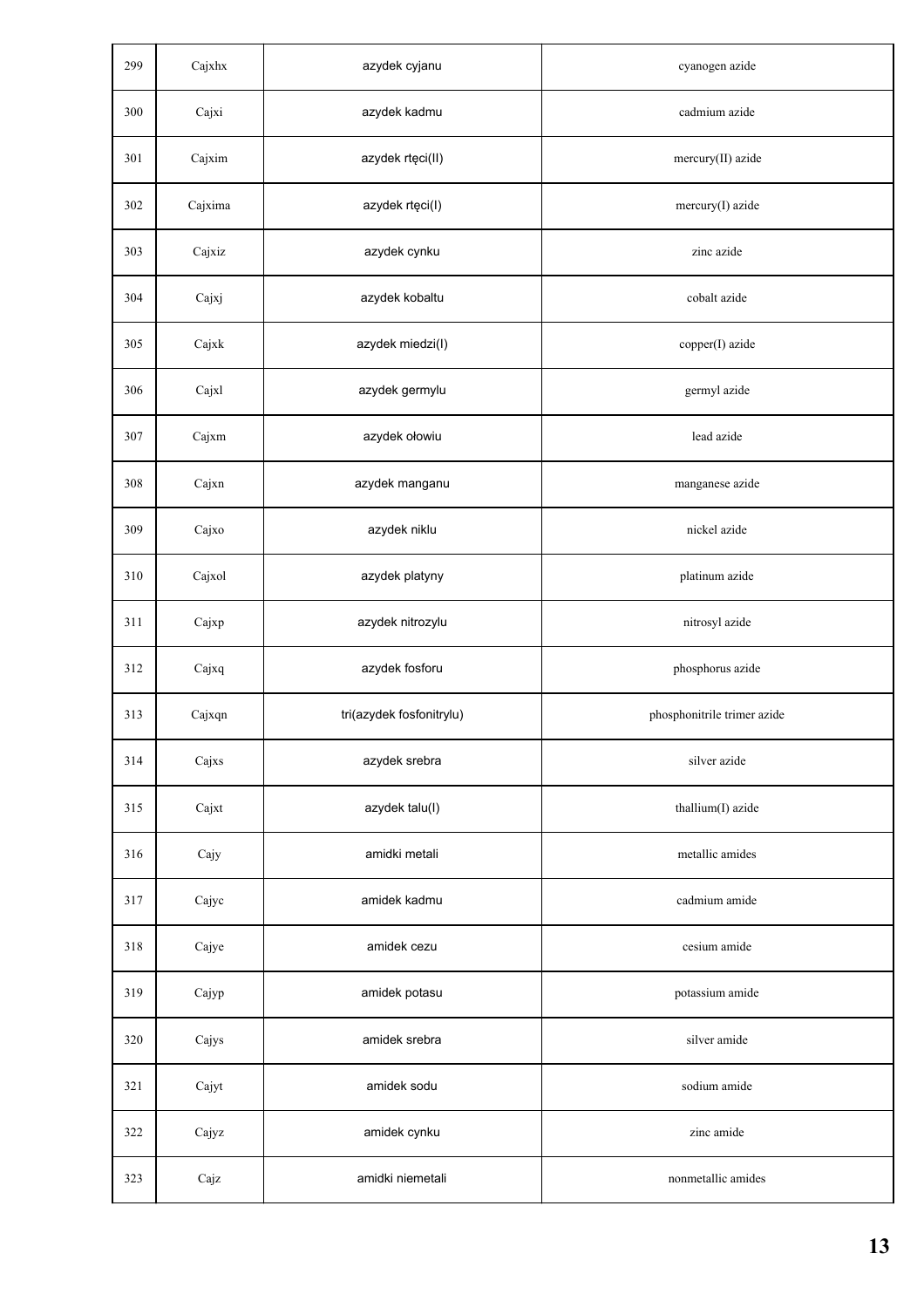| 324 | Cajzb  | bromoamid                       | bromamide                           |
|-----|--------|---------------------------------|-------------------------------------|
| 325 | Cajzc  | chloroamid                      | chloramide                          |
| 326 | Cajzct | chloroimid tionylu              | thionyl chlorimide                  |
| 327 | Cajzf  | fluoroamid                      | fluoramide                          |
| 328 | Cajzfd | difluoroamid                    | difluoramide                        |
| 329 | Cajzg  | dichlorodifluoroamid            | dichlorofluoramide                  |
| 330 | Cajzh  | chlorodifluoroamid              | chlorodifluoramide                  |
| 331 | Cajzs  | trisilyloamina                  | trisilylamine                       |
| 332 | Cak    | tlen i jego związki             | oxygen and compounds                |
| 333 | Caka   | tlen                            | oxygen                              |
| 334 | Cake   | ozon                            | ozone                               |
| 335 | Caki   | tlenki                          | oxides                              |
| 336 | Cakih  | hopkalit                        | Hopcalite                           |
| 337 | Cako   | nadtlenki                       | peroxides                           |
| 338 | Cakoh  | wodoronadtlenki                 | hydroperoxides                      |
| 339 | Cal    | fluor i jego związki            | fluorine and compounds              |
| 340 | Cala   | fluor                           | fluorine                            |
| 341 | Cale   | tlenki fluoru                   | fluorine oxides                     |
| 342 | Cali   | kwas fluorowodorowy             | hydrofluoric acid                   |
| 343 | Calo   | fluorki                         | fluorides                           |
| 344 | Caloa  | fluorek srebra                  | silver fluoride                     |
| 345 | Calob  | pięciofluorek bizmutu           | bismuth pentafluoride               |
| 346 | Caloc  | trójfluorek boru                | boron trifluoride                   |
| 347 | Caloce | eter dietylowy trifluorku boru  | boron trifluoride diethyl etherate  |
| 348 | Calocm | eter dimetylowy trifluorku boru | boron trifluoride dimethyl etherate |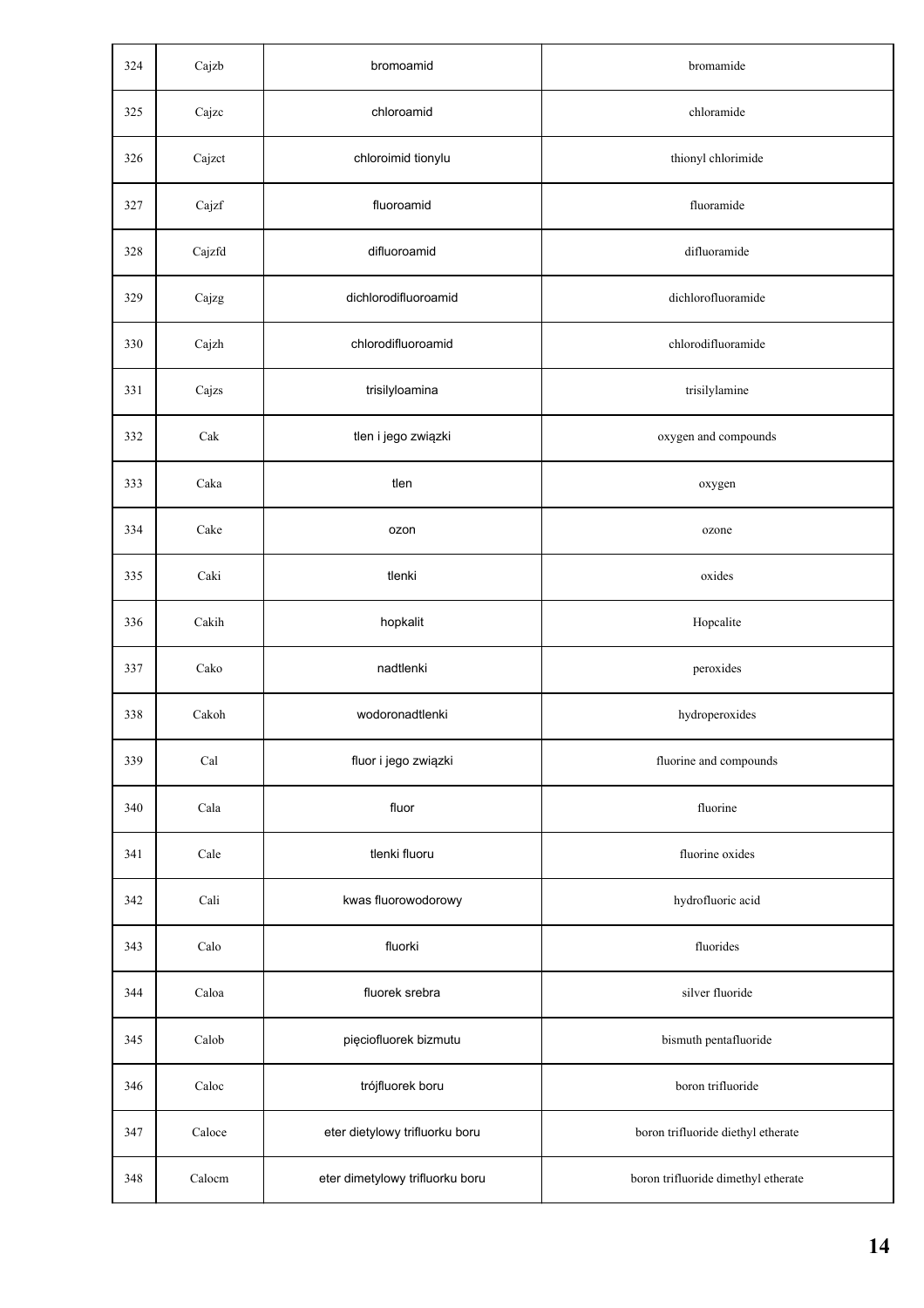| 349 | Calod   | fluorki boru                  | tin fluorides                     |
|-----|---------|-------------------------------|-----------------------------------|
| 350 | Calodo  | fluorek cyny(II)              | stannous fluoride                 |
| 351 | Calof   | fluorek cezu                  | cesium fluoride                   |
| 352 | Calog   | fluorek kobaltu (III)         | cobalt(III) fluoride              |
| 353 | Caloh   | fluorek potasu                | potassium fluoride                |
| 354 | Caloha  | tetrafluorek potasowo-glinowy | potassium aluminium tetrafluoride |
| 355 | Calohf  | fluorek potasowo-glinowy      | potassium aluminium fluoride      |
| 356 | Caloid  | fluorki bromu                 | bromine fluorides                 |
| 357 | Caloida | monoflorek bromu              | bromine monofluoride              |
| 358 | Caloidi | trifluorek bromu              | bromine trifluoride               |
| 359 | Caloido | pentafluorek bromu            | bromine pentafluoride             |
| 360 | Caloie  | fluorki chloru                | chlorine fluorides                |
| 361 | Caloieb | monofluorek chloru            | chlorine monofluoride             |
| 362 | Caloiet | trifluorek chloru             | chlorine trifluoride              |
| 363 | Caloiex | fluorek nadchlorylu           | perchloryl fluoride               |
| 364 | Caloii  | fluorki jodu                  | iodine fluorides                  |
| 365 | Caloiip | pentafluorek jodu             | iodine pentafluoride              |
| 366 | Caloiis | heptafluorek jodu             | iodine heptafluoride              |
| 367 | Caloj   | fluorek kadmu                 | cadmium fluoride                  |
| 368 | Calok   | fluorek wapnia                | calcium fluoride                  |
| 369 | Calol   | fluorek litu                  | lithium fluoride                  |
| 370 | Calom   | trójfluorek manganu           | manganese trifluoride             |
| 371 | Calon   | trójfluorek azotu             | nitrogen trifluoride              |
| 372 | Calona  | fluorek nitrylu               | nitryl fluoride                   |
| 373 | Calonm  | fluorek amonu                 | ammonium fluoride                 |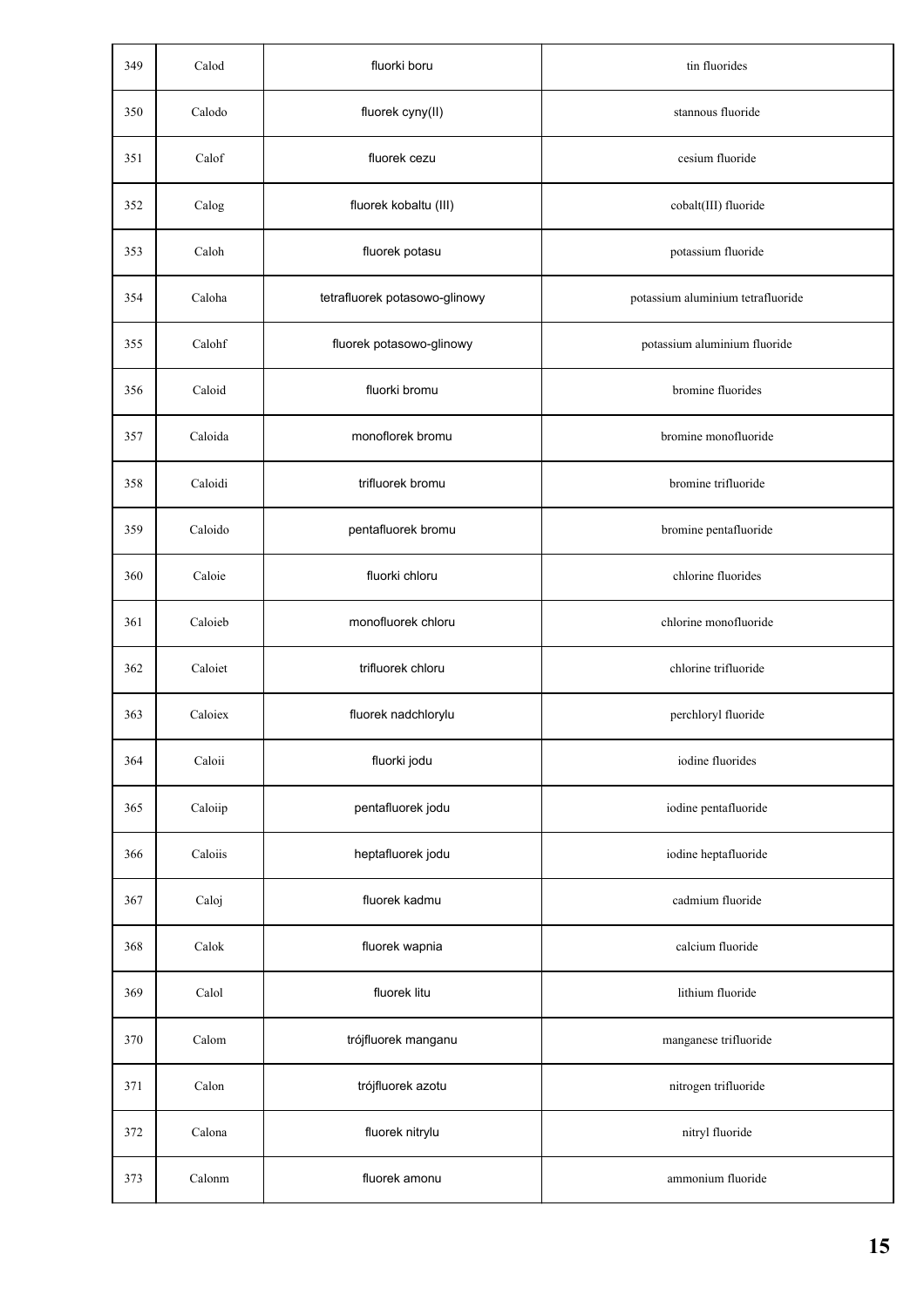| 374 | Calonmb | wodorofluorek amonu   | ammonium bifluoride      |
|-----|---------|-----------------------|--------------------------|
| 375 | Calono  | fluorek nitrozylu     | nitrosyl fluoride        |
| 376 | Caloo   | fluorki tlenu         | oxygen fluorides         |
| 377 | Calooc  | difluorek tlenu       | oxygen difluoride        |
| 378 | Calood  | difluorek ditlenu     | dioxygen difluoride      |
| 379 | Caloot  | difluorek tritlenu    | trioxygen difluoride     |
| 380 | Calop   | dwufluorek ołowiu     | lead difluoride          |
| 381 | Caloq   | fluorki fosforu       | phosphorus fluorides     |
| 382 | Caloqp  | pentafluorek fosforu  | phosphorus pentafluoride |
| 383 | Caloqq  | trifluorek fosforu    | phosphorus trifluoride   |
| 384 | Calor   | heksafluorek selenu   | selenium hexafluoride    |
| 385 | Caloru  | heksafluorek uranu    | uranium hexafluoride     |
| 386 | Calos   | fluorki siarki        | sulfur fluorides         |
| 387 | Calosa  | fluorek siarki        | sulfur monofluoride      |
| 388 | Calosd  | difluorek siarki      | sulfur difluoride        |
| 389 | Calosf  | tetrafluorek siarki   | sulfur tetrafluoride     |
| 390 | Calosh  | sześciofluorek siarki | sulfur hexafluoride      |
| 391 | Calosn  | dekafluorek siarki    | sulfur decafluoride      |
| 392 | Calosp  | pentafluorosiarczan   | pentafluorosulfate       |
| 393 | Calosy  | tlenofluorki siarki   | sulfur oxyfluorides      |
| 394 | Calosyd | fluorek tionylu       | thionyl fluoride         |
| 395 | Calosys | fluorek sulfurylu     | sulfuryl fluoride        |
| 396 | Calot   | fluorek tiofosforu    | thiophosphoryl fluoride  |
| 397 | Calou   | heksafluorek telluru  | tellurium hexafluoride   |
| 398 | Calov   | fluorek sodu          | sodium fluoride          |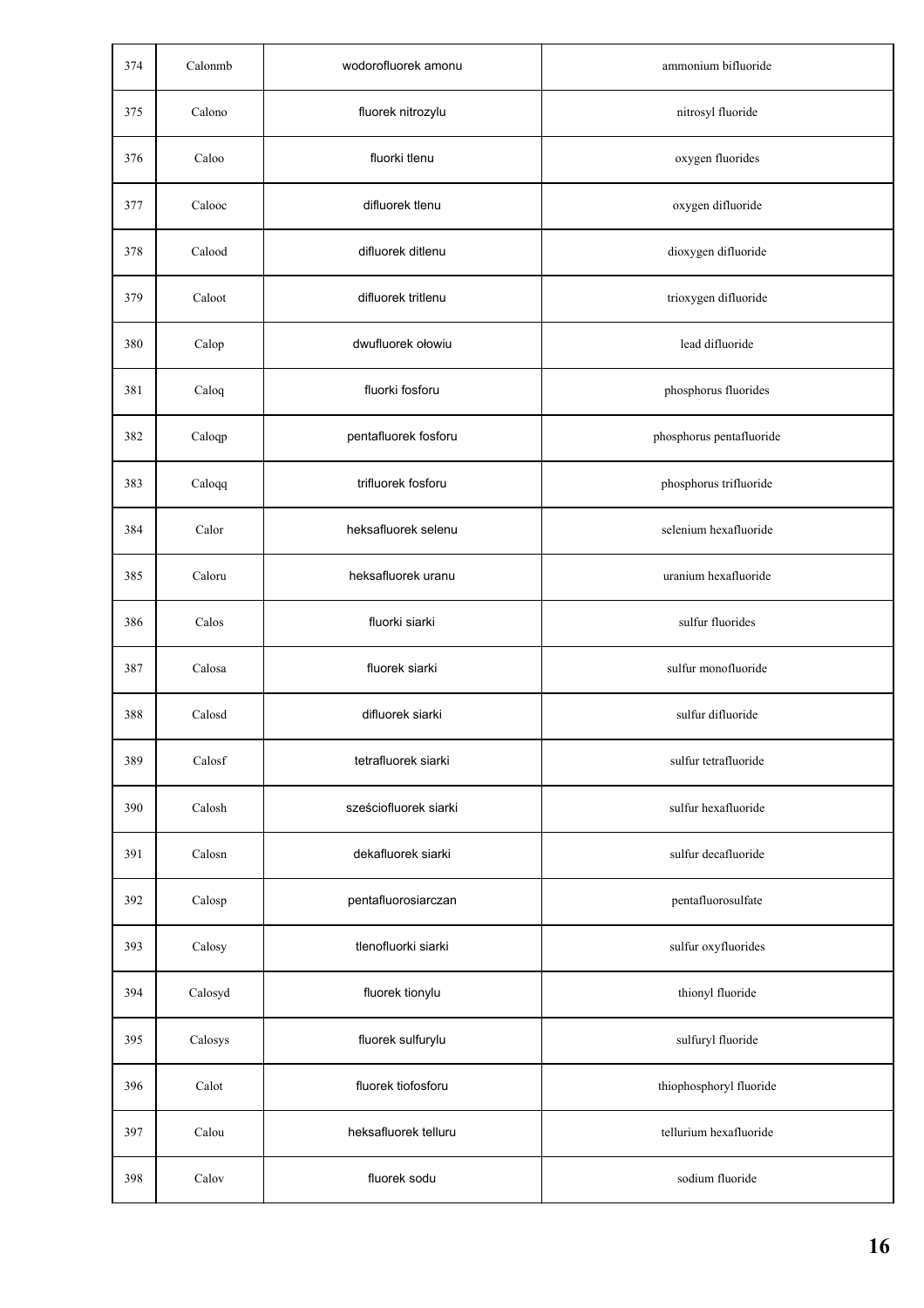| 399 | Calova | fluorek glinowo-sodowy | aluminium sodium fluoride |
|-----|--------|------------------------|---------------------------|
| 400 | Calow  | fluorek baru           | barium fluoride           |
| 401 | Calox  | sześciofluorek ksenonu | xenon hexafluoride        |
| 402 | Caloy  | fluorek niklu          | nickel fluoride           |
| 403 | Caloz  | fluorek berylu         | beryllium fluoride        |
| 404 | Cam    | neon                   | neon                      |
| 405 | Can    | sód i jego związki     | sodium and compounds      |
| 406 | Cana   | sód                    | sodium                    |
| 407 | Cane   | tlenek sodu            | sodium oxide              |
| 408 | Cani   | nadtlenek sodu         | sodium peroxide           |
| 409 | Cann   | nitrozyl sodowy        | sodium nitrosyl           |
| 410 | Cano   | wodorotlenek sodu      | sodium hydroxide          |
| 411 | Cap    | magnez i jego związki  | magnesium and compounds   |
| 412 | Capa   | magnez                 | magnesium                 |
| 413 | Capap  | magnez sproszkowany    | magnesium powder          |
| 414 | Cape   | tlenek magnezu         | magnesium oxide           |
| 415 | Capi   | wodorotlenek magnezu   | magnesium hydroxide       |
| 416 | Caq    | glin i jego związki    | aluminium and compounds   |
| 417 | Caqa   | glin                   | aluminium                 |
| 418 | Caqap  | sproszkowany glin      | aluminium powder          |
| 419 | Caqe   | tlenek glinu           | aluminium oxide           |
| 420 | Caqh   | wodorotlenek glinu     | aluminium hydroxide       |
| 421 | Caqht  | trifluorek glinu       | aluminium trifluoride     |
| 422 | Caqi   | gliniany               | aluminates                |
| 423 | Car    | krzem i jego związki   | silicon and compounds     |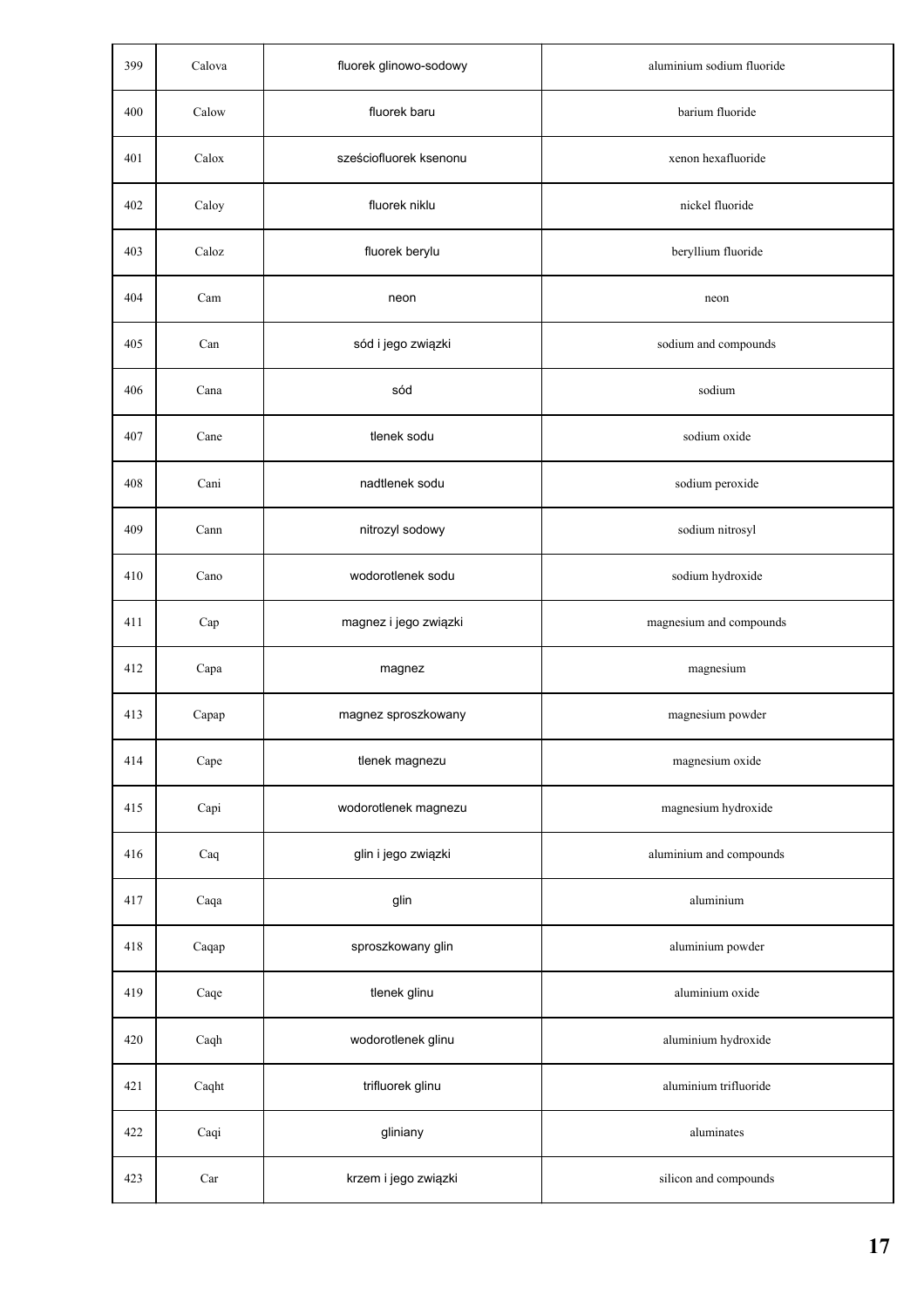| 424 | Cara    | krzem                        | silicon                      |
|-----|---------|------------------------------|------------------------------|
| 425 | Care    | tlenki krzemu                | silicon oxides               |
| 426 | Careb   | tlenek krzemu                | silicon monoxide             |
| 427 | Careg   | siloksany                    | siloxanes                    |
| 428 | Caregb  | disiloksan                   | disiloxane                   |
| 429 | Cari    | kwas krzemowy                | silicic acid                 |
| 430 | Carif   | kwas fluorokrzemowy          | fluosilicic acid             |
| 431 | Carifa  | heksafluorokrzemian amonu    | ammonium hexafluorosilicate  |
| 432 | Carifac | kryptohalit                  | cryptohalite                 |
| 433 | Carifd  | heksafluorokrzemian disodowy | disodium hexafluosilicate    |
| 434 | Carifk  | heksafluorokrzemian potasu   | potassium hexafluorosilicate |
| 435 | Caro    | krzemiany                    | silicates                    |
| 436 | Caroa   | krzemian glinu               | aluminium silicate           |
| 437 | Carob   | krzemian berylu              | beryllium silicate           |
| 438 | Carobz  | krzemian cynkowo-berylowy    | zinc beryllium silicate      |
| 439 | Caroc   | krzemian wapnia              | calcium silicate             |
| 440 | Carof   | fluorokrzemiany              | fluosilicates                |
| 441 | Caros   | krzemian sodu                | sodium silicate              |
| 442 | Caru    | krzemki                      | silicides                    |
| 443 | Caruc   | dikrzemek wapnia             | calcium disilicide           |
| 444 | Caruh   | krzemek chromu 1:2           | chromium silicide 1:2        |
| 445 | Carui   | krzemek tytanu 1:2           | titanium silicide 1:2        |
| 446 | Carum   | krzemek molybdenu 1:2        | molybdenum silicide 1:2      |
| 447 | Carun   | krzemek niobu 1:2            | niobium silicide 1:2         |
| 448 | Caruq   | krzemek tantalu 1:2          | tantalum silicide 1:2        |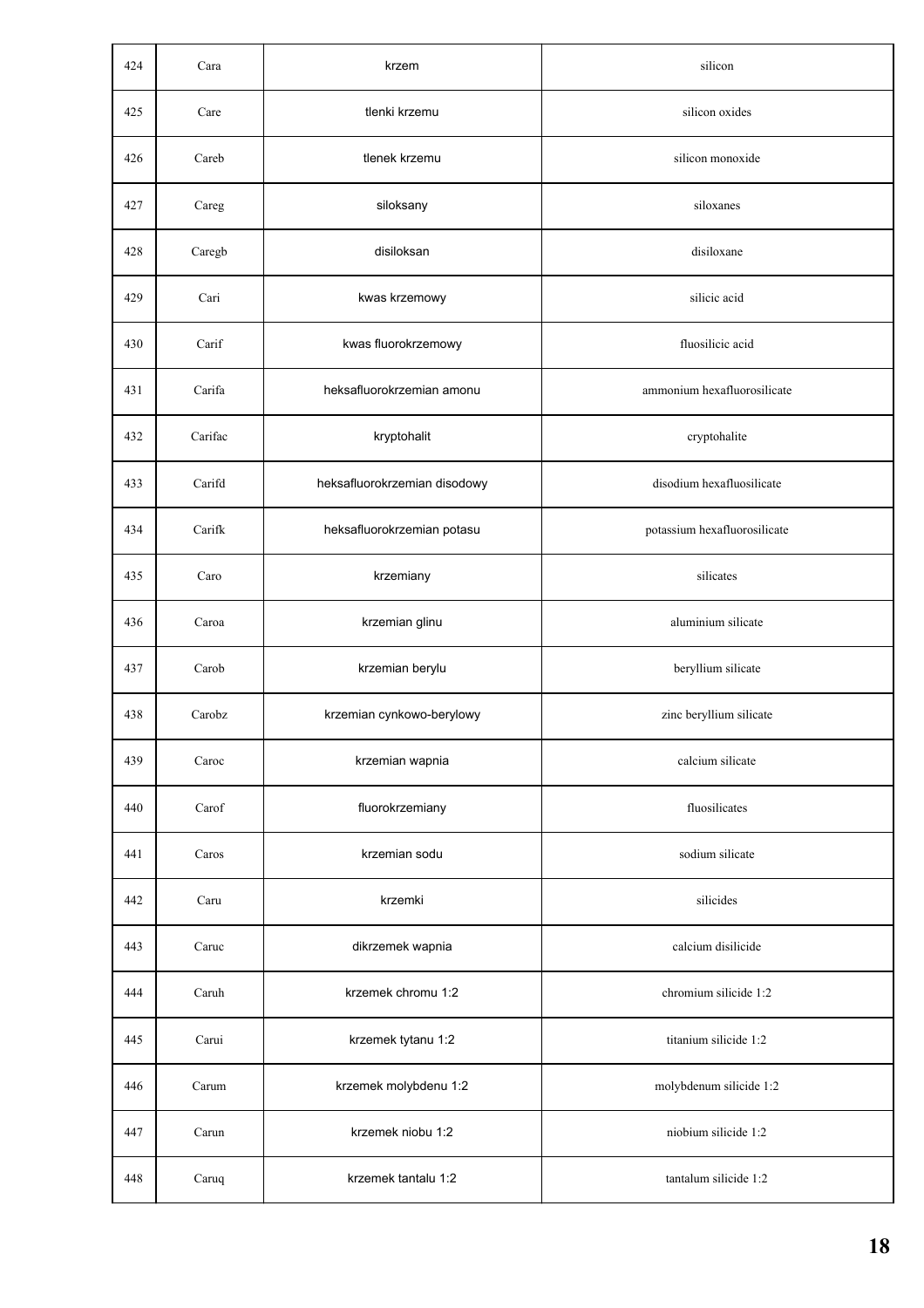| 449 | Caruw  | krzemek wolframu 1:2    | tungsten silicide 1:2       |
|-----|--------|-------------------------|-----------------------------|
| 450 | Caruz  | krzemek cyrkonu 1:2     | zirconium silicide 1:2      |
| 451 | Cas    | fosfor i jego związki   | phosphorus and compounds    |
| 452 | Casa   | fosfor                  | phosphorus                  |
| 453 | Casab  | fosfor-32               | phosphorus-32               |
| 454 | Case   | tlenki fosforu          | phosphorus oxides           |
| 455 | Caseb  | tlenek fosforu          | phosphorus oxide            |
| 456 | Casep  | pięciotlenek fosforu    | phosphorus pentoxide        |
| 457 | Cases  | bezwodnik fosforowy     | phosphorous anhydride       |
| 458 | Caset  | trójtlenek fosforu      | phosphorus trioxide         |
| 459 | Casf   | kwas fosforowy          | phosphorous acid            |
| 460 | Casg   | fosforki                | phosphides                  |
| 461 | Casga  | fosforek glinu          | aluminium phosphide         |
| 462 | Casgc  | fosforek miedzi         | copper phosphide            |
| 463 | Casgg  | fosforek galu           | gallium phosphide           |
| 464 | Casgh  | fosfina                 | phosphine                   |
| 465 | Casgm  | dwufosforek magnezu     | magnesium diphosphide       |
| 466 | Casgw  | fosforek wolframu       | tungsten phosphide          |
| 467 | Casgz  | fosforek cynku          | zinc phosphide              |
| 468 | Cash   | fosforyny               | phosphites                  |
| 469 | Cashl  | fosforyny alkilowe      | alkyl phosphites            |
| 470 | Cashld | wodorofosforyn dimetylu | dimethyl hydrogen phosphite |
| 471 | Casht  | podfosforyn sodu        | sodium hypophosphite        |
| 472 | Casi   | kwas ortofosforowy      | phosphoric acid             |
| 473 | Casim  | kwas metafosforowy      | metaphosphoric acid         |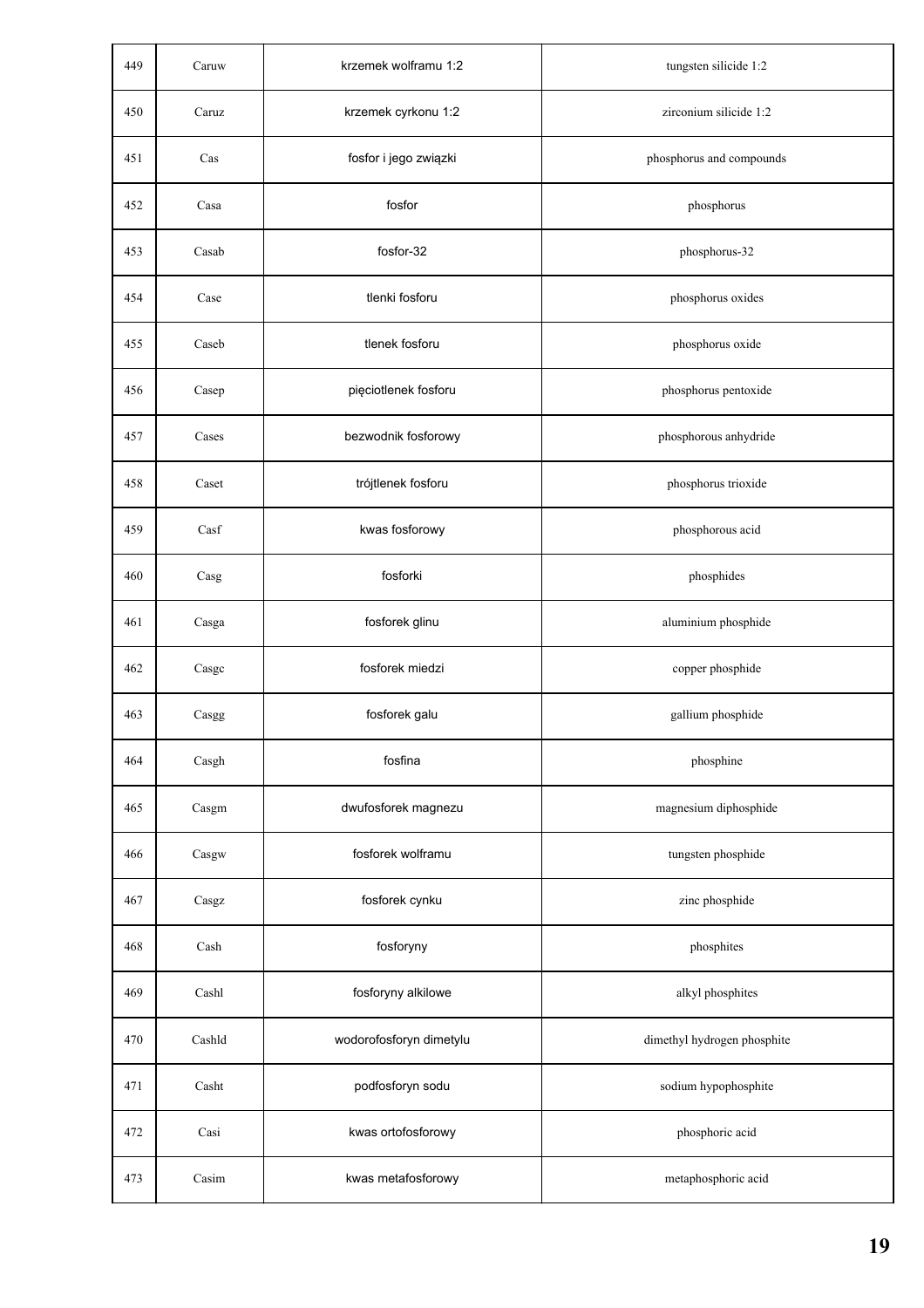| 474 | Caso   | fosforany              | phosphates                  |
|-----|--------|------------------------|-----------------------------|
| 475 | Casob  | fosforan wapnia        | calcium phosphate           |
| 476 | Casoc  | fosforan chromu        | chromium phosphate          |
| 477 | Casoco | chromofosforany        | chromophosphates            |
| 478 | Casod  | wodorofosforan diamonu | diammonium phosphate        |
| 479 | Casoda | diwodorofosforan amonu | monoammonium orthophosphate |
| 480 | Casoe  | fosforan amonu         | ammonium phosphate          |
| 481 | Casol  | fosforan ołowiu        | lead phosphate              |
| 482 | Casost | fosforan trisodu       | trisodium phosphate         |
| 483 | Casoz  | fosforany cynku        | zinc phosphates             |
| 484 | Casoza | fosforan cynku         | zinc phosphate              |
| 485 | Casp   | pirofosforan           | pyrophosphates              |
| 486 | Caspo  | pirofosforan sodu      | sodium pyrophosphate        |
| 487 | Casu   | tiofosforany           | thiophosphates              |
| 488 | Casy   | fosfon                 | phosphonium                 |
| 489 | Cat    | siarka i jej związki   | sulfur and compounds        |
| 490 | Cata   | siarka                 | sulfur                      |
| 491 | Cate   | dwutlenek siarki       | sulfur dioxide              |
| 492 | Catf   | trójtlenek siarki      | sulfur trioxide             |
| 493 | Cati   | kwas siarkawy          | sulfurous acid              |
| 494 | Catk   | siarczyny              | sulfites                    |
| 495 | Catkb  | wodorosiarczyny        | bisulfites                  |
| 496 | Catkba | wodorosiarczyn amonu   | ammonium bisulfite          |
| 497 | Catkbp | pirosiarczyn potasu    | potassium metabisulfite     |
| 498 | Catkbs | wodorosiarczan sodu    | sodium bisulfite            |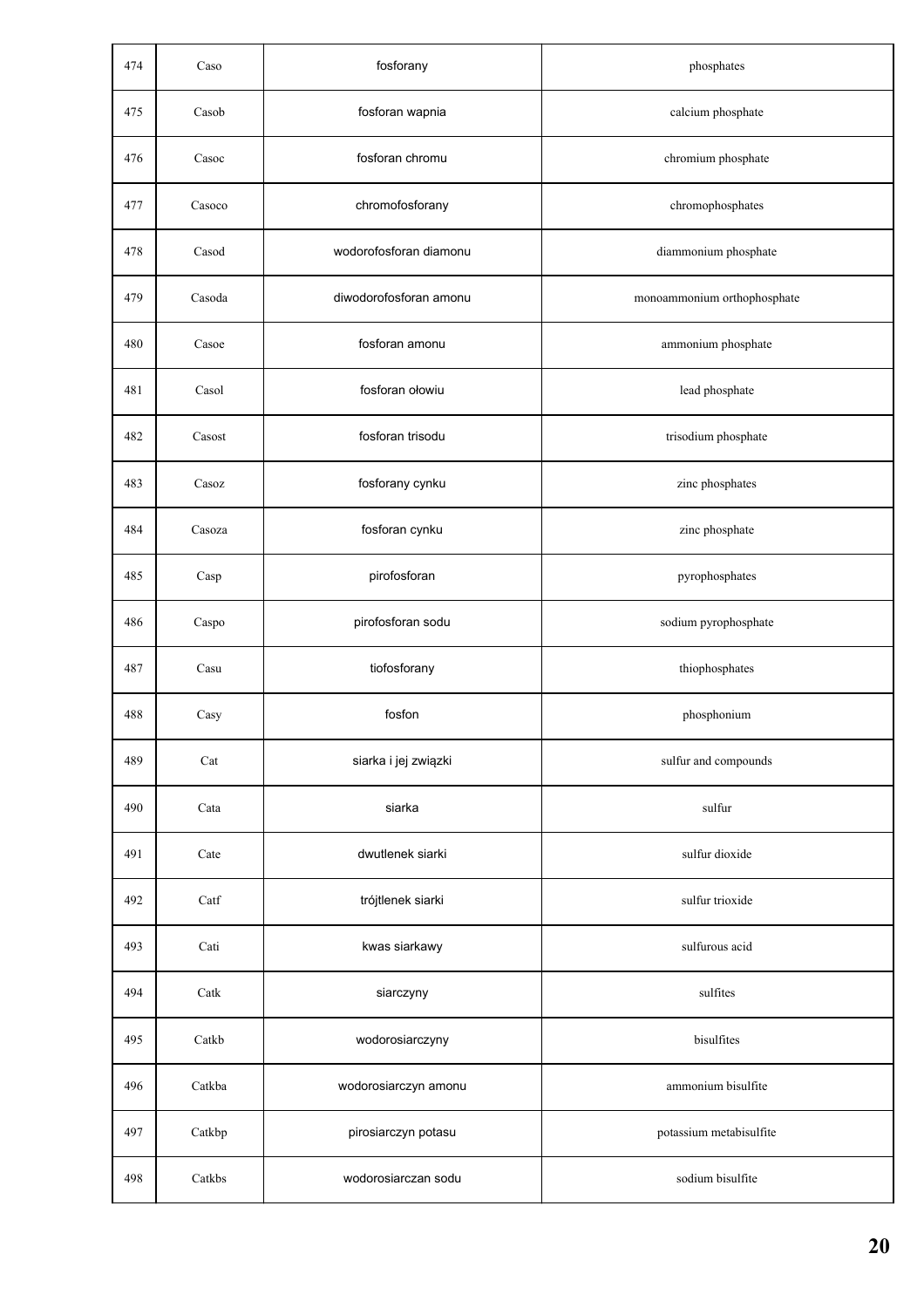| 499 | Catkhc  | pirosiarczyn wapnia             | calcium metabisulfite            |
|-----|---------|---------------------------------|----------------------------------|
| 500 | Catkhs  | pirosiarczyn sodu               | sodium metabisulfite             |
| 501 | Catks   | siarczyn sodu                   | sodium sulfite                   |
| 502 | Catksh  | podsiarczyn sodu                | sodium hydrosulfite              |
| 503 | Cato    | kwas siarkowy                   | sulfuric acid                    |
| 504 | Catob   | kwas amidosulfonowy             | sulfamic acid                    |
| 505 | Catoba  | amidosulfoniany                 | sulfamates                       |
| 506 | Catobaa | amidosulfonian amonu            | ammonium sulfamate               |
| 507 | Catoban | amidosulfonian niklu            | nickel sulfamate                 |
| 508 | Catof   | kwas siarkowy dymiący           | fuming sulfuric acid             |
| 509 | Catp    | siarczany                       | sulfates                         |
| 510 | Catpa   | siarczan amonu                  | ammonium sulfate                 |
| 511 | Catpb   | siarczan baru                   | barium sulfate                   |
| 512 | Catpc   | siarczan kadmu                  | cadmium sulfate                  |
| 513 | Catpd   | siarczan chromu(III)            | chromium sulfate                 |
| 514 | Catpda  | siarczan chromu(II)             | chromous sulfate                 |
| 515 | Catpdb  | siarczan chromu zasadowy        | basic chromium sulfate           |
| 516 | Catpdc  | kwas chromosiarkowy             | chromosulfuric acid              |
| 517 | Catpe   | siarczan miedzi                 | copper sulfate                   |
| 518 | Catpep  | siarczan miedzi(II) pięciowodny | copper (II) sulfate pentahydrate |
| 519 | Catpf   | siarczan berylu                 | beryllium sulfate                |
| 520 | Catpfh  | siarczan berylu czterowodny     | beryllium sulfate tetrahydrate   |
| 521 | Catpg   | siarczan glinu                  | aluminium sulfate                |
| 522 | Catph   | siarczan wapnia                 | calcium sulfate                  |
| 523 | Catphd  | siarczan wapnia dwuwodny        | calcium sulfate dihydrate        |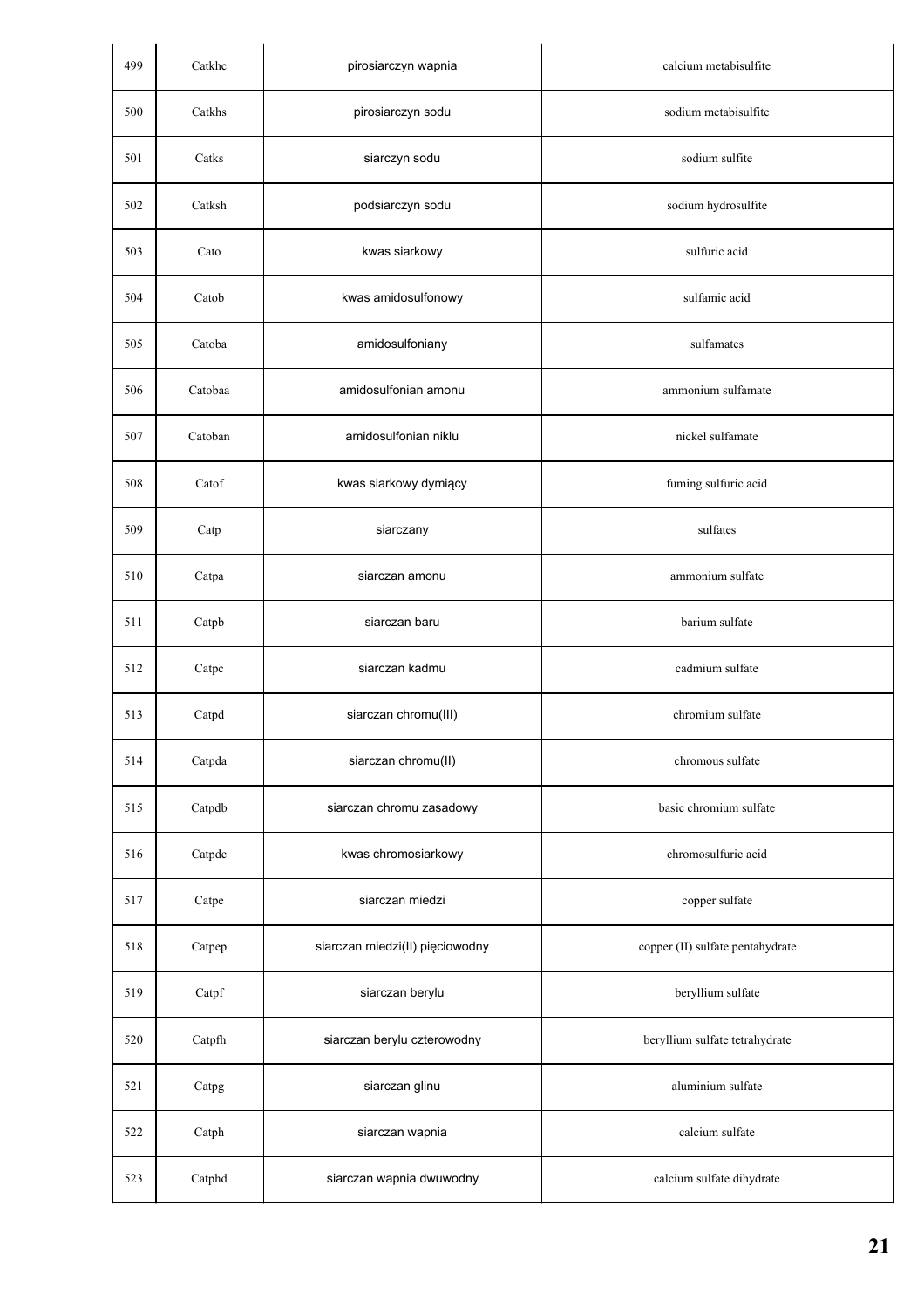| 524 | Catpj  | siarczan żelazowy           | ferric sulfate                |
|-----|--------|-----------------------------|-------------------------------|
| 525 | Catpk  | siarczan rubidu             | rubidium sulfate              |
| 526 | Catpl  | siarczan kobaltu            | cobaltous sulfate             |
| 527 | Catpm  | siarczan magnezu            | magnesium sulfate             |
| 528 | Catpna | siarczan rtęci(I)           | mercury(I) sulfate            |
| 529 | Catpnb | siarczan rtęci(II)          | mercuric sulfate              |
| 530 | Catpnc | podsiarczan rtęci           | mercuric subsulfate           |
| 531 | Catpo  | siarczan niklu              | nickel sulfate                |
| 532 | Catpp  | siarczan potasu             | potassium sulfate             |
| 533 | Catpq  | siarczan ołowiu             | lead sulfate                  |
| 534 | Catpr  | siarczan strontu            | strontium sulfate             |
| 535 | Catps  | siarczan sodu               | sodium sulfate                |
| 536 | Catpt  | siarczan manganu            | manganese sulfate             |
| 537 | Catptm | siarczan manganu jednowodny | manganese sulfate monohydrate |
| 538 | Catpz  | siarczan cynku              | zinc sulfate                  |
| 539 | Catpzh | siarczan cynku siedmiowodny | zinc sulfate heptahydrate     |
| 540 | Catq   | tiosiarczany                | thiosulfates                  |
| 541 | Catqs  | tiosiarczan sodu            | sodium thiosulfate            |
| 542 | Catr   | siarczany podwójne          | double sulfates               |
| 543 | Catra  | ałuny                       | alums                         |
| 544 | Catran | siarczan amonu i niklu      | nickel ammonium sulfate       |
| 545 | Catrb  | siarczan potasu i chromu    | chromium potassium sulfate    |
| 546 | Catrp  | siarczan potasu i magnezu   | potassium magnesium sulfate   |
| 547 | Cats   | nadsiarczany                | persulfates                   |
| 548 | Catsa  | nadsiarczan amonowy         | ammonium persulfate           |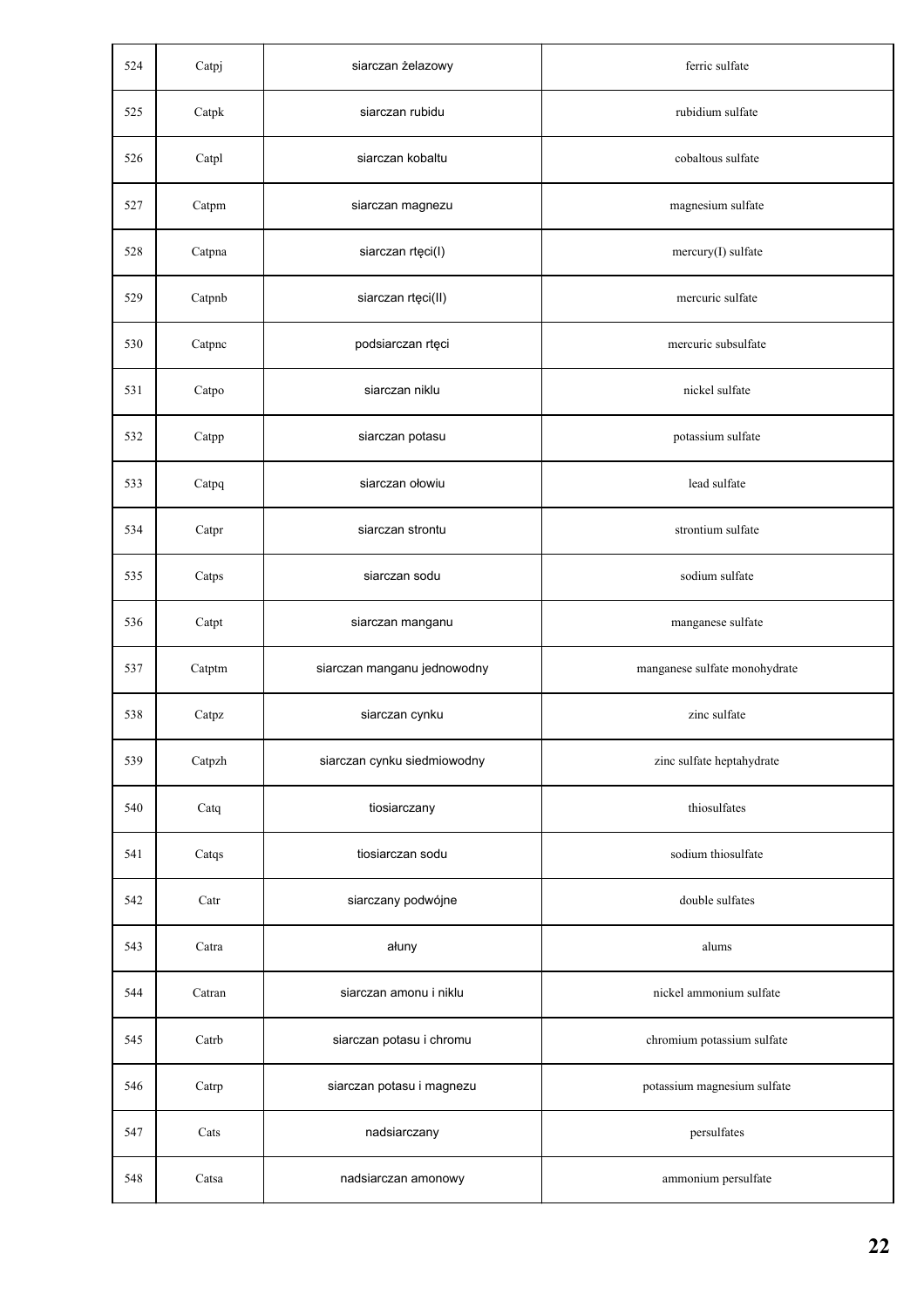| 549 | Catsp   | nadsiarczan potasu          | potassium persulfate   |
|-----|---------|-----------------------------|------------------------|
| 550 | Catss   | nad(tlenodi)siarczan sodowy | sodium peroxodisulfate |
| 551 | Catu    | siarczki                    | sulfides               |
| 552 | Catuag  | siarczek srebra             | silver sulfide         |
| 553 | Catuas  | disiarczek arsenu           | arsenic disulfide      |
| 554 | Catuau  | siarczek złota              | gold sulfide           |
| 555 | Catuba  | siarczek baru               | barium sulfide         |
| 556 | Catubi  | siarczek bizmutu            | bismuth sulfide        |
| 557 | Catubo  | trisiarczek boru            | boron trisulfide       |
| 558 | Catuca  | siarczek wapnia             | calcium sulfide        |
| 559 | Catucd  | siarczek kadmu              | cadmium sulfide        |
| 560 | Catucr  | siarczek chromu             | chromium sulfide       |
| 561 | Catud   | disiarczek węgla            | carbon disulfide       |
| 562 | Catudo  | siarczek karbonylu          | carbonyl sulfide       |
| 563 | Catue   | siarczek żelaza             | iron sulfide           |
| 564 | Catuf   | disiarczek żelaza           | iron disulfide         |
| 565 | Catug   | siarczek rtęci              | mercury sulfide        |
| 566 | Catuh   | siarkowodór                 | hydrogen sulfide       |
| 567 | Catuhd  | disiarczek wodoru           | hydrogen disulfide     |
| 568 | Catuhx  | trisiarczek wodoru          | hydrogen trisulfide    |
| 569 | Catum   | trisiarczek molibdenu       | molybdenum trisulfide  |
| 570 | Catuna  | siarczek sodu               | sodium sulfide         |
| 571 | Catunah | wodorosiarczek sodu         | sodium hydrosulfide    |
| 572 | Catunap | polisiarczek sodu           | sodium polysulfide     |
| 573 | Catung  | siarczek azotu              | nitrogen sulfide       |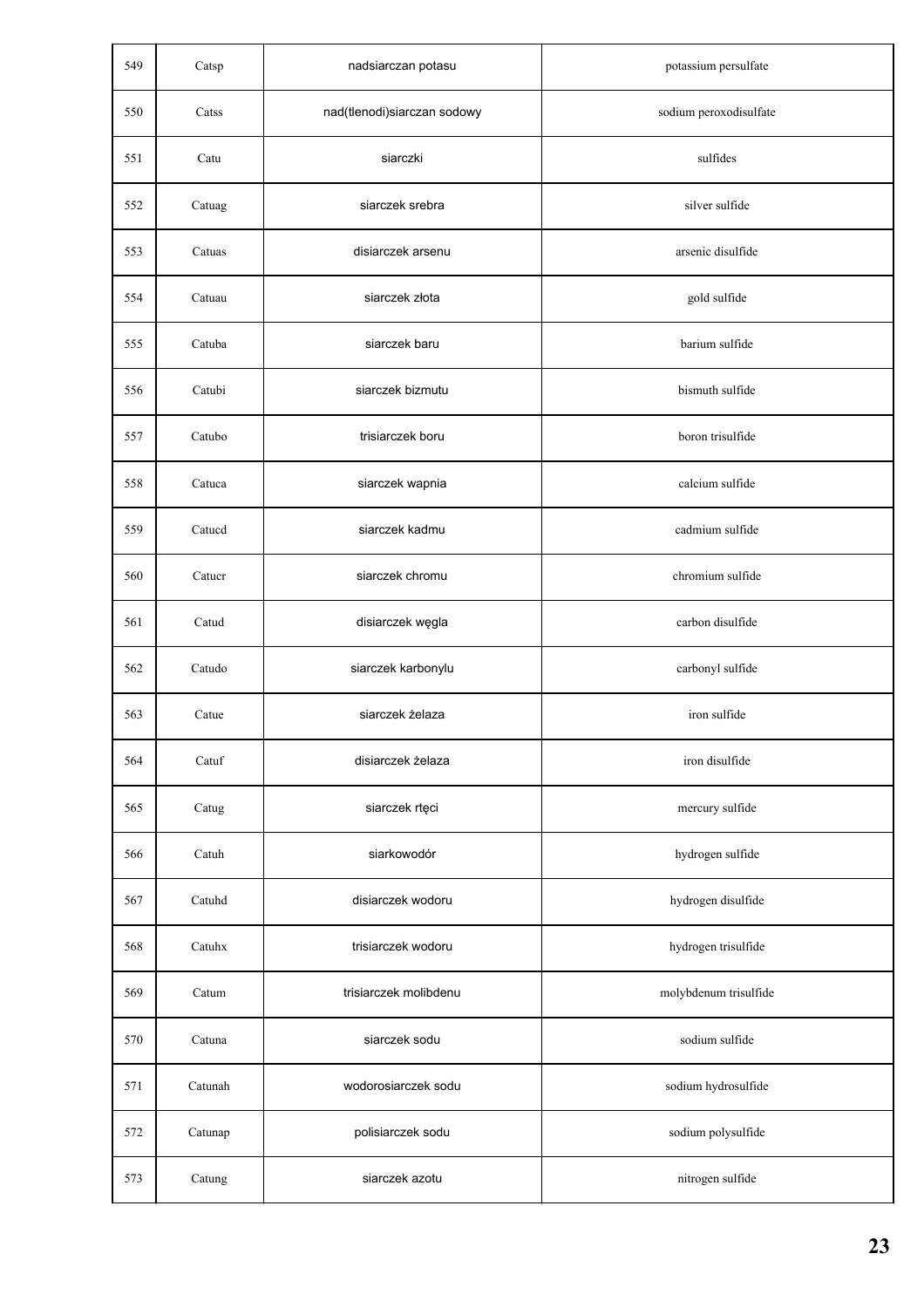| 574 | Catunga  | siarczek amonu            | ammonium sulfide         |
|-----|----------|---------------------------|--------------------------|
| 575 | Catungam | wodorosiarczek amonu      | ammonium sulfide (H4NSH) |
| 576 | Catuni   | siarczki niklu            | nickel sulfides          |
| 577 | Catunj   | podsiarczek niklu         | nickel subsulfide        |
| 578 | Catunk   | siarczek niklu(II)        | nickel(II) sulfide       |
| 579 | Catunl   | disiarczek niklu          | nickel disulfide         |
| 580 | Catunp   | siarczek potasu           | potassium sulfide        |
| 581 | Catup    | siarczek kobaltu(II)      | cobalt (II) sulfide      |
| 582 | Catupb   | siarczek ołowiu           | lead sulfide             |
| 583 | Catuph   | pentasiarczek fosforu     | phosphorus pentasulfide  |
| 584 | Catupi   | trisiarczek czterofosforu | phosphorus sesquisulfide |
| 585 | Catusb   | trisiarczek antymonu      | antimony trisulfide      |
| 586 | Catusc   | pentasiarczek antymonu    | antimony pentasulfide    |
| 587 | Catusn   | siarczek cyny             | tin sulfide              |
| 588 | Catuso   | disiarczek cyny           | tin disulfide            |
| 589 | Catusp   | trisiarczek cyny          | tin trisulfide           |
| 590 | Catuz    | siarczek cynku            | zinc sulfide             |
| 591 | Catx     | kwas fluorosulfonowy      | fluorosulfonic acid      |
| 592 | Caty     | kwas chlorosulfonowy      | chlorosulfonic acid      |
| 593 | Catz     | kwas nitrozylosiarkowy    | nitrosylsulfuric acid    |
| 594 | Cav      | chlor i jego związki      | chlorine and compounds   |
| 595 | Cava     | chlor                     | chlorine                 |
| 596 | Cave     | tlenki chloru             | chlorine oxides          |
| 597 | Caved    | dwutlenek chloru          | chlorine dioxide         |
| 598 | Caveh    | siedmiotlenek chloru      | chlorine heptoxide       |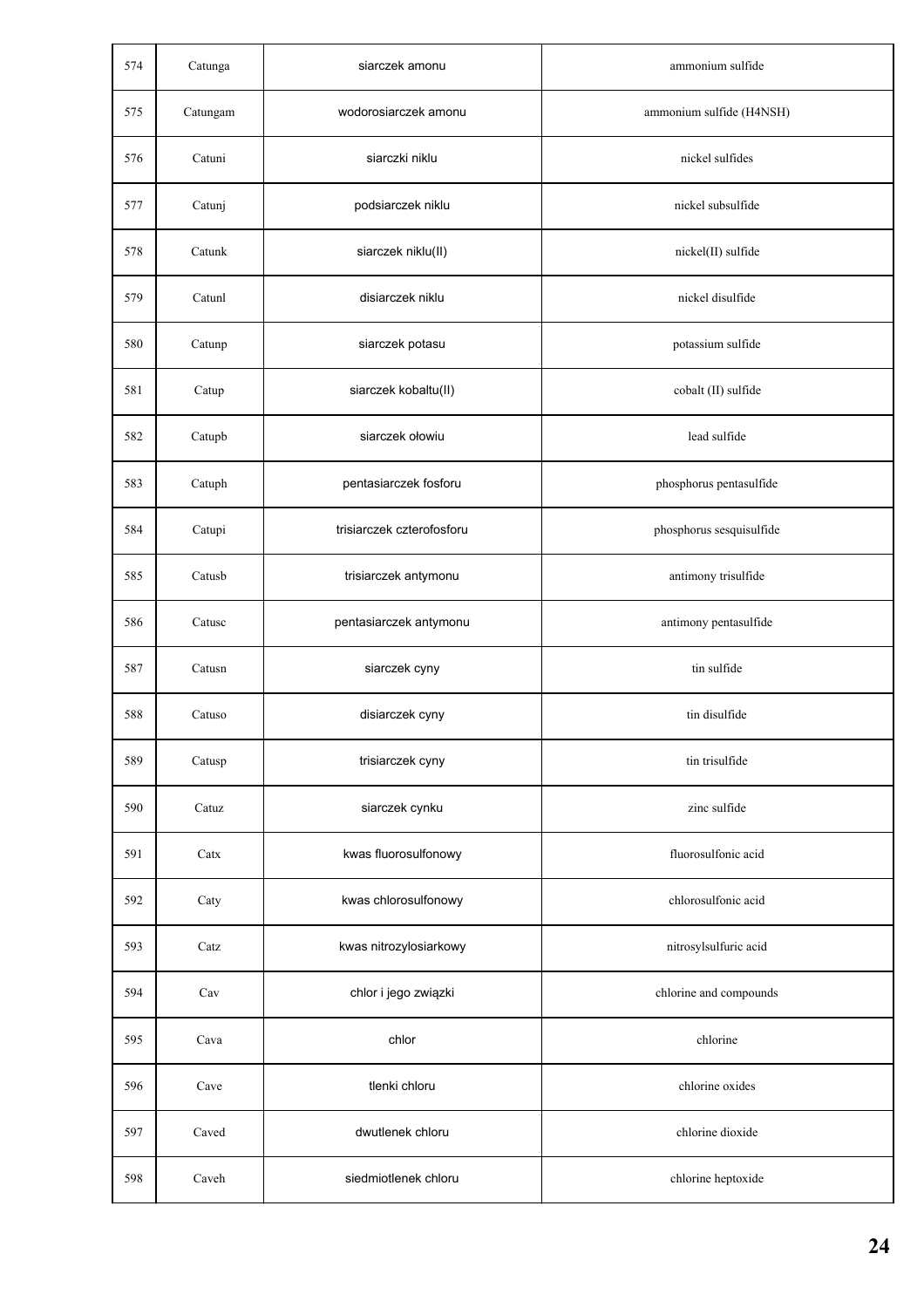| 599 | Cavel   | tlenek chloru         | chlorine oxide            |
|-----|---------|-----------------------|---------------------------|
| 600 | Cavem   | jednotlenek chloru    | chlorine monoxide         |
| 601 | Cavet   | trójtlenek chloru     | chlorine trioxide         |
| 602 | Cavh    | kwas chlorowodorowy   | hydrochloric acid         |
| 603 | Cavi    | chlorki               | chlorides                 |
| 604 | Cavial  | trichlorek glinu      | aluminium trichloride     |
| 605 | Cavian  | trichlorek antymonu   | antimony trichloride      |
| 606 | Caviap  | pentachlorek antymonu | antimony pentachloride    |
| 607 | Cavib   | chlorki boru          | boron chlorides           |
| 608 | Cavibi  | trichlorek bizmutu    | bismuth trichloride       |
| 609 | Cavibp  | dichlorek boru        | boron dichloride          |
| 610 | Cavibr  | trichlorek boru       | boron trichloride         |
| 611 | Cavica  | chlorek wapnia        | calcium chloride          |
| 612 | Cavicb  | chlorek berylu        | beryllium chloride        |
| 613 | Cavicc  | chlorek kobaltu(II)   | cobalt (II) chloride      |
| 614 | Cavicd  | chlorek kadmu         | cadmium chloride          |
| 615 | Cavicl  | chlorek litu          | lithium chloride          |
| 616 | Cavicr  | trichlorek chromu     | chromium trichloride      |
| 617 | Cavics  | dichlorek chromylu    | chromyl dichloride        |
| 618 | Cavict  | chlorek miedzi(I)     | copper(I) chloride        |
| 619 | Cavicta | chlorek miedzi(II)    | copper(II) chloride       |
| 620 | Cavida  | chlorek baru          | barium chloride           |
| 621 | Cavidad | chlorek baru dwuwodny | barium chloride dihydrate |
| 622 | Cavif   | chlorki żelaza        | iron chlorides            |
| 623 | Cavifc  | chlorek żelaza(III)   | ferric chloride           |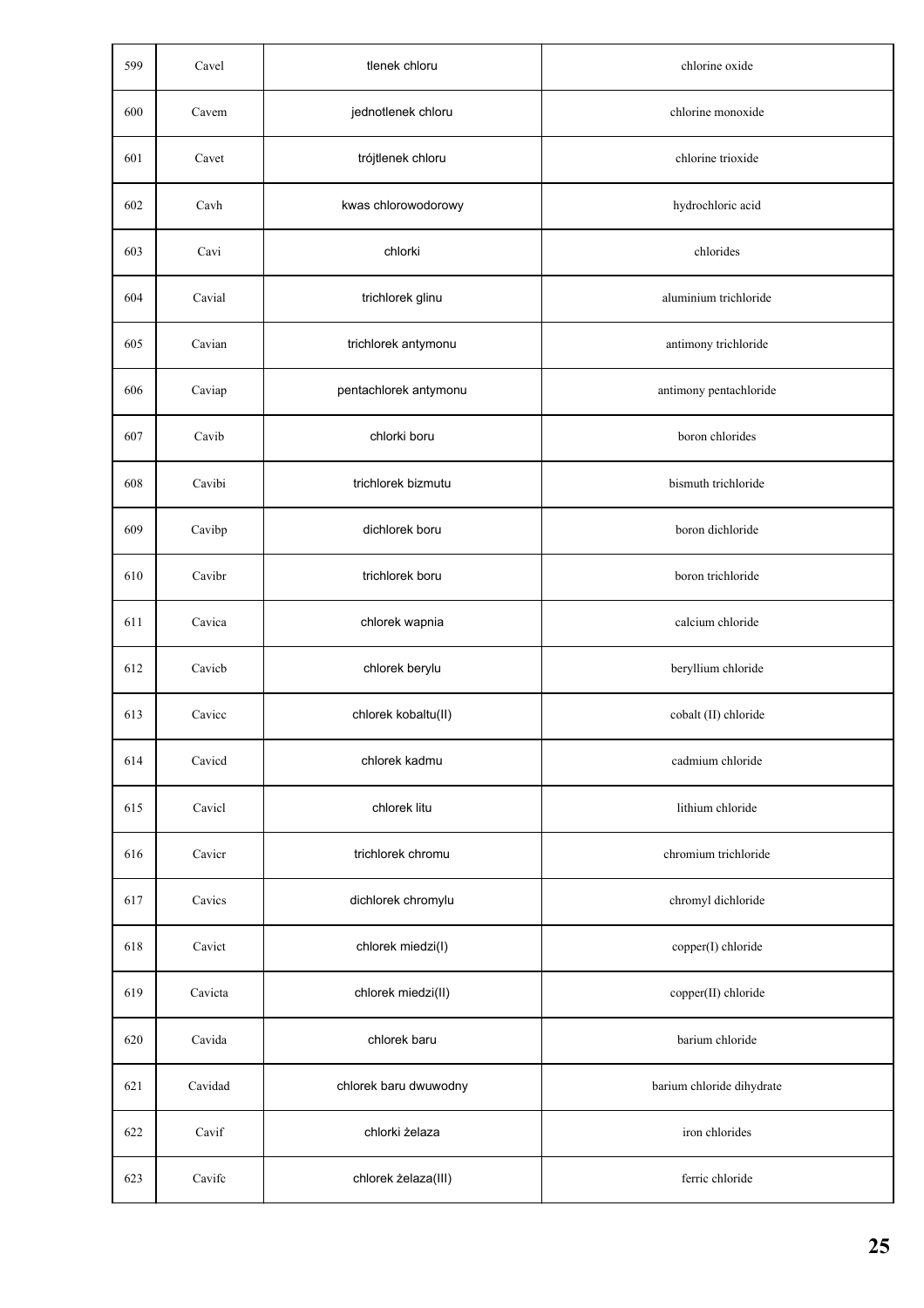| 624 | Cavifh  | chlorek żelaza(III) sześciowodny | ferric chloride hexahydrate |
|-----|---------|----------------------------------|-----------------------------|
| 625 | Cavifs  | chlorek żelaza(II)               | ferrous chloride            |
| 626 | Cavige  | tetrachlorek germanu             | germanium tetrachloride     |
| 627 | Cavigo  | trichlorek złota                 | gold trichloride            |
| 628 | Caviin  | chlorek indu                     | indium chloride             |
| 629 | Cavijo  | chlorek jodu                     | iodine chloride             |
| 630 | Cavijot | trichlorek jodu                  | iodine trichloride          |
| 631 | Cavika  | chlorek potasu                   | potassium chloride          |
| 632 | Cavila  | chlorek ołowiu                   | lead chloride               |
| 633 | Cavima  | chlorek manganu                  | manganese chloride          |
| 634 | Cavimb  | chlorek magnezu                  | magnesium chloride          |
| 635 | Cavime  | chlorek rtęci                    | mercuric chloride           |
| 636 | Cavimea | chlorek rtęciowy                 | mercury chloride            |
| 637 | Cavimeb | aminochlorek rtęciowy            | mercury amidochloride       |
| 638 | Cavimec | chlorek rtęciawy                 | mercurous chloride          |
| 639 | Cavimh  | chlorek niklu(II)                | nickel(II) chloride         |
| 640 | Cavin   | chlorki azotu                    | nitrogen chlorides          |
| 641 | Cavine  | trichlorek azotu                 | nitrogen trichloride        |
| 642 | Cavini  | chlorek nitrylu                  | nitryl chloride             |
| 643 | Cavino  | chlorek nitrozylu                | nitrosyl chloride           |
| 644 | Caviny  | chlorek amonu                    | ammonium chloride           |
| 645 | Caviog  | trichlorek galu                  | gallium trichloride         |
| 646 | Caviol  | chlorek palladu                  | palladium chloride          |
| 647 | Caviop  | tetrachlorek platyny             | platinum tetrachloride      |
| 648 | Cavior  | chlorek rubidu                   | rubidium chloride           |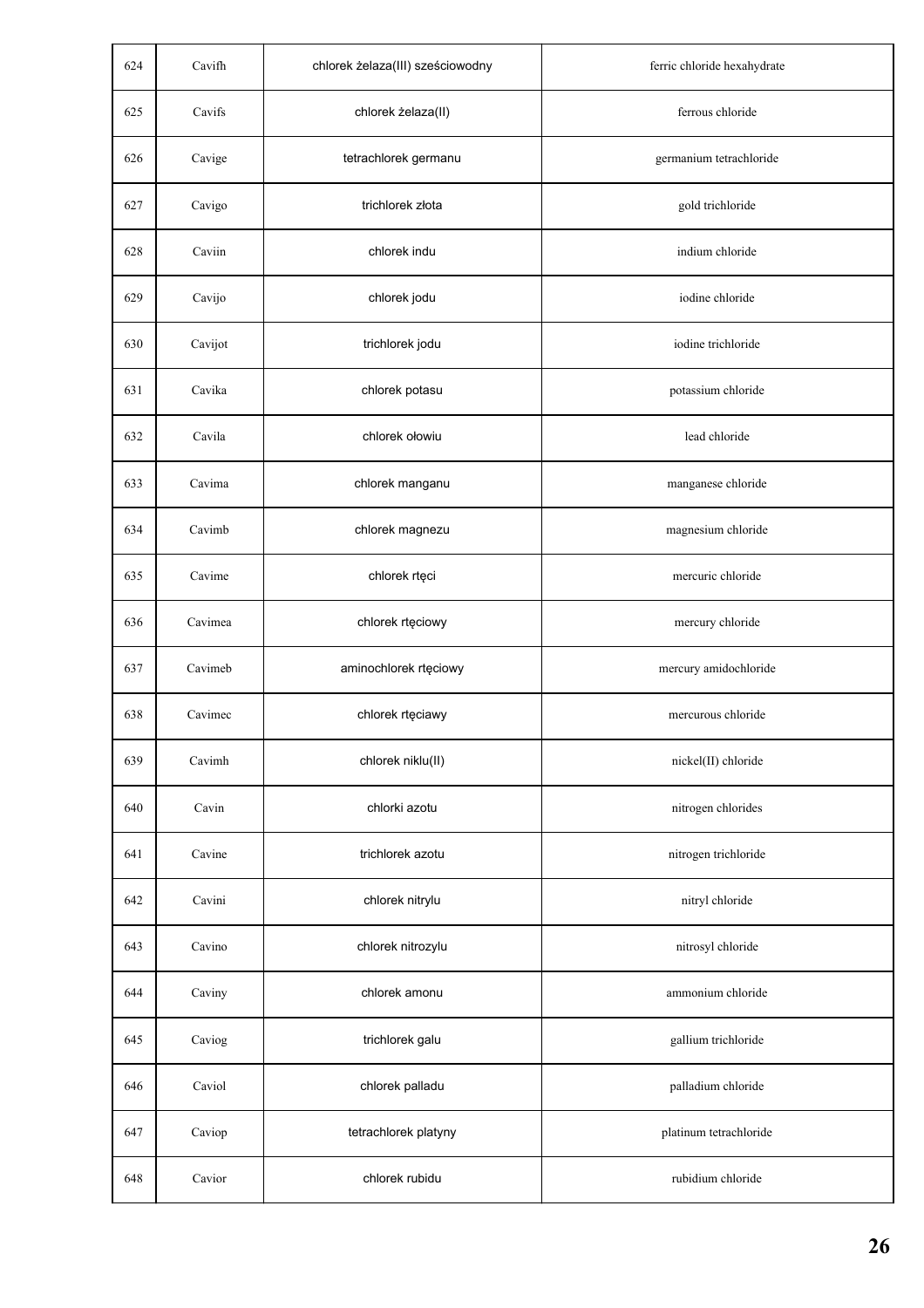| 649 | Caviot  | chlorek rodu              | rhodium trichloride         |
|-----|---------|---------------------------|-----------------------------|
| 650 | Cavip   | chlorek fosforu           | phosphorus chlorides        |
| 651 | Cavipb  | dichlorek fosforu         | phosphorus dichloride       |
| 652 | Cavipc  | trichlorek fosforu        | phosphorus trichloride      |
| 653 | Cavipe  | pentachlorek fosforu      | phosphorus pentachloride    |
| 654 | Caviq   | chlorki selenu            | selenium chlorides          |
| 655 | Caviqf  | monochlorek selenu        | selenium monochloride       |
| 656 | Caviqg  | dichlorek selenu          | seleninyl dichloride        |
| 657 | Cavir   | chlorek srebra            | silver chloride             |
| 658 | Cavis   | chlorek sodu              | sodium chloride             |
| 659 | Cavit   | chlorki siarki            | sulfur chlorides            |
| 660 | Cavitd  | dichlorek siarki          | sulfur dichloride           |
| 661 | Cavith  | chlorek tionylu           | thionyl chloride            |
| 662 | Cavitm  | monochlorek siarki        | sulfur monochloride         |
| 663 | Cavits  | chlorek sulfurylu         | sulfuryl chloride           |
| 664 | Caviu   | tetrachlorek telluru      | tellurium tetrachloride     |
| 665 | Caviv   | chlorki cyny              | tin chlorides               |
| 666 | Cavive  | dichlorek cyny            | tin dichloride              |
| 667 | Cavived | chlorek cynawy dwuwodzian | stannous chloride dihydrate |
| 668 | Cavivo  | tetrachlorek cyny         | tin tetrachloride           |
| 669 | Caviw   | chlorki tytanu            | titanium chlorides          |
| 670 | Caviwp  | dichlorek tytanu          | titanium dichloride         |
| 671 | Caviwq  | trichlorek tytanu         | titanium trichloride        |
| 672 | Caviwr  | tetrachlorek tytanu       | titanium tetrachloride      |
| 673 | Cavix   | chlorek talu              | thallium chloride           |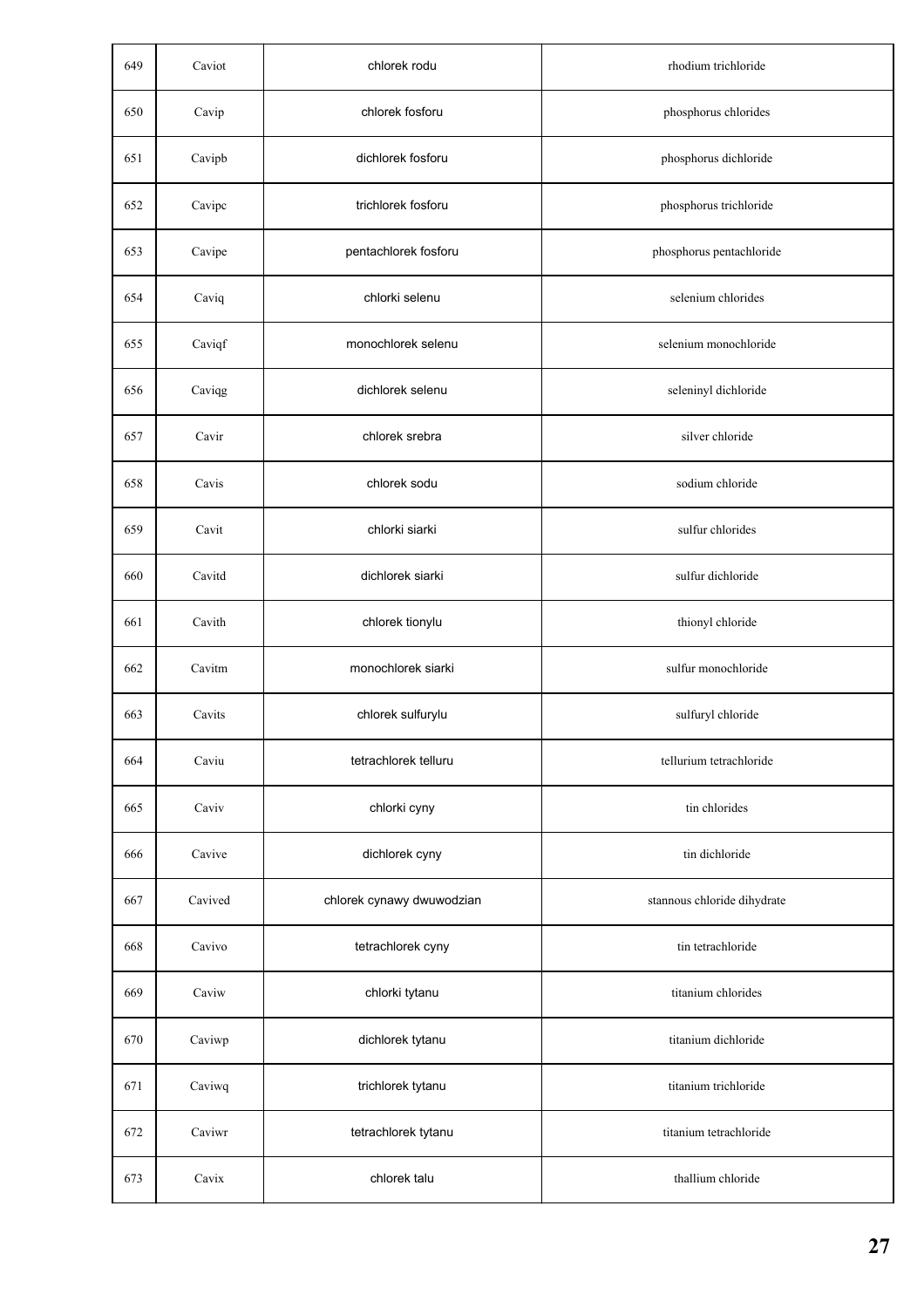| 674 | Caviy  | chlorek cynku        | zinc chloride           |
|-----|--------|----------------------|-------------------------|
| 675 | Caviz  | chlorki cyrkonu      | zirconium chlorides     |
| 676 | Cavizi | trichlorek cyrkonu   | zirconium trichloride   |
| 677 | Cavizo | tetrachlorek cyrkonu | zirconium tetrachloride |
| 678 | Cavk   | kwas podchlorawy     | hypochlorous acid       |
| 679 | Cavl   | podchloryny          | hypochlorites           |
| 680 | Cavlc  | podchloryn wapnia    | calcium hypochlorite    |
| 681 | Cavlo  | podchloryn sodu      | sodium hypochlorite     |
| 682 | Cavn   | chloryny             | chlorites               |
| 683 | Cavnb  | chloryn baru         | barium chlorite         |
| 684 | Cavnc  | chloryn wapnia       | calcium chlorite        |
| 685 | Cavnl  | chloryn ołowiu       | lead chlorite           |
| 686 | Cavnp  | chloryn potasu       | potassium chlorite      |
| 687 | Cavns  | chloryn srebra       | silver chlorite         |
| 688 | Cavnt  | chloryn sodu         | sodium chlorite         |
| 689 | Cavo   | kwas chlorowy        | chloric acid            |
| 690 | Cavp   | chlorany             | chlorates               |
| 691 | Cavpa  | chloran alkilu       |                         |
| 692 | Cavpb  | chloran glinu        | aluminium chlorate      |
| 693 | Cavpc  | chloran kadmu        | cadmium chlorate        |
| 694 | Cavpd  | chloran baru         | barium chlorate         |
| 695 | Cavpl  | chloran litu         | lithium chlorate        |
| 696 | Cavpm  | chloran magnezu      | magnesium chlorate      |
| 697 | Cavpn  | chloran amonu        | ammonium chlorate       |
| 698 | Cavpp  | chloran potasu       | potassium chlorate      |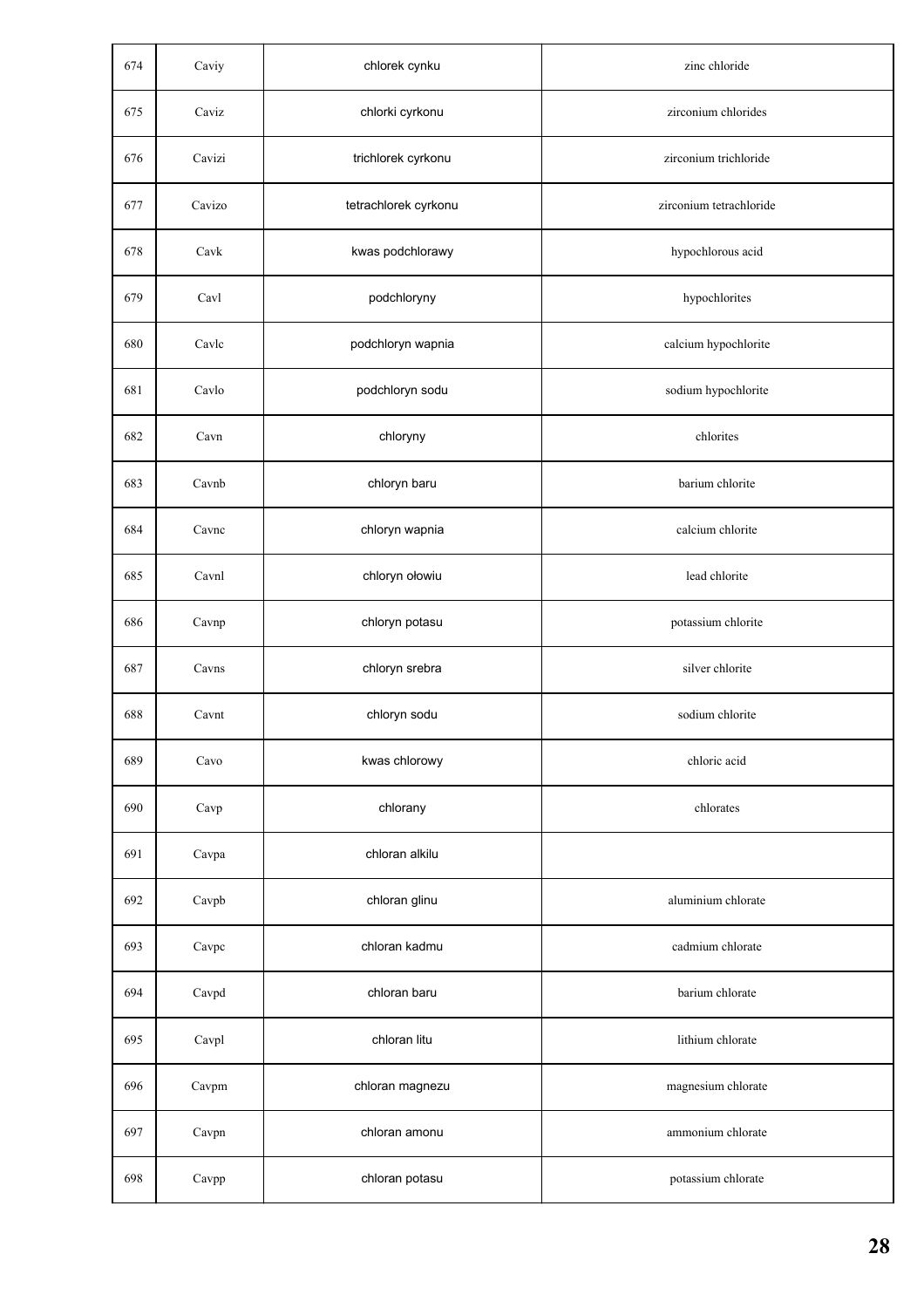| 699 | Cavps        | chloran sodu                | sodium chlorate                |
|-----|--------------|-----------------------------|--------------------------------|
| 700 | Cavpz        | chloran cynku               | zinc chlorate                  |
| 701 | Cavu         | kwas nadchlorowy            | perchloric acid                |
| 702 | Cavv         | nadchlorany                 | perchlorates                   |
| 703 | Cavva        | nadchloran amonu            | ammonium perchlorate           |
| 704 | Cavvg        | nadchloran galu             | gallium perchlorate            |
| 705 | Cavvm        | nadchloran magnezu          | magnesium perchlorate          |
| 706 | Cavvn        | nadchloran nitrylu          | nitryl perchlorate             |
| 707 | Cavvno       | nadchloran nitrozylu        | nitrosyl perchlorate           |
| 708 | Cavvp        | nadchloran potasu           | potassium perchlorate          |
| 709 | Cavvs        | nadchloran srebra           | silver perchlorate             |
| 710 | Cavy         | tlenochlorki                | oxychlorides                   |
| 711 | Cavyc        | tlenochlorek miedziowy      | copper chloride oxide          |
| 712 | Cavyp        | tlenochlorek fosforu        | phosphorus oxychloride         |
| 713 | Cavypt       | chlorek tiofosforylu        | thiophosphoryl chloride        |
| 714 | Cavyptd      | chlorek dietylotiofosforylu | diethylthiophosphoryl chloride |
| 715 | Cavyr        | wodorotlenek rutenu         | ruthenium chloride hydroxide   |
| 716 | Caw          | argon                       | argon                          |
| 717 | Cax          | potas i jego związki        | potassium and compounds        |
| 718 | Caxa         | potas                       | potassium                      |
| 719 | Caxc         | nadtlenek potasu            | potassium peroxide             |
| 720 | Caxe         | wodorotlenek potasu         | potassium hydroxide            |
| 721 | Caxo         | ponadtlenek potasu          | potassium superoxide           |
| 722 | Caxs         | stop sodowo-potasowy        | potassium sodium alloy         |
| 723 | $\rm {Caxx}$ | tlenek potasu               | potassium oxide                |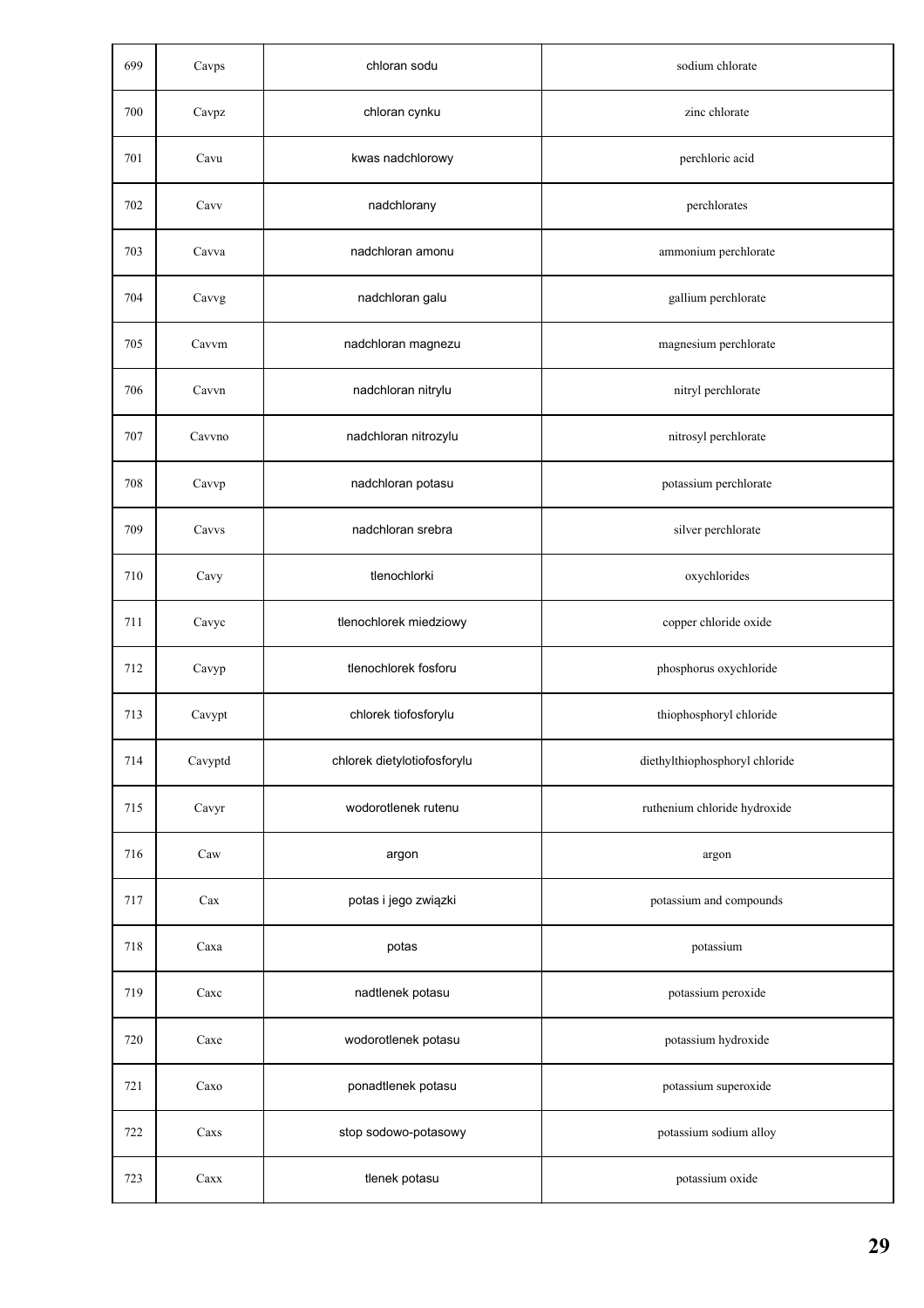| 724 | Caz   | wapń i jego związki  | calcium and compounds  |
|-----|-------|----------------------|------------------------|
| 725 | Caza  | wapń                 | calcium                |
| 726 | Caze  | tlenek wapnia        | calcium oxide          |
| 727 | Cazi  | wodorotlenek wapnia  | calcium hydroxide      |
| 728 | Cazo  | węglik wapnia        | calcium carbide        |
| 729 | Ce    | liczby atomowe 21-40 | atomic numbers 21-40   |
| 730 | Ceb   | skand i jego związki | scandium and compounds |
| 731 | Ceba  | skand                | scandium               |
| 732 | Cec   | tytan i jego związki | titanium and compounds |
| 733 | Ceca  | tytan                | titanium               |
| 734 | Cecd  | tlenek tytanu        | titanium oxide         |
| 735 | Cece  | ditlenek tytanu      | titanium dioxide       |
| 736 | Ceci  | tytaniany            | titanates              |
| 737 | Cecip | tytanian potasu      | potassium titanate     |
| 738 | Ced   | wanad i jego związki | vanadium and compounds |
| 739 | Ceda  | wanad                | vanadium               |
| 740 | Cede  | tlenki wanadu        | vanadium oxides        |
| 741 | Ceded | ditlenek wanadu      | vanadium dioxide       |
| 742 | Cedef | tritlenek wanadu     | vanadium trioxide      |
| 743 | Cedep | pięciotlenek wanadu  | vanadium pentoxide     |
| 744 | Cedi  | wanadany             | vanadates              |
| 745 | Cef   | chrom i jego związki | chromium and compounds |
| 746 | Cefa  | chrom                | chromium               |
| 747 | Cefaa | chrom-51             | chromium-51            |
| 748 | Cefe  | tlenek chromu        | chromium oxide         |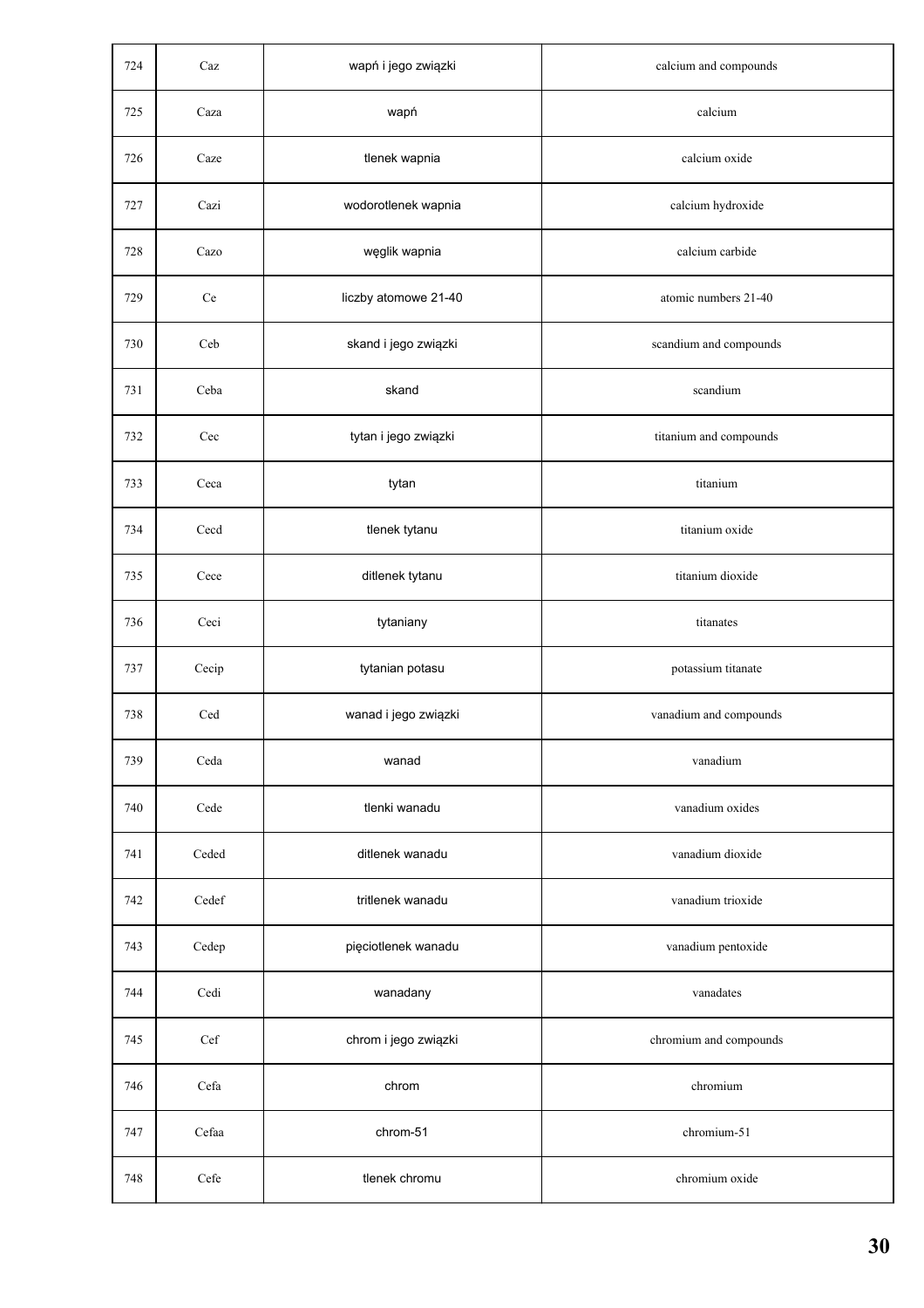| 749 | Cefg       | dwutlenek chromu                 | chromium dioxide             |
|-----|------------|----------------------------------|------------------------------|
| 750 | Cefh       | jednotlenek chromu               | chromium monoxide            |
| 751 | Cefi       | trójtlenek chromu                | chromium trioxide            |
| 752 | Cefj       | pentatlenek chromu               | chromium pentoxide           |
| 753 | Cefk       | kwas chromowy                    | chromic acid                 |
| 754 | Cefo       | chromiany                        | chromates                    |
| 755 | Cefoa      | dichromian amonu                 | ammonium dichromate          |
| 756 | Cefob      | chromian baru                    | barium chromate              |
| 757 | Cefoc      | chromian wapnia                  | calcium chromate             |
| 758 | Cefod      | chromian amonu                   | ammonium chromate            |
| 759 | Cefol      | chromian ołowiu(II)              | lead chromate                |
| 760 | Cefolo     | chromianu ołowiu(II) zasadowy    | lead chromate oxide          |
| 761 | Cefolp     | żółcień chromowa                 | chrome yellow                |
| 762 | Cefop      | chromian potasu                  | potassium chromate           |
| 763 | Cefope     | dichromian potasu                | potassium dichromate         |
| 764 | Cefos      | chromian sodu                    | sodium chromate              |
| 765 | Cefose     | dichromian sodu                  | sodium dichromate            |
| 766 | Cefot      | chromian strontu                 | strontium chromate           |
| 767 | Cefoz      | chromian cynku                   | zinc chromate                |
| 768 | Cefozh     | wodorotlenek chromianu cynkowego | zinc chromate hydroxide      |
| 769 | Cefozo     | tlenek chromianu cynkowego       | zinc chromate oxide          |
| 770 | Cefozp     | żółcień cynkowa                  | zinc yellow                  |
| 771 | Cefozq     | chromian cynkowo-potasowy        | zinc potassium chromate      |
| 772 | Cefozt     | chromian cynku czterowodny       | zinc chromate (tetrahydrate) |
| 773 | $\rm{Ceg}$ | mangan i jego związki            | manganese and compounds      |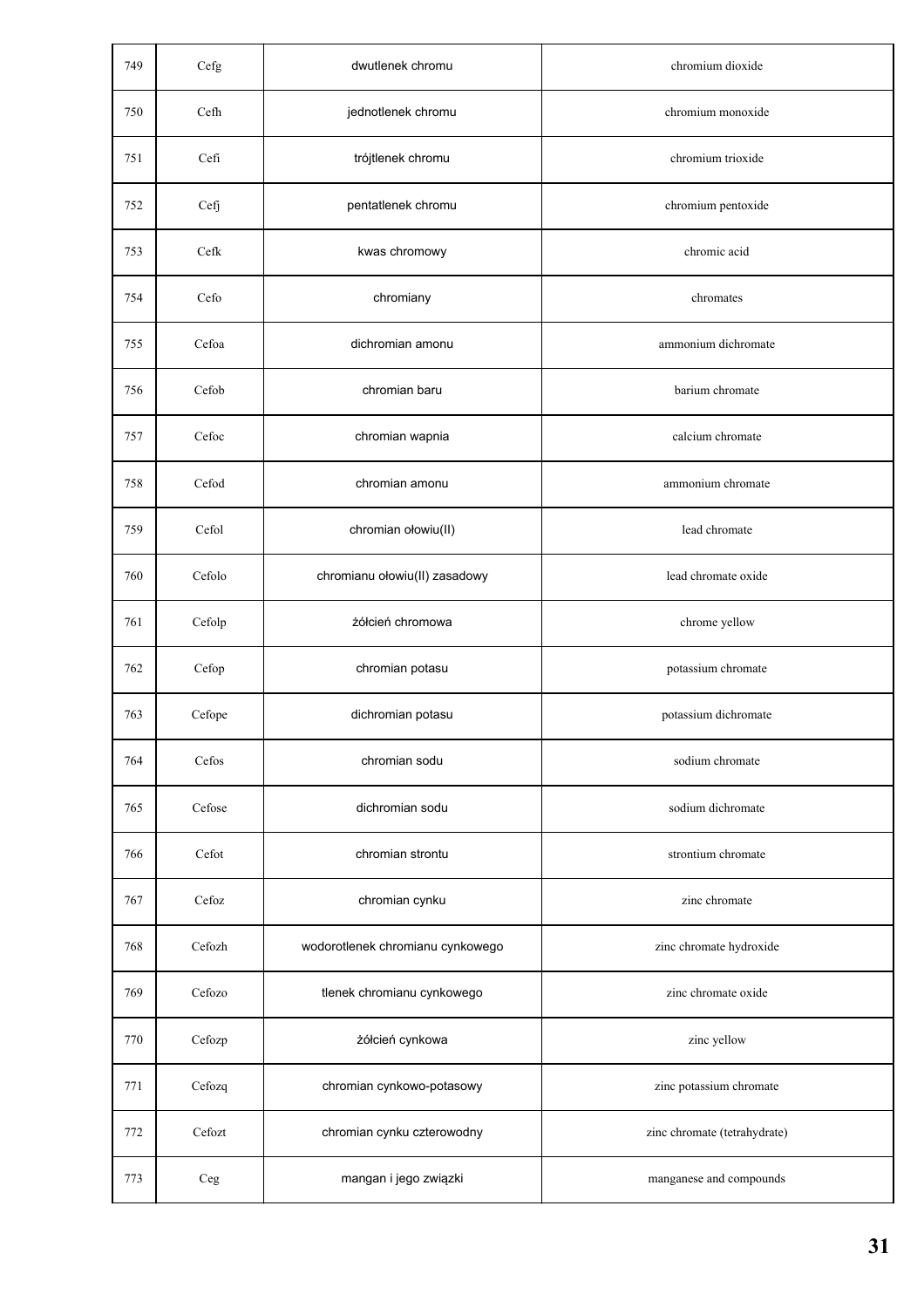| 774 | Cega                   | mangan                  | manganese               |
|-----|------------------------|-------------------------|-------------------------|
| 775 | Cege                   | tlenki manganu          | manganese oxides        |
| 776 | $\rm{Ceged}$           | dwutlenek manganu       | manganese dioxide       |
| 777 | Cegee                  | czterotlenek trimanganu | trimanganese tetraoxide |
| 778 | $\operatorname{Cegeh}$ | siedmiotlenek manganu   | manganese heptoxide     |
| 779 | Ceget                  | tlenek manganu(III)     | manganese(III) oxide    |
| 780 | Cegi                   | manganiany              | manganates              |
| 781 | Cego                   | nadmanganiany           | permanganates           |
| 782 | Cegoc                  | nadmanganian wapnia     | calcium permanganate    |
| 783 | Cegop                  | nadmanganian potasu     | potassium permanganate  |
| 784 | Ceh                    | żelazo i jego związki   | iron and compounds      |
| 785 | Ceha                   | żelazo                  | iron                    |
| 786 | Cehaa                  | żelazo-59               | iron-59                 |
| 787 | Cehe                   | tlenek żelaza           | iron oxide              |
| 788 | Cehf                   | żelaziany               | ferrites                |
| 789 | Cehi                   | wodorotlenek żelazowy   | ferric hydroxide        |
| 790 | Ceho                   | wodorotlenek żelazawy   | ferrous hydroxide       |
| 791 | Cej                    | kobalt i jego związki   | cobalt and compounds    |
| 792 | Ceja                   | kobalt                  | cobalt                  |
| 793 | Cejaa                  | kobalt-57               | cobalt-57               |
| 794 | Ceje                   | tlenek kobaltu          | cobalt oxide            |
| 795 | Cejt                   | tlenek kobaltu(III)     | cobalt (III) oxide      |
| 796 | Cejtd                  | tlenek kobaltu(II, III) | cobalt (II,III) oxide   |
| 797 | Cek                    | nikiel i jego związki   | nickel and compounds    |
| 798 | Ceka                   | nikiel                  | nickel                  |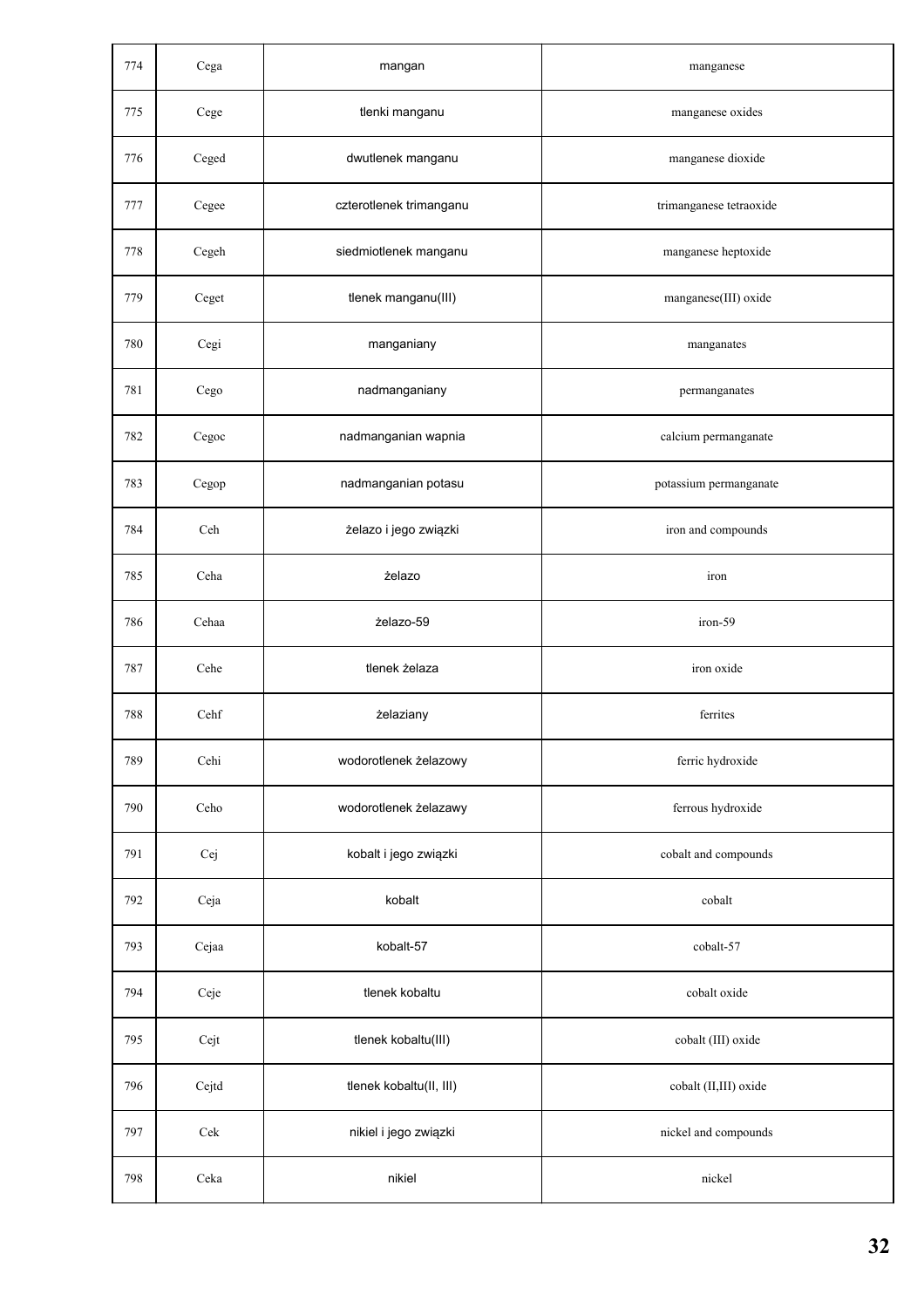| 799 | Cekaa | nikiel-63                 | nickel-63                |
|-----|-------|---------------------------|--------------------------|
| 800 | Ceke  | tlenki niklu              | nickel oxides            |
| 801 | Ceked | tlenek niklu(II)          | nickel(II) oxide         |
| 802 | Ceken | ditlenek niklu            | nickel dioxide           |
| 803 | Ceket | tritlenek dwuniklu        | dinickel trioxide        |
| 804 | Cekh  | wodorotlenek niklu(II)    | nickel(II) hydroxide     |
| 805 | Cel   | miedź i jej związki       | copper and compounds     |
| 806 | Cela  | miedź                     | copper                   |
| 807 | Celc  | tlenek miedzi(I)          | copper(I) oxide          |
| 808 | Cele  | tlenek miedzi(II)         | copper(II) oxide         |
| 809 | Celeg | hydrooksyazotan miedziowy |                          |
| 810 | Celg  | hydroxyazotan miedzi      | copper hydroxide nitrate |
| 811 | Celh  | hydroksysiarczan miedzi   | copper hydroxide sulfate |
| 812 | Celi  | cuoxam                    | cuoxam                   |
| 813 | Cels  | krzemian miedzi(II)       | copper(II)silicate       |
| 814 | Cem   | cynk i jego związki       | zinc and compounds       |
| 815 | Cema  | cynk                      | zinc                     |
| 816 | Ceme  | tlenek cynku              | zinc oxide               |
| 817 | Cen   | gal i jego związki        | gallium and compounds    |
| 818 | Cena  | gal                       | gallium                  |
| 819 | Cenaa | gal-68                    | gallium-68               |
| 820 | Ceno  | tlenek galu               | gallium oxide            |
| 821 | Cep   | german i jego związki     | germanium and compounds  |
| 822 | Cepa  | german                    | germanium                |
| 823 | Cepe  | germanowodory             | germanium hydrides       |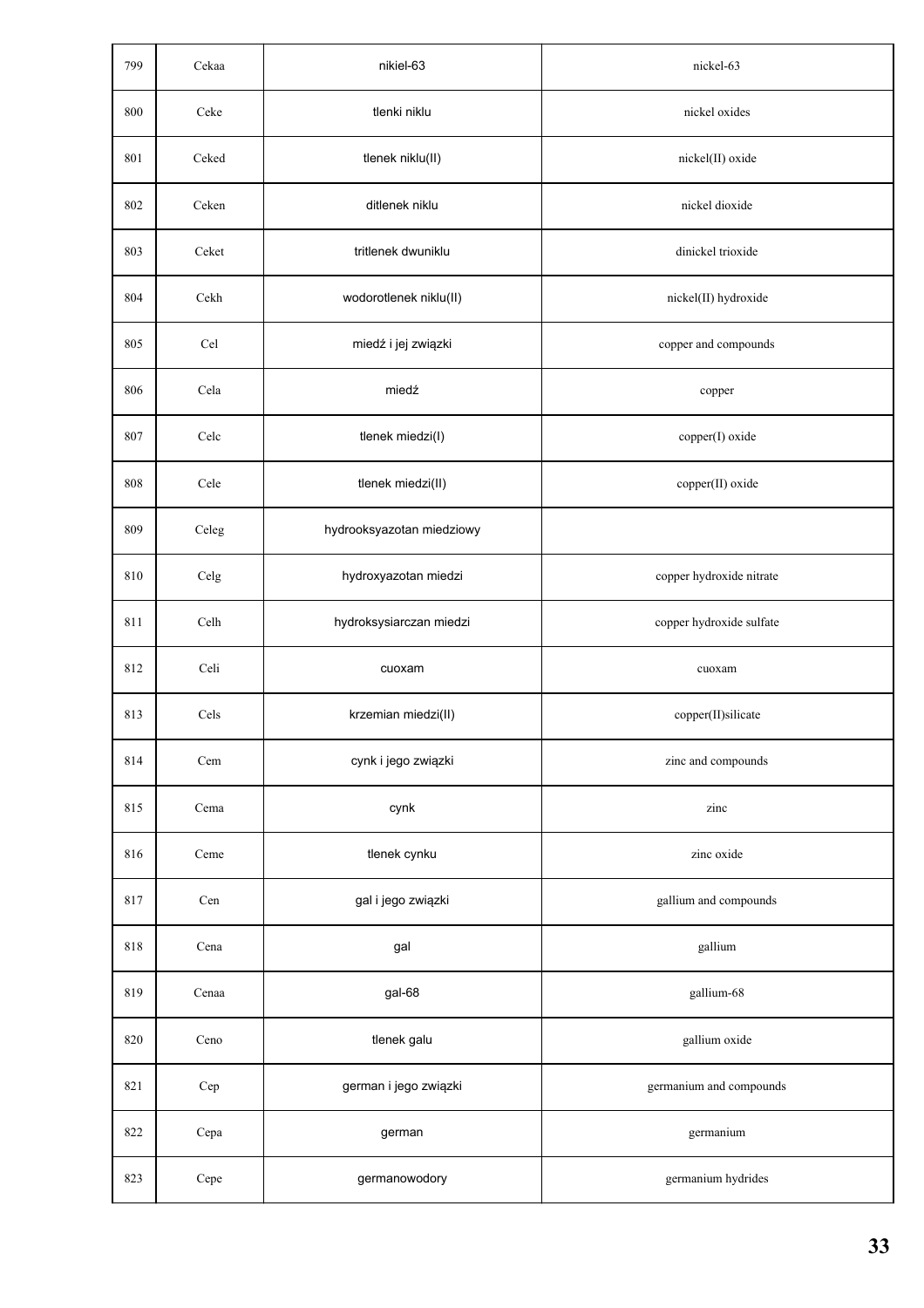| 824 | Cepef                    | germanowodór            | germane                    |
|-----|--------------------------|-------------------------|----------------------------|
| 825 | Cepo                     | tlenek germanu          | germanium oxide            |
| 826 | Ceq                      | arsen i jego związki    | arsenic and compounds      |
| 827 | Ceqa                     | arsen                   | arsenic                    |
| 828 | Ceqe                     | tlenki arsenu           | arsenic oxides             |
| 829 | $\sf{C} \sf{eq} \sf{ef}$ | trójtlenek arsenu       | arsenic trioxide           |
| 830 | Ceqep                    | pięciotlenek arsenu     | arsenic pentoxide          |
| 831 | Ceqfs                    | siarczan arsenu         | arsenic sulfide            |
| 832 | Ceqh                     | halogenki arsenu        | arsenic halides            |
| 833 | Ceqhc                    | trójchlorek arsenu      | arsenic trichloride        |
| 834 | Ceqi                     | kwas arsenowy           | arsenic acid               |
| 835 | Ceqo                     | arseniany               | arsenates                  |
| 836 | Ceqoc                    | arsenian wapnia         | calcium arsenate           |
| 837 | Ceqoca                   | arsenian wapnia (3:2)   | calcium arsenate (3:2)     |
| 838 | Ceqod                    | arsenian cezu           | cesium arsenate            |
| 839 | Ceqol                    | arsenian ołowiu         | lead arsenate              |
| 840 | Ceqop                    | arsenian potasu         | potassium arsenate         |
| 841 | Ceqos                    | arsenian sodu           | sodium arsenate            |
| 842 | Ceqose                   | wodoroarsenian disodu   | disodium hydrogen arsenate |
| 843 | Ceqr                     | arseniny                | arsenites                  |
| 844 | Ceqra                    | arsenin wapnia          | calcium arsenite           |
| 845 | Ceqrf                    | arsenian żelaza         | ferric arsenite            |
| 846 | Ceqro                    | arsenin potasu          | potassium arsenite         |
| 847 | Ceqroa                   | arsenin potasu (kwaśny) | potassium arsenite (acid)  |
| 848 | Ceqru                    | arsenin sodowy          | sodium arsenite            |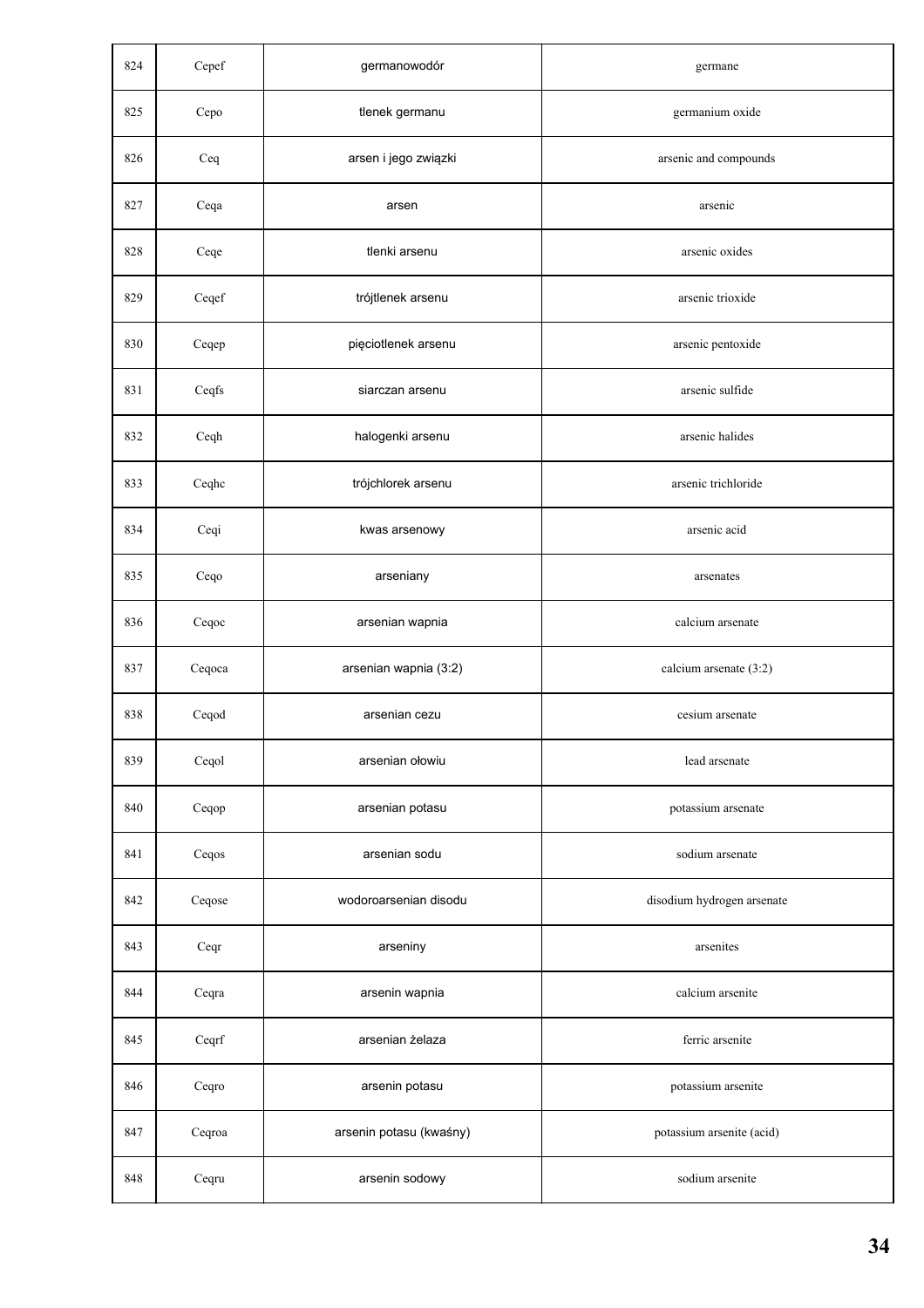| 849 | Cequ   | arsenki              | arsenides              |
|-----|--------|----------------------|------------------------|
| 850 | Cequg  | arsenek galu         | gallium arsenide       |
| 851 | Ceqy   | arsenowodór          | arsine                 |
| 852 | Ceqyc  | dichlorofenyloarsyna | dichlorophenylarsine   |
| 853 | Cer    | selen i jego związki | selenium and compounds |
| 854 | Cera   | selen                | selenium               |
| 855 | Ceraa  | selen-75             | selenium-75            |
| 856 | Cerb   | ditlenek selenu      | selenium dioxide       |
| 857 | Cere   | selenki              | selenides              |
| 858 | Cereh  | selenek wodoru       | hydrogen selenide      |
| 859 | Ceri   | seleniany            | selenates              |
| 860 | Ceris  | selenian sodu        | sodium selenate        |
| 861 | Cert   | seleniny             | selenites              |
| 862 | Certa  | kwas selenawy        | selenious acid         |
| 863 | Certs  | selenin sodu         | sodium selenite        |
| 864 | Ces    | brom i jego związki  | bromine and compounds  |
| 865 | Cesa   | brom                 | bromine                |
| 866 | Cese   | tlenki bromu         | bromine oxides         |
| 867 | Cesi   | kwas bromowodorowy   | hydrobromic acid       |
| 868 | Ceso   | bromki               | bromides               |
| 869 | Cesoa  | bromki A             | bromides A             |
| 870 | Cesoag | bromek srebra        | silver bromide         |
| 871 | Cesoal | tribromek glinu      | aluminium tribromide   |
| 872 | Cesob  | bromki B             | bromides B             |
| 873 | Cesobo | tribromek boru       | boron tribromide       |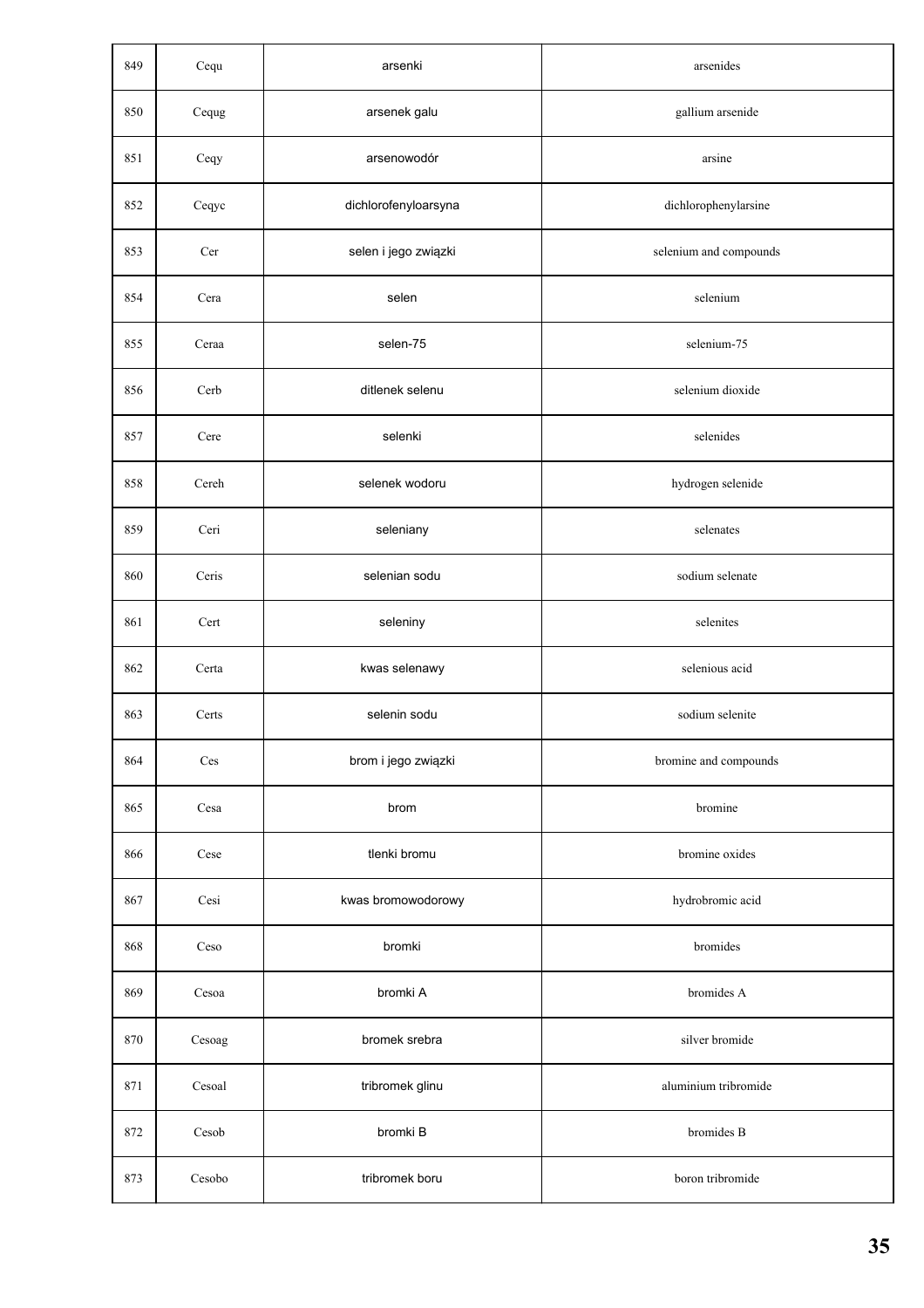| 874 | Cesoh                         | bromki halogenów   | halogen bromides    |
|-----|-------------------------------|--------------------|---------------------|
| 875 | Cesohb                        | bromek jodu        | iodine bromide      |
| 876 | Cesok                         | bromki K           | bromides K          |
| 877 | Cesoka                        | bromek potasu      | potassium bromide   |
| 878 | Cesom                         | bromki M           | bromides M          |
| 879 | Cesomi                        | bromek rtęci(II)   | mercury(II) bromide |
| 880 | Ceson                         | bromki N           | bromides N          |
| 881 | Cesong                        | tribromek azotu    | nitrogen tribromide |
| 882 | Cesonh                        | bromek amonu       | ammonium bromide    |
| 883 | Cesos                         | bromki S           | bromides S          |
| 884 | Cesose                        | bromek selenu      | seleninyl bromide   |
| 885 | Cesosn                        | tetrabromek cyny   | tin tetrabromide    |
| 886 | Cesosu                        | bromek siarki      | sulfur bromide      |
| 887 | Cesot                         | bromki T           | bromides T          |
| 888 | Cesoti                        | dibromek tytanu    | titanium dibromide  |
| 889 | $\mathop{\rm Cesoz}\nolimits$ | bromki Z           | bromides Z          |
| 890 | Cesozr                        | dibromek cyrkonu   | zirconium dibromide |
| 891 | Cesp                          | kwas podbromawy    | hypobromous acid    |
| 892 | $\mathop{\rm Cesps}\nolimits$ | podbromin sodu     | sodium hypobromite  |
| 893 | Cesu                          | kwas bromowy       | bromic acid         |
| 894 | Cesy                          | bromiany           | bromates            |
| 895 | Cesya                         | bromian amonu      | ammonium bromate    |
| 896 | Cesyb                         | bromian baru       | barium bromate      |
| 897 | Cesyl                         | bromian ołowiu(II) | lead(II) bromate    |
| 898 | Cesyn                         | bromian sodu       | sodium bromate      |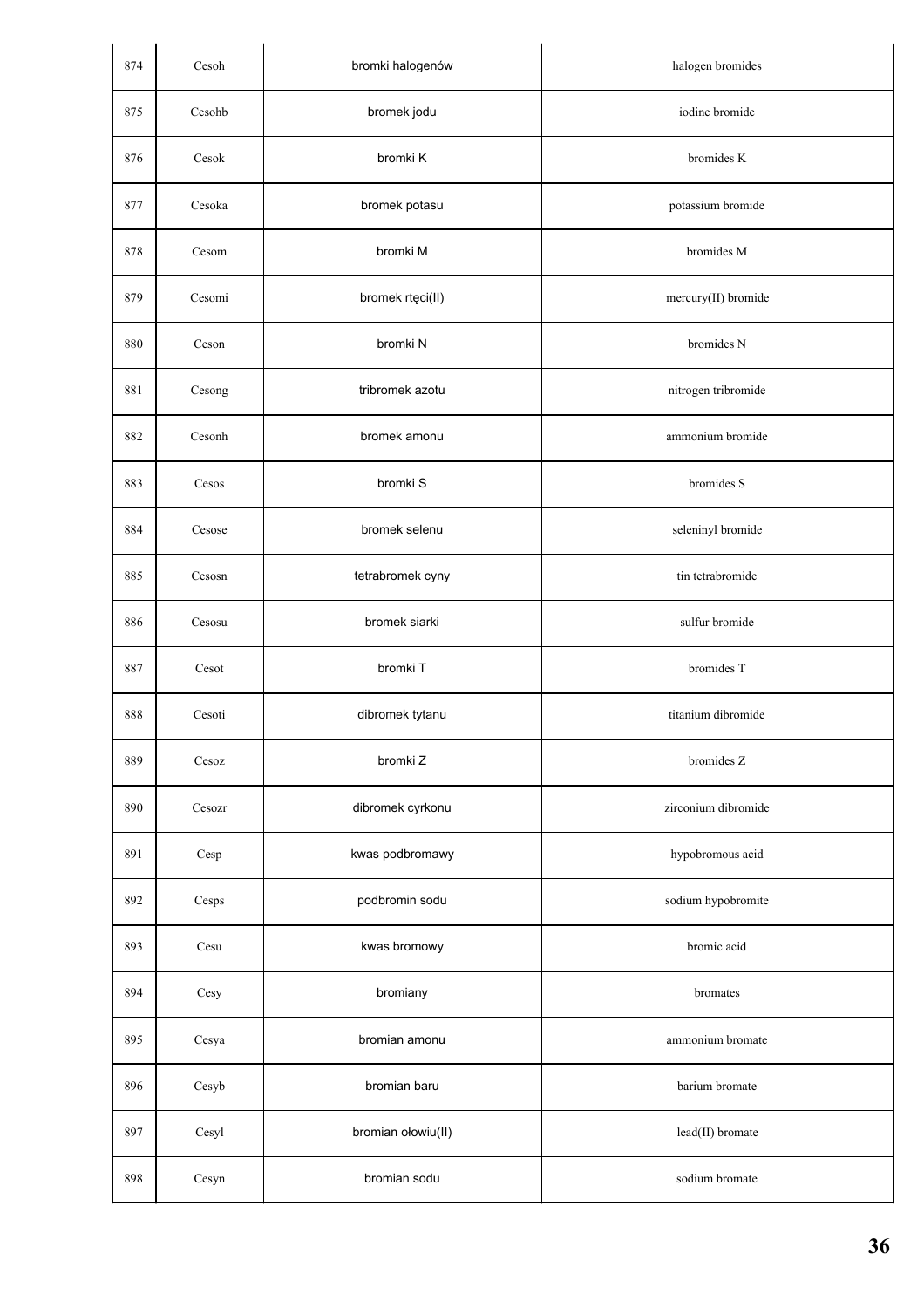| 899 | Cesyp        | bromian potasu          | potassium bromate        |
|-----|--------------|-------------------------|--------------------------|
| 900 | Cesys        | bromian srebra          | silver bromate           |
| 901 | Cesyt        | bromian talu(I)         | thallium(I) bromate      |
| 902 | Cet          | krypton i jego związki  | krypton and compounds    |
| 903 | Ceta         | krypton                 | krypton                  |
| 904 | Cetaa        | krypton-85              | krypton-85               |
| 905 | Cev          | rubid i jego związki    | rubidium and compounds   |
| 906 | Ceva         | rubid                   | rubidium                 |
| 907 | Cevh         | wodorotlenek rubidu     | rubidium hydroxide       |
| 908 | Cew          | stront i jego związki   | strontium and compounds  |
| 909 | Cewa         | stront                  | strontium                |
| 910 | Cewab        | stront-90               | strontium-90             |
| 911 | Cex          | itr i jego związki      | yttrium and compounds    |
| 912 | Cexa         | itr                     | yttrium                  |
| 913 | Cexab        | itr-90                  | yttrium-90               |
| 914 | $\mbox{Cez}$ | cyrkon i jego związki   | zirconium and compounds  |
| 915 | Ceza         | cyrkon                  | zirconium                |
| 916 | Ceze         | tlenek cyrkonu          | zirconium oxide          |
| 917 | $\rm Ci$     | liczby atomowe 41-56    | atomic numbers 41-56     |
| 918 | Cib          | niob i jego związki     | niobium and compounds    |
| 919 | Ciba         | niob                    | niobium                  |
| 920 | Cibl         | niobian litu            | lithium niobate          |
| 921 | Cic          | molibden i jego związki | molybdenum and compounds |
| 922 | Cica         | molibden                | molybdenum               |
| 923 | Cicaa        | molibden-99             | molybdenum-99            |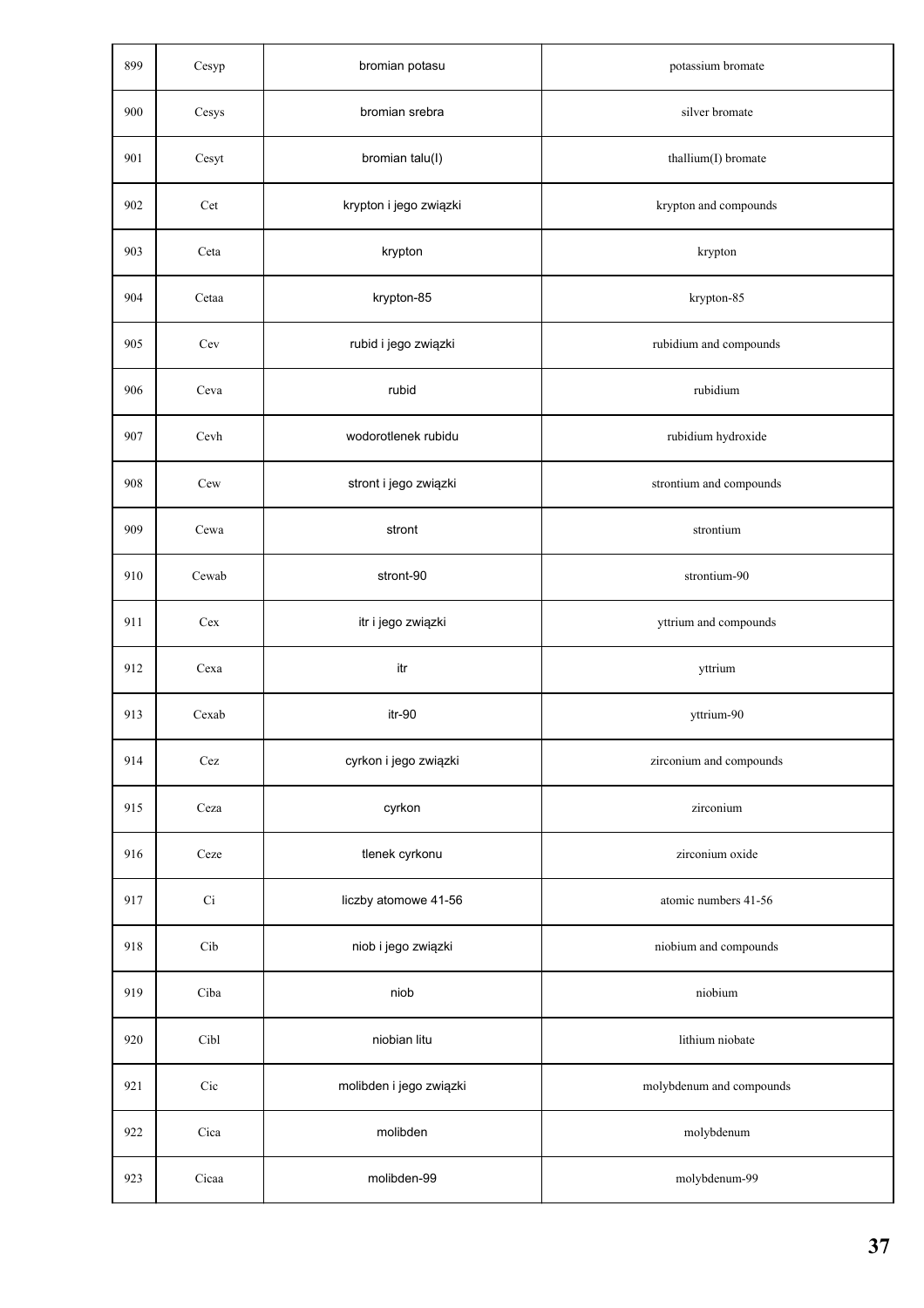| 924 | Cice           | tlenki molibdenu       | molybdenum oxides        |
|-----|----------------|------------------------|--------------------------|
| 925 | Ciced          | dwutlenek molibdenu    | molybdenum dioxide       |
| 926 | Cicet          | trójtlenek molibdenu   | molybdenum trioxide      |
| 927 | Cici           | kwas molibdenowy       | molybdic acid            |
| 928 | Cicl           | czerwień molibdenowa   | molybdenum red           |
| 929 | Cico           | molibdeniany           | molybdates               |
| 930 | Cicoa          | molibdenian amonu      | ammonium molybdate       |
| 931 | Cicoc          | molibdenian kadmu      | cadmium molybdate        |
| 932 | Cid            | technet i jego związki | technetium and compounds |
| 933 | Cida           | technet                | technetium               |
| 934 | Cidaa          | technet-99             | technetium-99            |
| 935 | Cif            | ruten i jego związki   | ruthenium and compounds  |
| 936 | Cifa           | ruten                  | ruthenium                |
| 937 | Cife           | tlenek rutenu          | ruthenium oxide          |
| 938 | Ciff           | dwutlenek rutenu       | ruthenium dioxide        |
| 939 | $_{\rm Cig}$   | rod i jego związki     | rhodium and compounds    |
| 940 | Ciga           | rod                    | rhodium                  |
| 941 | $\mathrm{Cih}$ | pallad i jego związki  | palladium and compounds  |
| 942 | Ciha           | pallad                 | palladium                |
| 943 | Cij            | srebro i jego związki  | silver and compounds     |
| 944 | Cija           | srebro                 | silver                   |
| 945 | Cije           | tlenki srebra          | silver oxides            |
| 946 | Cijeb          | tlenek srebrowy        | silver oxide             |
| 947 | Cijec          | tlenek srebra(II)      | silver(II) oxide         |
| 948 | $\mathrm{Cik}$ | kadm i jego związki    | cadmium and compounds    |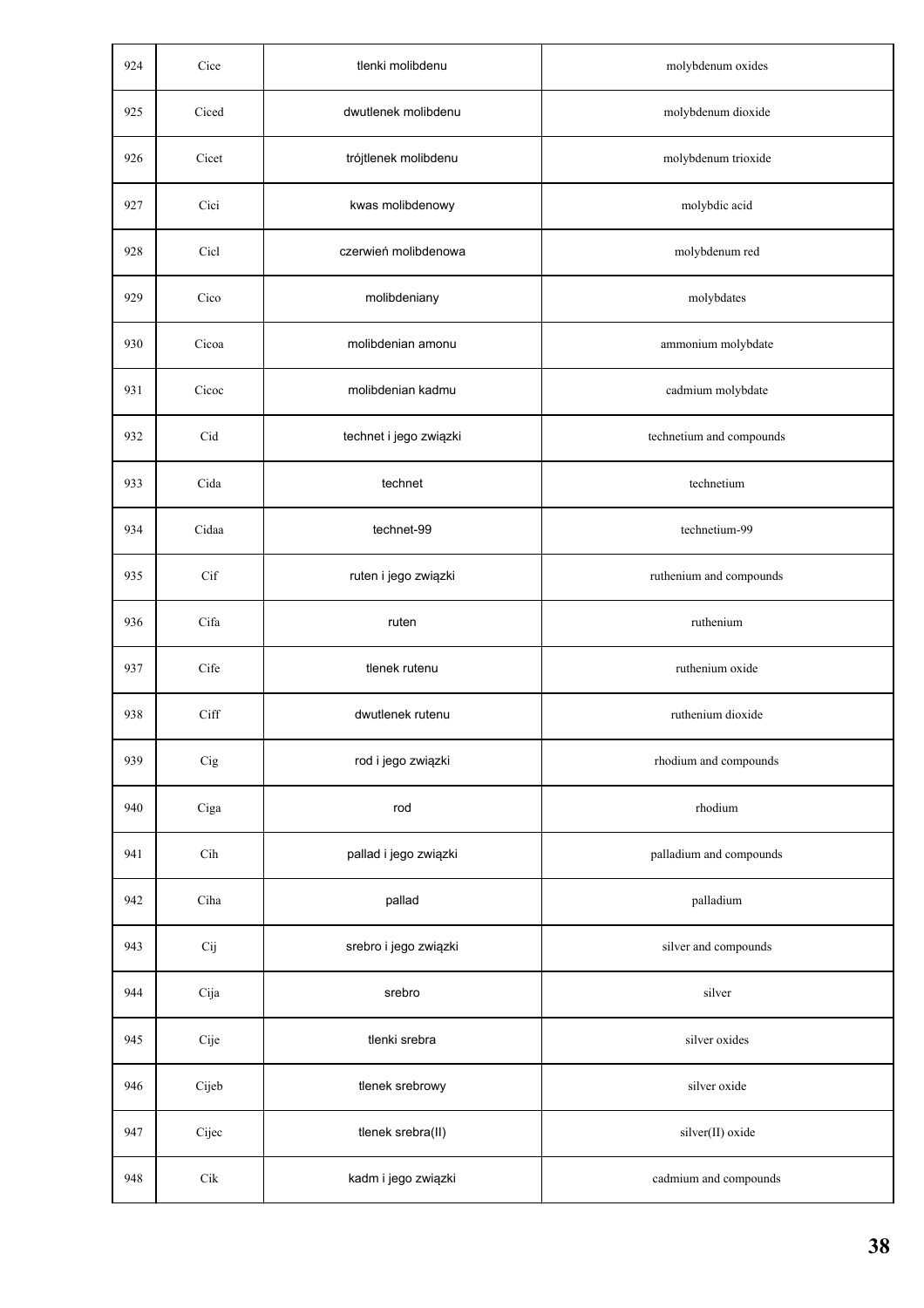| 949 | Cika  | kadm                     | cadmium                     |
|-----|-------|--------------------------|-----------------------------|
| 950 | Cike  | tlenek kadmu             | cadmium oxide               |
| 951 | Cikh  | wodorotlenek kadmu       | cadmium hydroxide           |
| 952 | Cil   | ind i jego związki       | indium and compounds        |
| 953 | Cila  | ind                      | indium                      |
| 954 | Cilaa | ind-111                  | indium-111                  |
| 955 | Cilc  | chlorek irydu            | iridium chloride            |
| 956 | Cild  | tlenek indu              | indium oxide                |
| 957 | Cim   | cyna i jej związki       | tin and compounds           |
| 958 | Cima  | cyna                     | tin                         |
| 959 | Cime  | tlenek cyny              | tin oxide                   |
| 960 | Cimf  | tlenek cyny(IV)          | tin (IV) oxide              |
| 961 | Cimi  | cyniany                  | stannates                   |
| 962 | Cin   | antymon i jego związki   | antimony and compounds      |
| 963 | Cina  | antymon                  | antimony                    |
| 964 | Cine  | tlenki antymonu          | antimony oxides             |
| 965 | Cinec | tritlenek antymonu       | antimony trioxide           |
| 966 | Cinef | pięciotlenek antymonu    | antimony pentoxide          |
| 967 | Cinf  | fluorek antymonu         | antimony fluorides          |
| 968 | Cinfa | pentafluorek antymonu    | antimony pentafluoride      |
| 969 | Cinft | trifluorek antymonu      | antimony trifluoride        |
| 970 | Cini  | antymonki                | antimonides                 |
| 971 | Cinih | antymonowodór            | stibine                     |
| 972 | Cinp  | winian potasu i antymonu | antimony potassium tartrate |
| 973 | Cip   | tellur i jego związki    | tellurium and compounds     |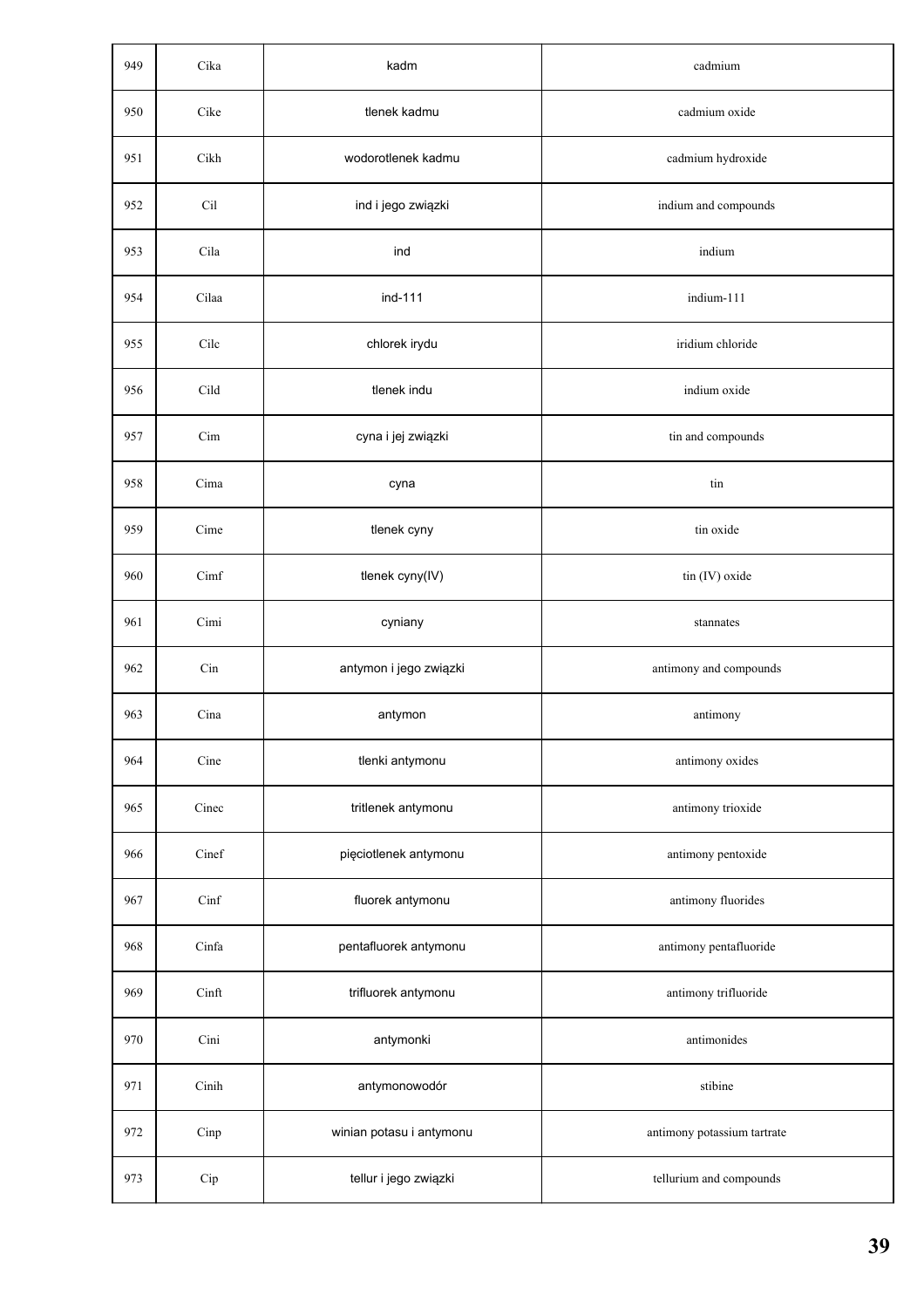| 974 | Cipa   | tellur              | tellurium                 |
|-----|--------|---------------------|---------------------------|
| 975 | Cipis  | telluryn sodu       | sodium tellurite          |
| 976 | Ciq    | jod i jego związki  | iodine and compounds      |
| 977 | Ciqa   | jod                 | iodine                    |
| 978 | Ciqaa  | jod-123             | iodine-123                |
| 979 | Ciqab  | jod-125             | iodine-125                |
| 980 | Ciqac  | jod-131             | iodine-131                |
| 981 | Ciqe   | tlenki jodu         | iodine oxides             |
| 982 | Ciqep  | pięciotlenek jodu   | iodine pentoxide          |
| 983 | Ciqet  | trójtlenek jodu     | iodine trioxyde           |
| 984 | Ciqf   | kwas jodowodorowy   | hydriodic acid            |
| 985 | Ciqi   | jodki               | iodides                   |
| 986 | Ciqia  | jodki A             | iodides A                 |
| 987 | Ciqiag | jodek srebra        | silver iodide             |
| 988 | Ciqib  | jodki B             | iodides B                 |
| 989 | Ciqibo | trijodek boru       | boron triiodide           |
| 990 | Ciqibp | fosforodijodek boru | boron phosphorus diiodide |
| 991 | Ciqibs | bromodijodek boru   | boron bromide diiodide    |
| 992 | Ciqibt | dibromojodek boru   | boron dibromide iodide    |
| 993 | Ciqig  | jodki G             | iodides G                 |
| 994 | Ciqiga | jodek rtęci(I)      | mercurous iodide          |
| 995 | Ciqigb | dijodek rtęci       | mercury diiodide          |
| 996 | Ciqik  | jodki K             | iodides K                 |
| 997 | Ciqika | jodek potasu        | potassium iodide          |
| 998 | Ciqil  | jodki L             | iodides L                 |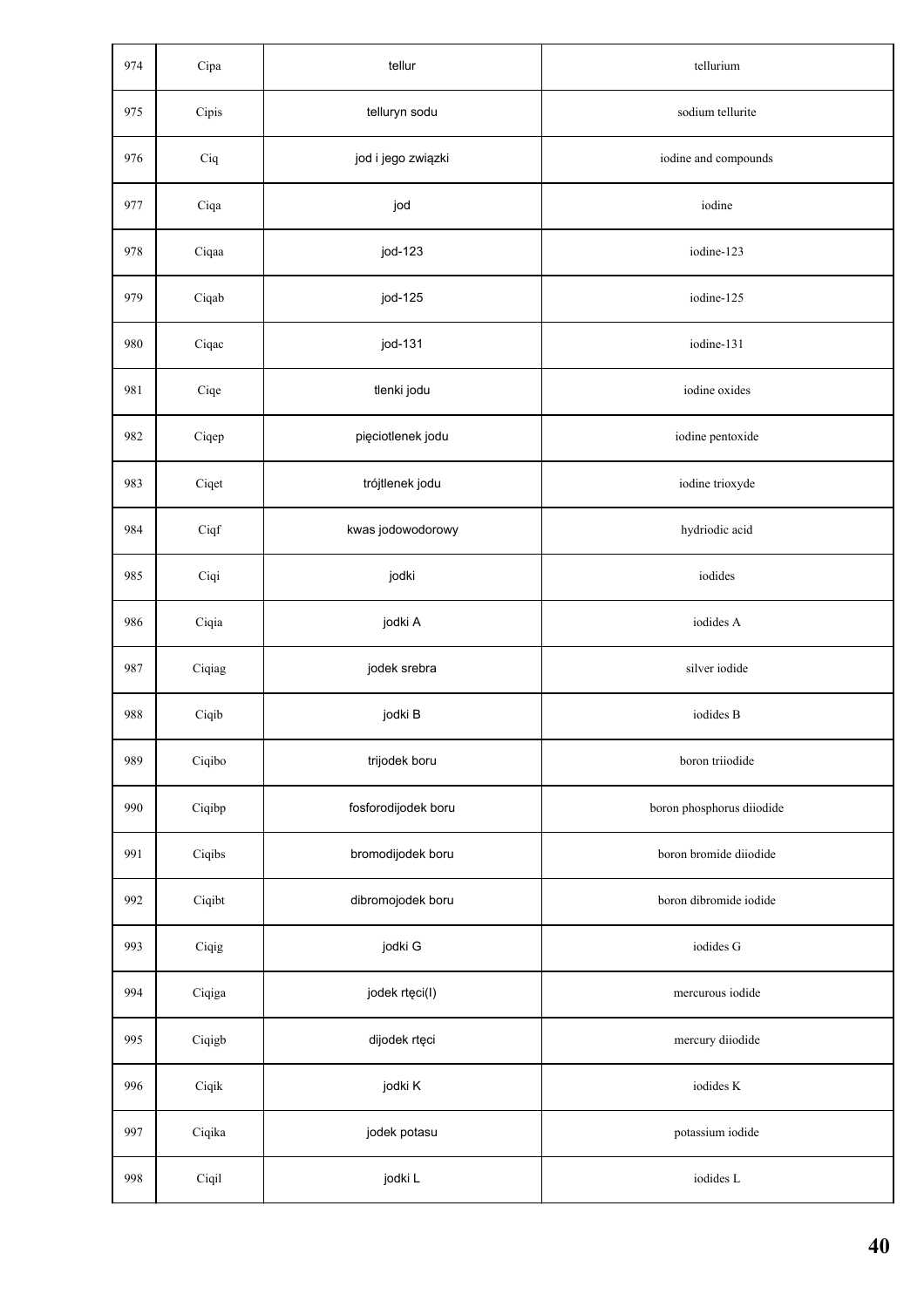| 999  | Ciqila | jodek ołowiu       | lead iodide           |
|------|--------|--------------------|-----------------------|
| 1000 | Ciqin  | jodki N            | iodides N             |
| 1001 | Ciqing | trijodek azotu     | nitrogen triiodide    |
| 1002 | Ciqip  | jodki P            | iodides P             |
| 1003 | Ciqiph | trijodek fosforu   | phosphorus triiodide  |
| 1004 | Ciqis  | jodki S            | iodides S             |
| 1005 | Ciqisn | tetrajodek cyny    | tin tetraiodide       |
| 1006 | Ciqit  | jodki T            | iodides T             |
| 1007 | Ciqiti | dijodek tytanu     | titanium diiodide     |
| 1008 | Ciqiz  | jodki Z            | iodides Z             |
| 1009 | Ciqizr | tetrajodek cyrkonu | zirconium tetraiodide |
| 1010 | Ciql   | podjodyny          | hypoiodites           |
| 1011 | Ciqo   | kwas jodowy        | iodic acid            |
| 1012 | Ciqp   | jodany             | iodates               |
| 1013 | Ciqu   | kwas nadjodowy     | periodic acid         |
| 1014 | Ciqy   | nadjodany          | periodates            |
| 1015 | Cir    | ksenon             | xenon                 |
| 1016 | Cis    | cez i jego związki | cesium and compounds  |
| 1017 | Cisa   | cez                | cesium                |
| 1018 | Cisaa  | cez-137            | cesium-137            |
| 1019 | Cise   | tlenek cezu        | cesium oxide          |
| 1020 | Cisi   | wodorotlenek cezu  | cesium hydroxide      |
| 1021 | Cit    | bar i jego związki | barium and compounds  |
| 1022 | Cita   | bar                | barium                |
| 1023 | Citaa  | bar-137            | barium-137            |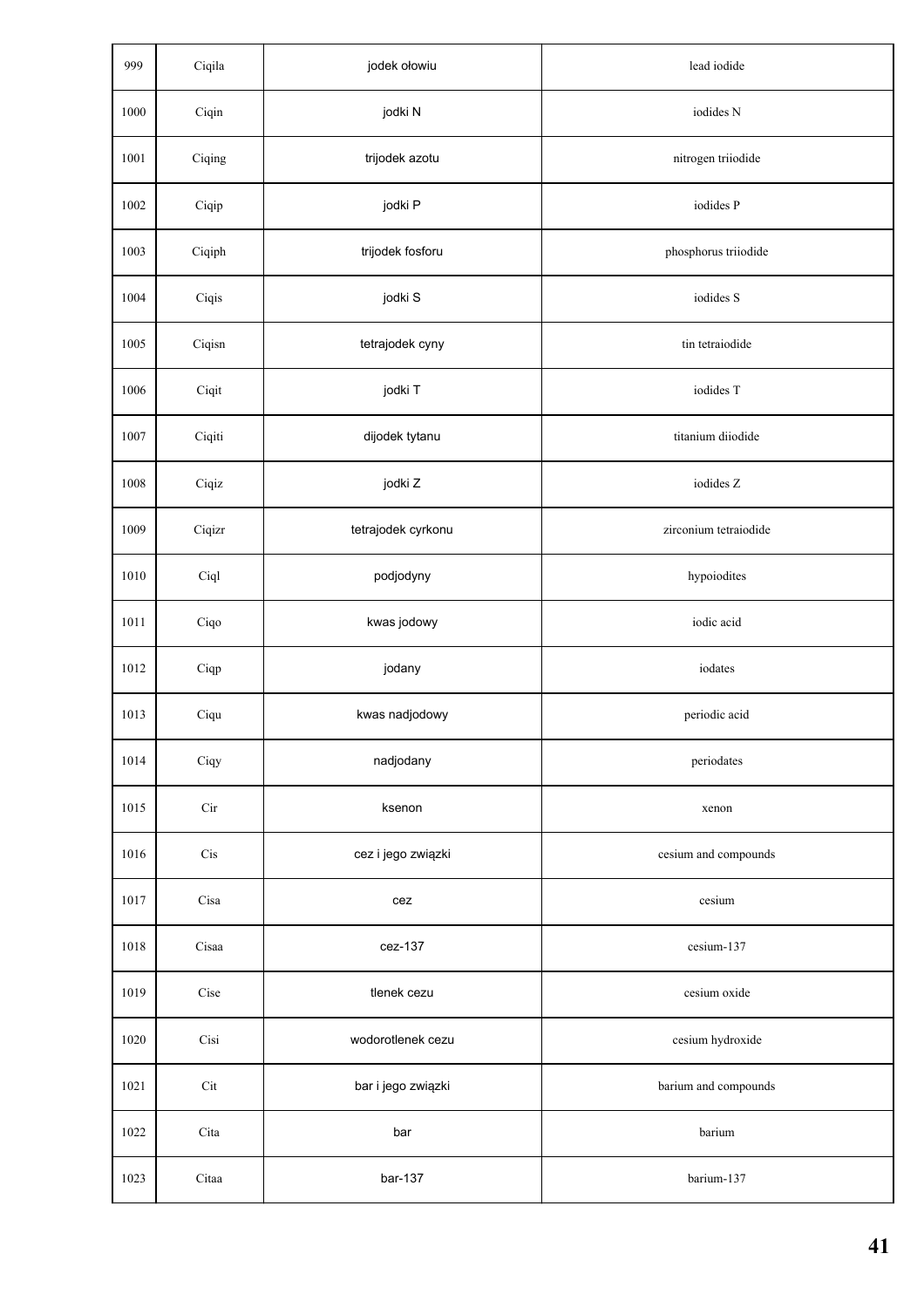| 1024 | Cite                 | tlenek baru              | barium oxide               |
|------|----------------------|--------------------------|----------------------------|
| 1025 | Citf                 | nadtlenek baru           | barium peroxide            |
| 1026 | Citi                 | wodorotlenek baru        | barium hydroxide           |
| 1027 | Co                   | lantanowce               | lanthanides                |
| 1028 | Cob                  | lantan i jego związki    | lanthanum and compounds    |
| 1029 | Coba                 | lantan                   | lanthanum                  |
| 1030 | Coc                  | cer i jego związki       | cerium and compounds       |
| 1031 | Coca                 | cer                      | cerium                     |
| 1032 | Coce                 | tlenki ceru              | cerium oxides              |
| 1033 | Coced                | dwutlenek ceru           | cerium dioxide             |
| 1034 | Cod                  | prazeodym i jego związki | praseodymium and compounds |
| 1035 | Coda                 | prazeodym                | praseodymium               |
| 1036 | Cof                  | neodym i jego związki    | neodymium and compounds    |
| 1037 | Cofa                 | neodym                   | neodymium                  |
| 1038 | $\rm{Cog}$           | promet i jego związki    | promethium and compounds   |
| 1039 | Coga                 | promet                   | promethium                 |
| 1040 | Coh                  | samar i jego związki     | samarium and compounds     |
| 1041 | Coha                 | samar                    | samarium                   |
| 1042 | Coj                  | europ i jego związki     | europium and compounds     |
| 1043 | Coja                 | europ                    | europium                   |
| 1044 | Cok                  | gadolin i jego związki   | gadolinium and compounds   |
| 1045 | Coka                 | gadolin                  | gadolinium                 |
| 1046 | Col                  | terb i jego związki      | terbium and compounds      |
| 1047 | Cola                 | terb                     | terbium                    |
| 1048 | $\operatorname{Com}$ | dysproz i jego związki   | dysprosium and compounds   |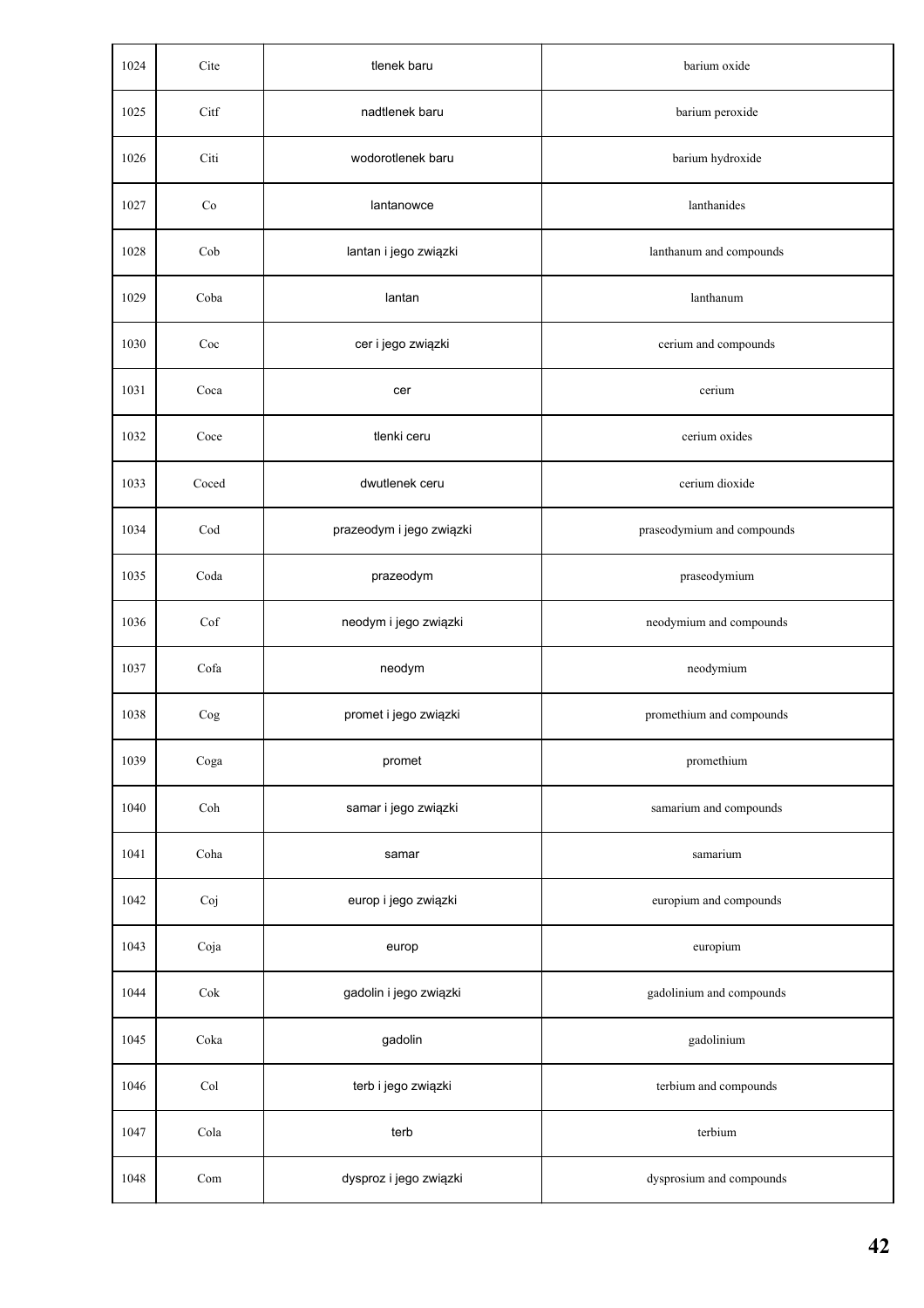| 1049 | Coma      | dysproz                | dysprosium              |
|------|-----------|------------------------|-------------------------|
| 1050 | Con       | holm i jego związki    | holmium and compounds   |
| 1051 | Cona      | holm                   | holmium                 |
| 1052 | Cop       | erb i jego związki     | erbium and compounds    |
| 1053 | Copa      | erb                    | erbium                  |
| 1054 | Coq       | tul i jego związki     | thulium and compounds   |
| 1055 | Coqa      | tul                    | thulium                 |
| 1056 | Cor       | herb i jego związki    | ytterbium and compounds |
| 1057 | Cora      | herb                   | ytterbium               |
| 1058 | Cos       | lutet i jego związki   | lutecium and compounds  |
| 1059 | Cosa      | lutet                  | lutecium                |
| 1060 | Cu        | liczby atomowe 72-88   | atomic numbers 72-88    |
| 1061 | Cub       | hafn i jego związki    | hafnium and compounds   |
| 1062 | Cuba      | hafn                   | hafnium                 |
| 1063 | Cuc       | tantal i jego związki  | tantalum and compounds  |
| 1064 | Cuca      | tantal                 | tantalum                |
| 1065 | Cucl      | tantalan litu          | lithium tantalate       |
| 1066 | Cud       | wolfram i jego związki | tungsten and compounds  |
| 1067 | Cuda      | wolfram                | tungsten                |
| 1068 | Cudd      | ditlenek wolframu      | tungsten dioxide        |
| 1069 | Cudo      | wolframiany            | tungstates              |
| 1070 | Cuf       | ren i jego związki     | rhenium and compounds   |
| 1071 | Cufa      | ren                    | rhenium                 |
| 1072 | $\rm Cug$ | osm i jego związki     | osmium and compounds    |
| 1073 | Cuga      | osm                    | osmium                  |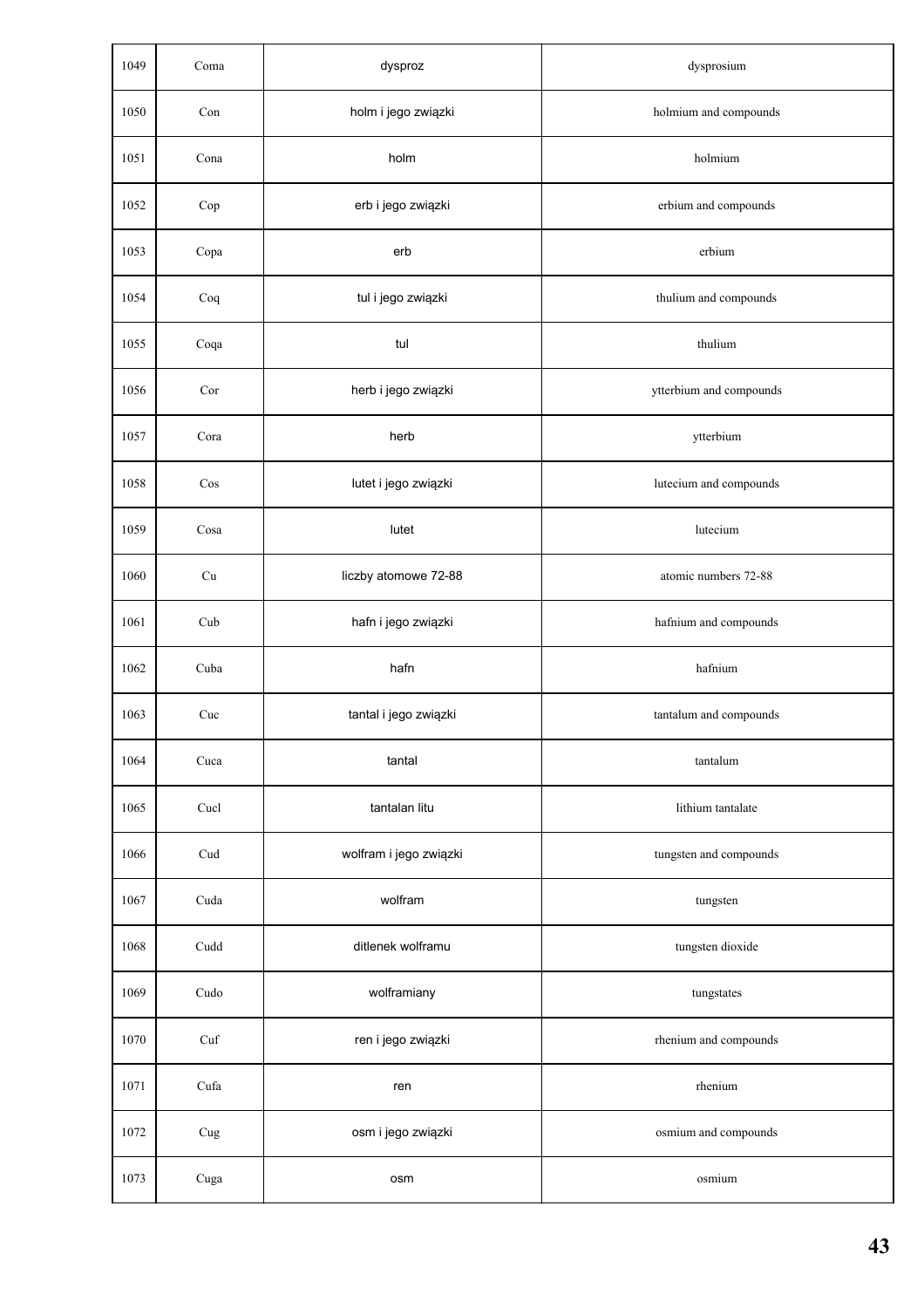| 1074 | Cugt   | tetratlenek osmu            | osmium tetroxide               |
|------|--------|-----------------------------|--------------------------------|
| 1075 | Cuh    | iryd i jego związki         | iridium and compounds          |
| 1076 | Cuha   | iryd                        | iridium                        |
| 1077 | Cuhaa  | iryd-192                    | iridium-192                    |
| 1078 | Cuhhc  | tetrachlorek irydu          | iridium tetrachloride          |
| 1079 | Cuj    | platyna i jej związki       | platinum and compounds         |
| 1080 | Cuja   | platyna                     | platinum                       |
| 1081 | Cujd   | tlenek platyny              | platinum oxide                 |
| 1082 | Cujhc  | chlorek platyny             | platinum chloride              |
| 1083 | Cujhca | kwas heksachloroplatynowy   | hexachloroplatinic acid        |
| 1084 | Cuji   | platyniany                  | platinates                     |
| 1085 | Cujiad | tetrachloroplatynian amonu  | ammonium tetrachloroplatinate  |
| 1086 | Cujiaf | heksachloroplatynian amonu  | ammonium hexachloroplatinate   |
| 1087 | Cujipd | tetrachloroplatynian potasu | potassium tetrachloroplatinate |
| 1088 | Cujipf | heksachloroplatynian potasu | potassium hexachloroplatinate  |
| 1089 | Cujisf | heksachloroplatynian sodu   | sodium hexachloroplatinate     |
| 1090 | Cuk    | złoto i jego związki        | gold and compounds             |
| 1091 | Cuka   | złoto                       | gold                           |
| 1092 | Cukaa  | złoto-198                   | gold-198                       |
| 1093 | Cukt   | trójtlenek złota            | gold trioxide                  |
| 1094 | Cul    | rtęć i jej związki          | mercury and compounds          |
| 1095 | Cula   | rtęć                        | mercury                        |
| 1096 | Cule   | tlenki rtęci                | mercury oxides                 |
| 1097 | Culeb  | tlenek rtęci(I)             | mercury(I) oxide               |
| 1098 | Culed  | tlenek rtęci(II)            | mercury(II) oxide              |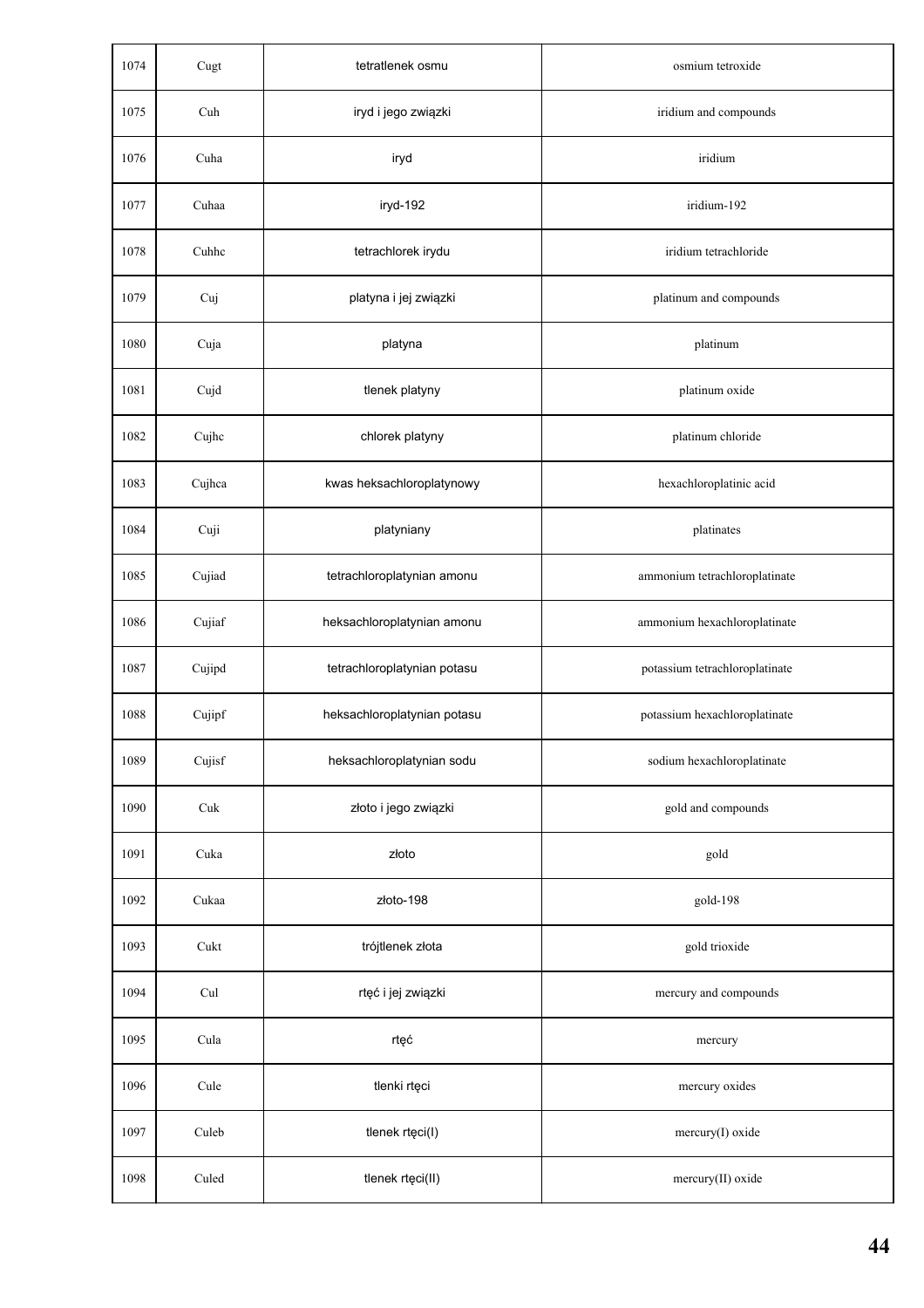| 1099 | Culh  | wodorotlenek rtęci      | mercury hydroxide      |
|------|-------|-------------------------|------------------------|
| 1100 | Cum   | tal i jego związki      | thallium and compounds |
| 1101 | Cuma  | tal                     | thallium               |
| 1102 | Cumaa | tal-201                 | thallium-201           |
| 1103 | Cumc  | węglan talu             | thallium carbonate     |
| 1104 | Cumo  | tlenek talu             | thallium oxide         |
| 1105 | Cums  | siarczan talu           | thallium sulfate       |
| 1106 | Cumsd | siarczan talu           | dithallium sulfate     |
| 1107 | Cun   | ołów i jego związki     | lead and compounds     |
| 1108 | Cuna  | ołów                    | lead                   |
| 1109 | Cune  | tlenek ołowiu           | lead oxide             |
| 1110 | Cunf  | dwutlenek ołowiu        | lead dioxide           |
| 1111 | Cuni  | czterotlenek ołowiu     | lead tetroxide         |
| 1112 | Cuno  | ołowiany                | plumbates              |
| 1113 | Cup   | bizmut i jego związki   | bismuth and compounds  |
| 1114 | Cupa  | bizmut                  | bismuth                |
| 1115 | Cupao | tlenek bizmutu          | bismuth oxide          |
| 1116 | Cupt  | tellurek bizmutu        | bismuth telluride      |
| 1117 | Cur   | polon i jego związki    | polonium and compounds |
| 1118 | Cura  | polon                   | polonium               |
| 1119 | Cus   | astat i jego związki    | astatine and compounds |
| 1120 | Cusa  | astat                   | astatine               |
| 1121 | Cut   | radon                   | radon                  |
| 1122 | Cuta  | produkty rozpadu radonu | radon daughters        |
| 1123 | Cutt  | tor (pierwiastek)       | thoron                 |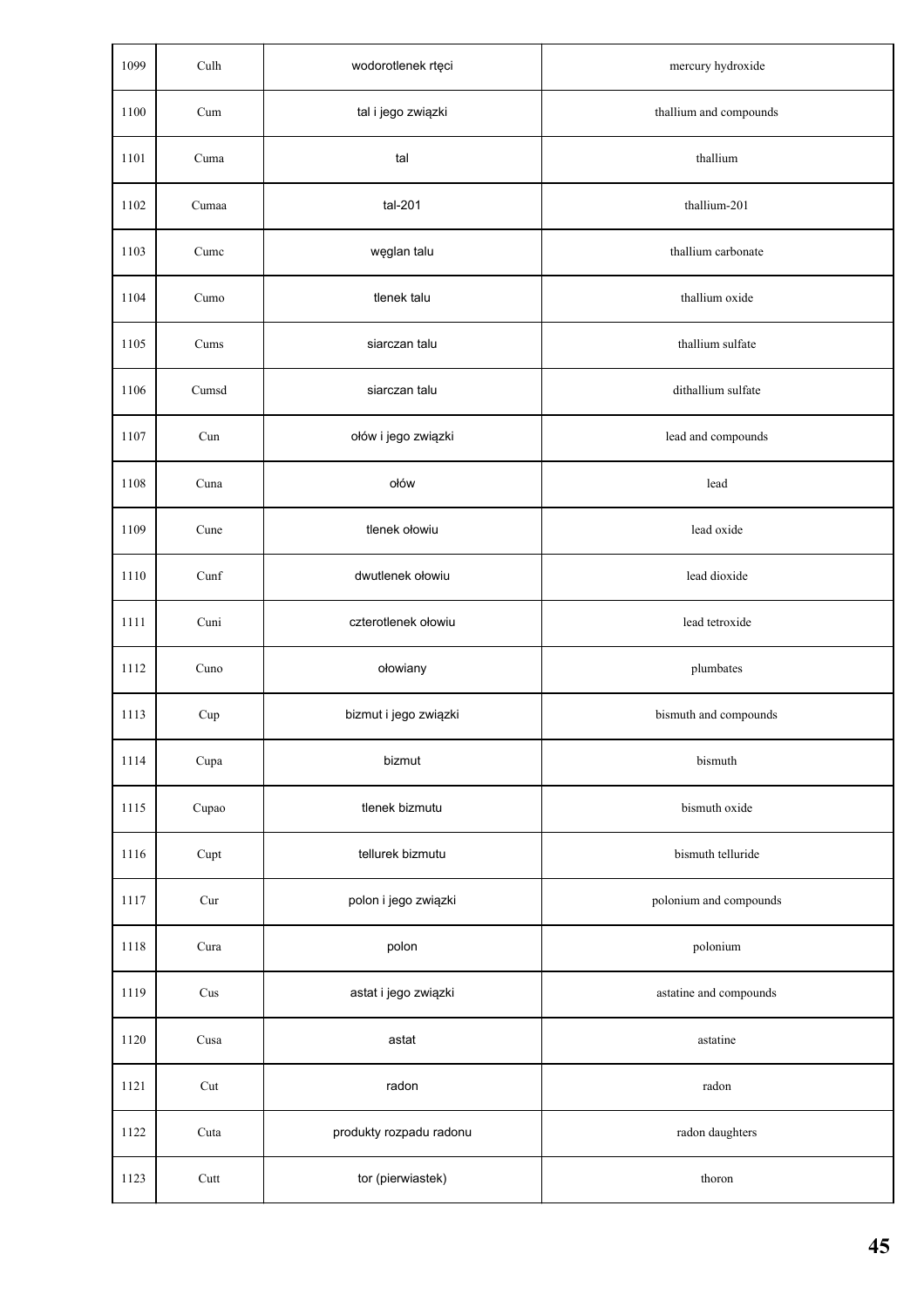| 1124 | Cuv       | frans i jego związki       | francium and compounds     |
|------|-----------|----------------------------|----------------------------|
| 1125 | Cuva      | frans                      | francium                   |
| 1126 | Cuw       | rad i jego związki         | radium and compounds       |
| 1127 | Cuwa      | rad                        | radium                     |
| 1128 | Cy        | aktynowce                  | actinides                  |
| 1129 | Cyb       | aktyn i jego związki       | actinium and compounds     |
| 1130 | Cyba      | aktyn                      | actinium                   |
| 1131 | Cyc       | tor i jego związki         | thorium and compounds      |
| 1132 | Cyd       | protaktyn i jego związki   | protactinium and compounds |
| 1133 | Cyda      | protaktyn                  | protactinium               |
| 1134 | Cyf       | uran i jego związki        | uranium and compounds      |
| 1135 | Cyfa      | uran                       | uranium                    |
| 1136 | Cyfe      | tlenki uranu               | uranium oxides             |
| 1137 | Cyfed     | dwutlenek uranu            | uranium dioxide            |
| 1138 | Cyfem     | tlenek uranu               | uranium oxide              |
| 1139 | $\rm Cyg$ | transuranowce              | transuranium elements      |
| 1140 | Cyh       | neptun i jego związki      | neptunium and compounds    |
| 1141 | Cyha      | neptun                     | neptunium                  |
| 1142 | Cyj       | pluton i jego związki      | plutonium and compounds    |
| 1143 | Cyja      | pluton                     | plutonium                  |
| 1144 | Cyje      | tlenek plutonu             | plutonium oxide            |
| 1145 | Cyk       | pierwiastki transplutonowe | transplutonium elements    |
| 1146 | Cyl       | ameryk i jego związki      | americium and compounds    |
| 1147 | Cyla      | ameryk                     | americium                  |
| 1148 | Cylab     | ameryk-241                 | americium-241              |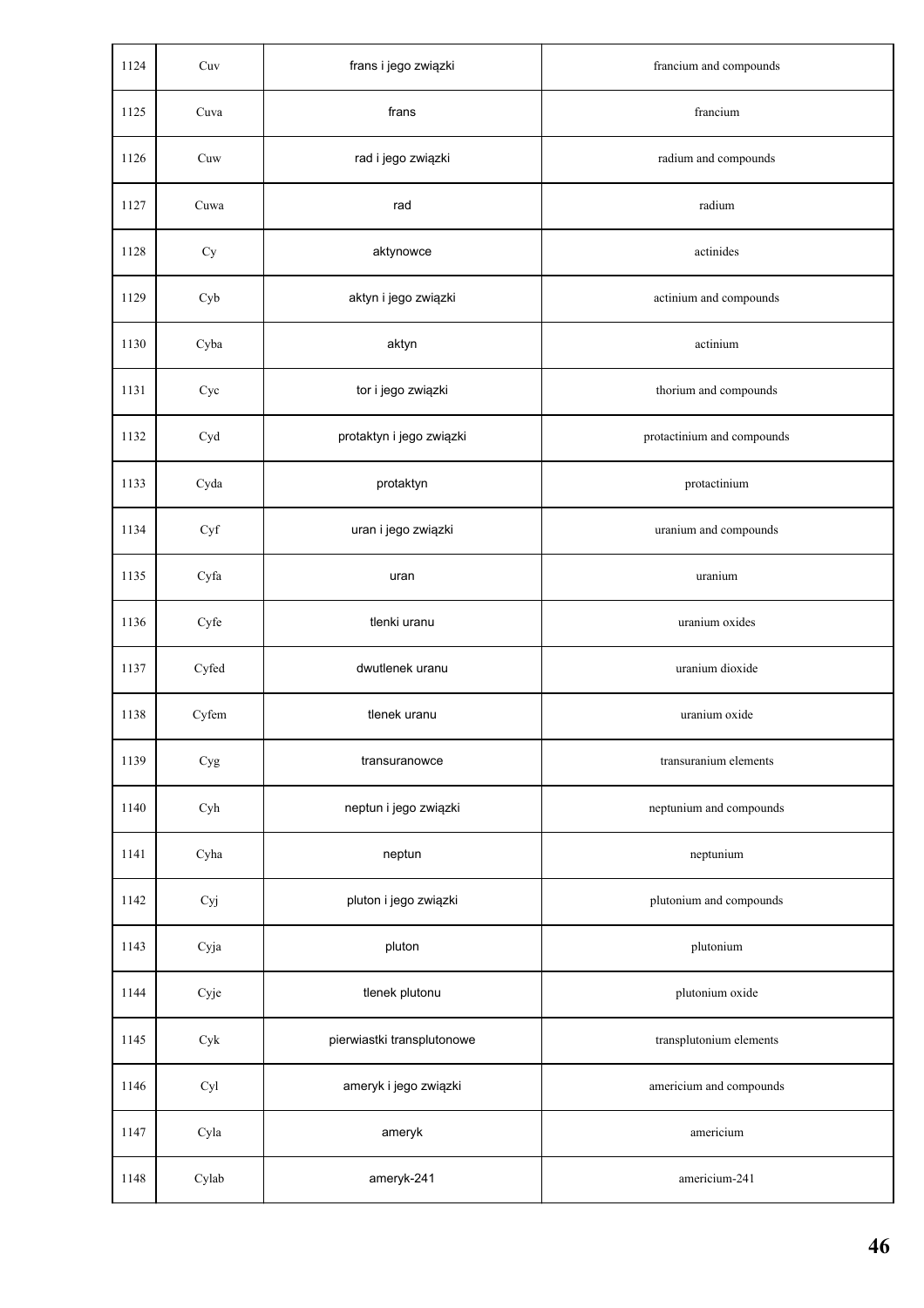| 1149 | Cym                 | kiur i jego związki            | curium and compounds       |
|------|---------------------|--------------------------------|----------------------------|
| 1150 | Cyma                | kiur                           | curium                     |
| 1151 | Cyn                 | berkel i jego związki          | berkelium and compounds    |
| 1152 | Cyna                | berkel                         | berkelium                  |
| 1153 | Cyp                 | kaliforn i jego związki        | californium and compounds  |
| 1154 | Cypa                | kaliforn                       | californium                |
| 1155 | Cyq                 | ajnsztajn i jego związki       | einsteinium and compounds  |
| 1156 | Cyqa                | ajnsztajn                      | einsteinium                |
| 1157 | Cyr                 | ferm i jego związki            | fermium and compounds      |
| 1158 | Cyra                | ferm                           | fermium                    |
| 1159 | Cys                 | mendelew i jego związki        | mendelevium and compounds  |
| 1160 | Cysa                | mendelew                       | mendelevium                |
| 1161 | Cyt                 | nobel                          | nobelium                   |
| 1162 | Cyw                 | lorens                         | lawrencium                 |
| 1163 | $\operatorname{Cz}$ | klasy związków nieorganicznych | inorganic compound classes |
| 1164 | Cza                 | metale                         | metals                     |
| 1165 | Czak                | metale alkaliczne              | alkali metals              |
| 1166 | Czal                | metale ziem alkalicznych       | alkaline earth metals      |
| 1167 | Czap                | metale szlachetne              | precious metals            |
| 1168 | Czar                | metale sproszkowane            | metal powders              |
| 1169 | Czat                | metale śladowe                 | trace metals               |
| 1170 | Czaz                | metaloidy                      | metalloids                 |
| 1171 | Czb                 | tlenki metali                  | metallic oxides            |
| 1172 | Cze                 | chlorowce                      | halogens                   |
| 1173 | Czi                 | gazy obojętne                  | inert gases                |